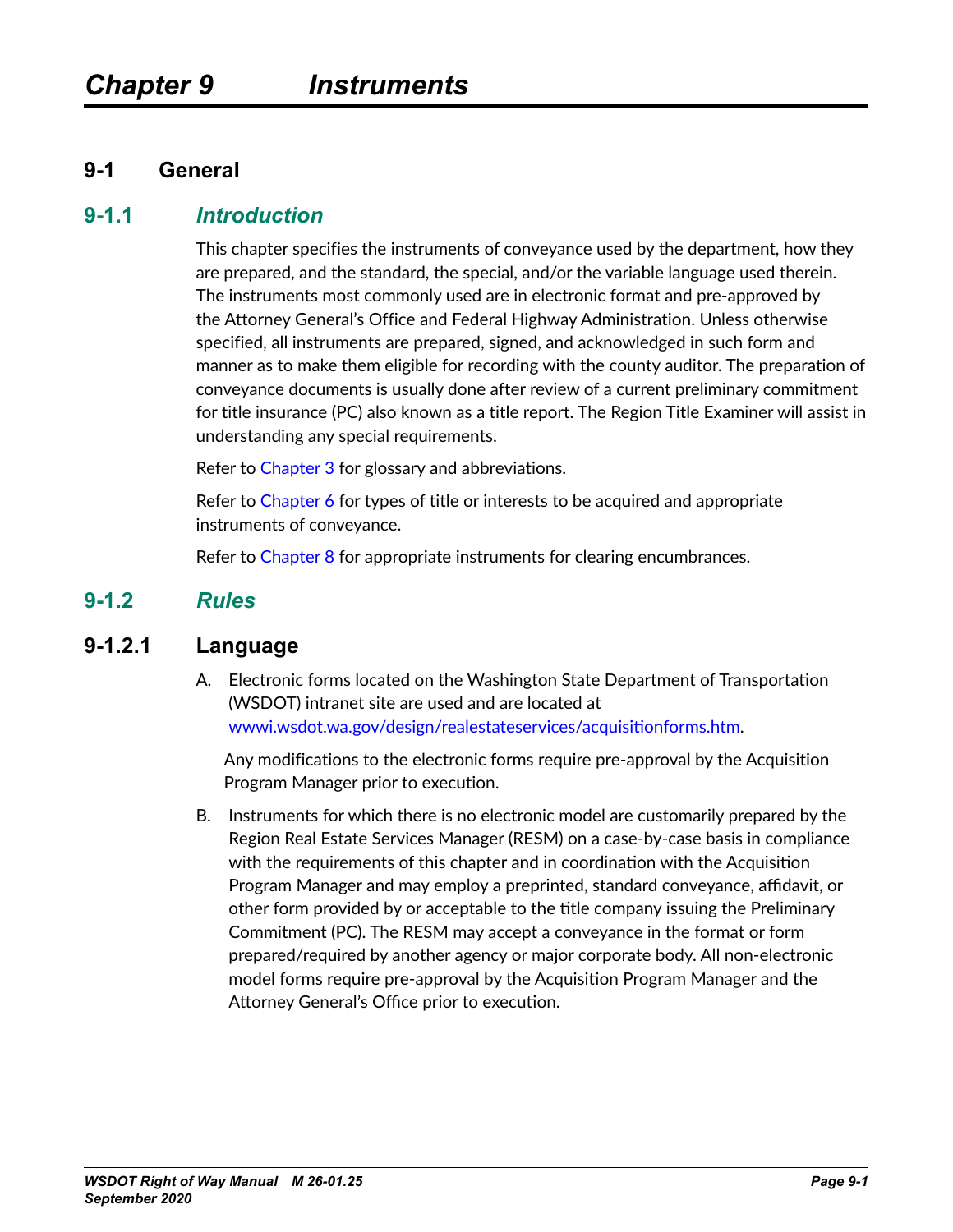# **9-1.2.2 Composition**

## <span id="page-1-1"></span>**9-1.2.2.1 Online Forms**

- A. All alterations made at the time of signing must be initialed by the grantor.
- B. If sheets are appended, they are prepared in accordance with [Sections 9-1.2.2.2](#page-1-0) and [9-16](#page-56-0).

# <span id="page-1-0"></span>**9-1.2.2.2 Custom Forms**

- A. **Paper** White bond, 8½″ x 11″ size. Only one side of each sheet is used (reverse blank).
- B. **Typed** Acceptable instruments are error-free. All revisions following completion of the form will require that the grantor(s) initial them as being acceptable.
- C. **Margins** Except for the legal description, first page margins are 1 inch on each side and bottom and 3 inches at the top, thereafter one inch at all margins (see recording standards, [Chapter 65.04 RCW\)](http://apps.leg.wa.gov/RCW/default.aspx?cite=65.04).
- D. **Descriptions** The legal description is typed, single-spaced, and must meet recording standards.
- E. **Page Numbering** Each sheet including acknowledgments and exhibits is numbered, centered at the bottom of each sheet, showing both the page number and the total number of pages of the instrument, e.g., "Page 1 of 1 Page," "Page 2 of 4 Pages."
- F. Acquisition documents are prepared so that the grantee is the State of Washington, acting by and through its Department of Transportation.
- G. All custom forms require the approval of an Assistant Attorney General.

## **9-1.2.3 Parcel Identification**

The applicable parcel number(s) is (are) inserted on the lower right-hand corner of each sheet of an instrument, e.g., "Parcel No. 1-12345."

# **9-2 Elements (Paragraphs)**

Unless otherwise specified and/or illustrated in this chapter, the elements of an instrument include all of the following:

- A. Document Title (see [Section 9-3](#page-2-0)).
- B. WSDOT Project Number and Federal Aid Project Number (FA No.) (see [Section](#page-2-1) 9-4).
- C. Recording Requirement Block (see [Section 9-5](#page-2-2)).
- D. Plan Title (see [Section 9-6](#page-3-0)).
- E. Party Clause (see [Section 9-7](#page-3-1)).
- F. Consideration (see [Section 9-8](#page-9-0)).
- G. Conveyance Clause (see [Section 9-9](#page-10-0)).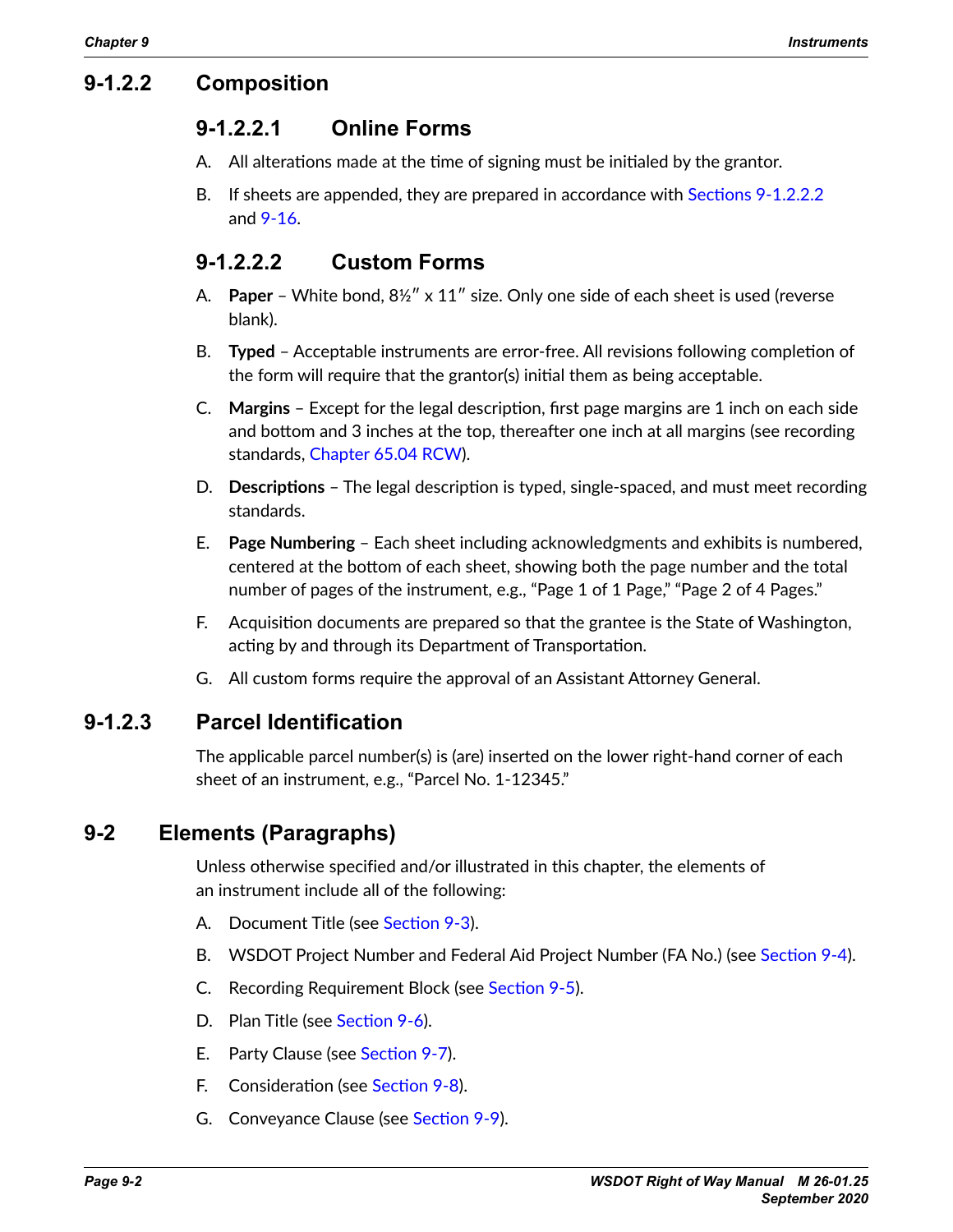- H. Property Description (see [Section 9-10](#page-12-0)).
- I. Miscellaneous Clauses (see [Section 9-11](#page-37-0)).
- J. Delivery Clause (see [Section 9-12](#page-49-0)).
- K. Instrument Date (see [Section 9-13](#page-49-1)).
- L. Execution (see [Section 9-14](#page-50-0)).
- M. Acknowledgment (see [Section 9-15](#page-54-0)).
- N. Attachments/Corollary Documents (see [Section 9-16](#page-56-0)).
- O. Acceptance and Approval (see [Section 9-17](#page-57-0)).

#### **9-3 Document Title**

- <span id="page-2-0"></span>A. The title of the instrument is a clue to the function the instrument performs, e.g., warranty deed, lease, agreement.
- B. The specific function of an easement, permit lease, or option is recited in the granting clause (see [Section 9-9\)](#page-10-0), e.g., Easement for Haul Road, Permit to Install Irrigation Facility, Lease for Borrow Site, Option to Purchase Lands.

# **9-4 WSDOT Project Number and Federal Aid Project Number**

<span id="page-2-1"></span>The official project number (as defined in Chapter 3) for which real property or property rights are being acquired is inserted on the lower right hand corner of the document immediately below the Federal Aid Project Number with the parcel number directly below.

If federal participation is involved, the Federal Aid Project Number (FA No.) is inserted at the lower right-hand corner of the first page of the document above the parcel number. When a project on a federal aid route does not involve federal participation, the FA route and section are inserted and followed by a blank space enclosed by parenthesis, e.g., RF-037-2. When federal participation is not expected on a sundry site, the FA number is omitted.

# **9-5 Recording Requirement Block**

- <span id="page-2-2"></span>A. Using the electronic version of the form, complete the top left-hand side of the document. This will include name and address to whom the instrument will be returned, title of instrument to be recorded, reference numbers (auditor file number) of associated document, names of the grantor(s) and grantee(s) including reference (document page number) to where the complete names are located, if applicable, abbreviated legal description of the property and reference (documents page number) to where the complete description can be found, assessor's tax parcel, or account number. See RCW [65.04.045.](http://apps.leg.wa.gov/RCW/default.aspx?cite=65.04.045)
- B. The space between the return address and the remainder of the recording requirements is reserved for the county auditor to enter the recording date and other recording information.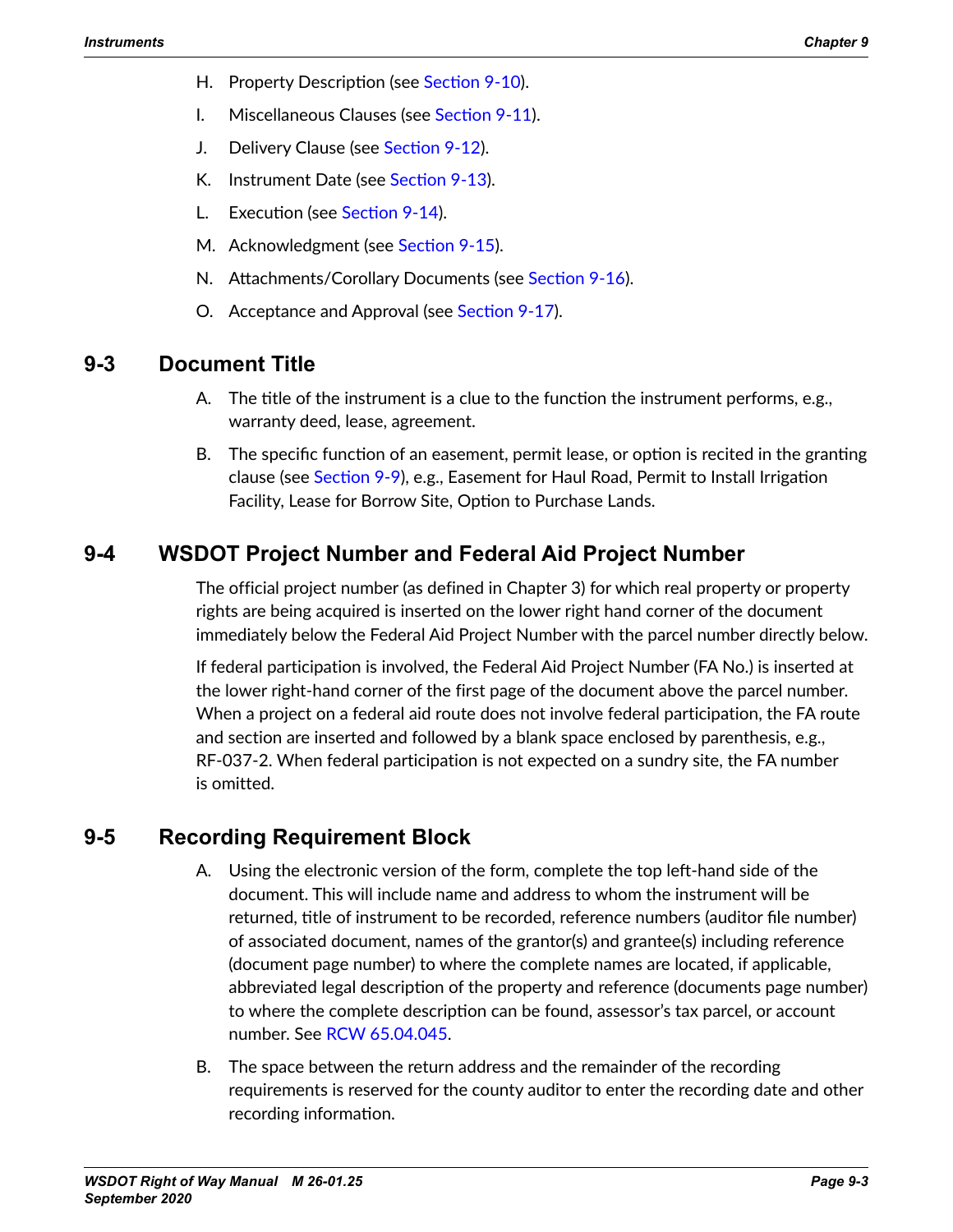#### **9-6 Plan Title**

<span id="page-3-1"></span><span id="page-3-0"></span>The State Route Number and the right of way plan title, typed exactly as shown on the official right of way plan.

#### **9-7 Party Clause**

#### **9-7.1** *General*

The Party Clause identifies the parties who are making the conveyance. They are usually (but not necessarily) identified as "grantors" in deeds, easements, and permits, as "lessors" in leases, etc. The name(s) of the "grantor(s)" are generally shown so as to agree with the name(s) of such person(s) as they acquired title to the property being conveyed.

The Party Clause, e.g.,

"The Grantors, John Doe and Jane Doe, husband and wife . . . ."

also answers or resolves questions of the grantor's (1) identity, (2) marital status, (3) relationship between persons, and (4) the estate or interest held by the grantors.

#### **9-7.2** *Identity – Different Names*

If the grantor's correct name is questioned in the Preliminary Commitment (PC) or if the Property Acquisition Agent (PAS) finds the PC to be inaccurate as to identity, the party clause is used in the state's instrument to show the correct name of the grantor.

- A. If the identity as vested in the PC was correct and the identity of alternate similar names is questioned and found to be the same person, the party clause is used to clarify the identity. The correct name appears first, followed by the alternate names as follows:
	- 1. " . . . John Doe, (as shown in the PC or vesting deed) also appearing of record as J. Doe . . .(being the alternate name)."
- B. If the grantor's current identity is more correctly or accurately established than by the vested name in the PC, the following examples are adapted:
	- 1. " . . . John Olson, who acquired title as John Olsen . . . ."
	- 2. " . . . John B. Doe, who acquired title as John R. Doe . . . ."
	- 3. " . . .Mary Doe, who acquired title as Mary Jones . . . ."

*Note:* This form is for a woman who has married since acquiring title.

- 4. " . . .Charles Martin, who acquired title as Carlos Martino . . . ."
- 5. " . . . John Doe Company, which acquired title as John Doe Co., . . . ."
- 6. " . . . John Doe, Inc., which acquired title as John Doe and Sons . . . ."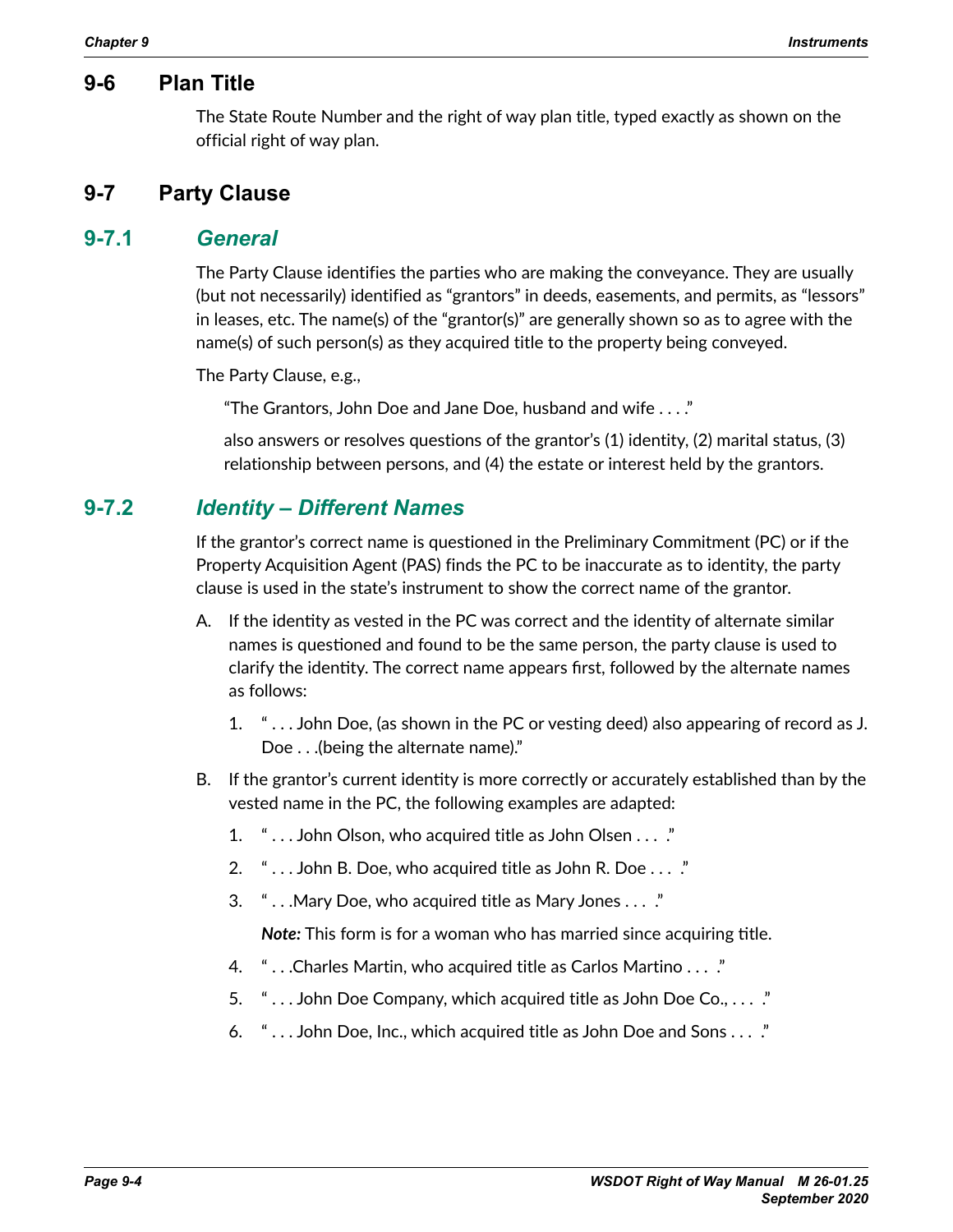# **9-7.3** *Marital Status*

- A. Because Washington is a community property state, any deed taken by either spouse of a marital community (except as provided in Section 9-7.3.B) becomes automatically the community property of both, and the interests of spouses (and former spouse(s)) must be acquired or eliminated. Hence, considerable importance is attached to the correctness of a statement regarding marital status in the Party Clause. The vesting in the PC is the starting point, for the title company ensures the state that the named vestee can convey good title, but if the marital status of the vestee is questioned by a comment or encumbrance or has changed since he/she acquired title, an investigation of the marital facts is required. The object is to arrive at a Party Clause which shows the currently correct names as grantors on the state's instrument (see Section 9-7.2) followed, if necessary, by (1) a statement of the currently correct marital status, and (2) if applicable, a statement clarifying the interest held.
- B. A person who acquires land while single, or as a gift or an inheritance even while married, owns the land as his/her separate estate, and the joiner of the spouse is not required, although it is good practice to secure the spouse's signature as a precautionary measure. If there should be any resistance by the spouse to signing, such signing may be waived but only after ascertaining that the couple has not entered into a Community Property Agreement. If a Community Property Agreement has been executed, but not recorded in the county in which the required real property lies, a copy should be obtained and the matter referred to the Region RESM for instructions. If a Community Property Agreement has been recorded in the county in which the required real property lies, it will (usually) be reported in the PC and both signatures will be required.
- C. The following are some of the historical and not often used terms involved in marital status questions and their precise meanings. Whenever possible, the proper term should be used to identify the grantor in our right of way deeds.
	- 1. **Widow/Widower** A woman/man whose spouse has died.
	- 2. **Single or Unmarried** This term includes all persons who are not now married (bachelor, bachelorette, widow, widower, divorced, legally separated).
- D. On a great many of the titles encountered when acquiring right of way, no question of the marital status of the vestee will be raised by the title company in the PC. A simple investigation by the PAS aimed at verifying the marital status shown in the PC will permit the PAS (assuming the fact of verification) to phrase the Party Clause in the exact same language as the vesting. (The facts elicited in the investigation are reported in the Diary of Right of Way Activities – [RES-301](http://wwwi.wsdot.wa.gov/Design/RealEstateServices/AcquisitionForms.htm).)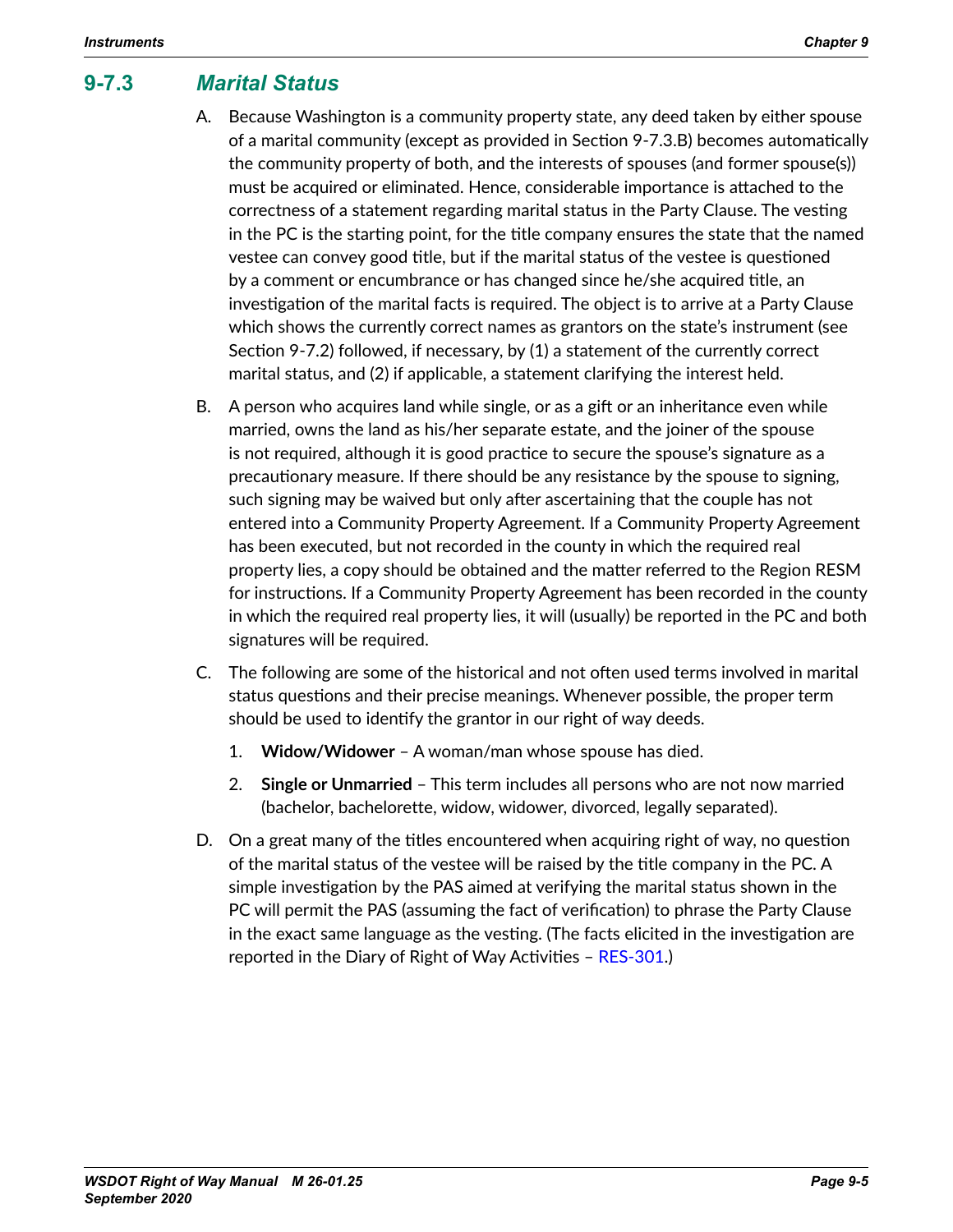- E. Where the title company does raise a question concerning marital status (often through the use of the word "presumptively") or where the investigation (9‑7.3.D) does not verify the marital status given in the PC, the question may be resolved by considering the following typical situations:
	- 1. If the PC reads "John Jones, presumptively subject to the community interest of his spouse, if married on or after January 16, 1936, date of acquiring title," this means that the deed to the vestee reads merely "John Jones" and does not disclose whether or not John is married.

The parties should be questioned as to their marriage date, and if it is found that they were married on or after January 16, 1936, this fact should be incorporated in the party clause of the deed. It is not sufficient merely to have the present spouse sign the deed. The following is a good form to use:

"John Jones and Mary Jones, husband and wife on January 16, 1936, and at all times since."

If questioning discloses that John was single on the above date, the party clause should appear as follows:

"John Jones, a single man on January 16, 1936, and Mary Jones, his wife."

If it is found that on said date, John was married to someone other than Mary, then the interest of that former spouse must be secured, or a determination made that it has passed properly to John by deed, court order, or otherwise. The existence of a former spouse is the most dangerous possibility of this type of vesting and is the condition against which every precaution should be taken.

2. If the PC reads "John Jones and Mary Jones, presumptively as community property," this means that the vesting deed ran to John Jones and Mary Jones but failed to identify them as married. (They might be brother and sister, for instance, and each of their interests would be presumptively subject to the community interest of their respective spouse.)

In this case, if it is found that they are married, it is sufficient to take a deed reciting that they are a marital community.

If it is found that they are not married to each other, the PAS makes an investigation to determine the marital status of each person, reporting the facts found in the Diary of Right of Way Activities ( Form RES 301) and refers the matter to the Region RESM (or designee) for instructions.

3. Some title companies also show title as being in "John Jones, husband of Mary Jones, presumptively as community property," this means that the deed ran to John Jones, without disclosure of his marital status, but the title company knows from its own records that he was the husband of Mary on the date of acquiring title.

In this case, it is sufficient to accept a deed signed by John and Mary, identifying them as a marital community in the party clause.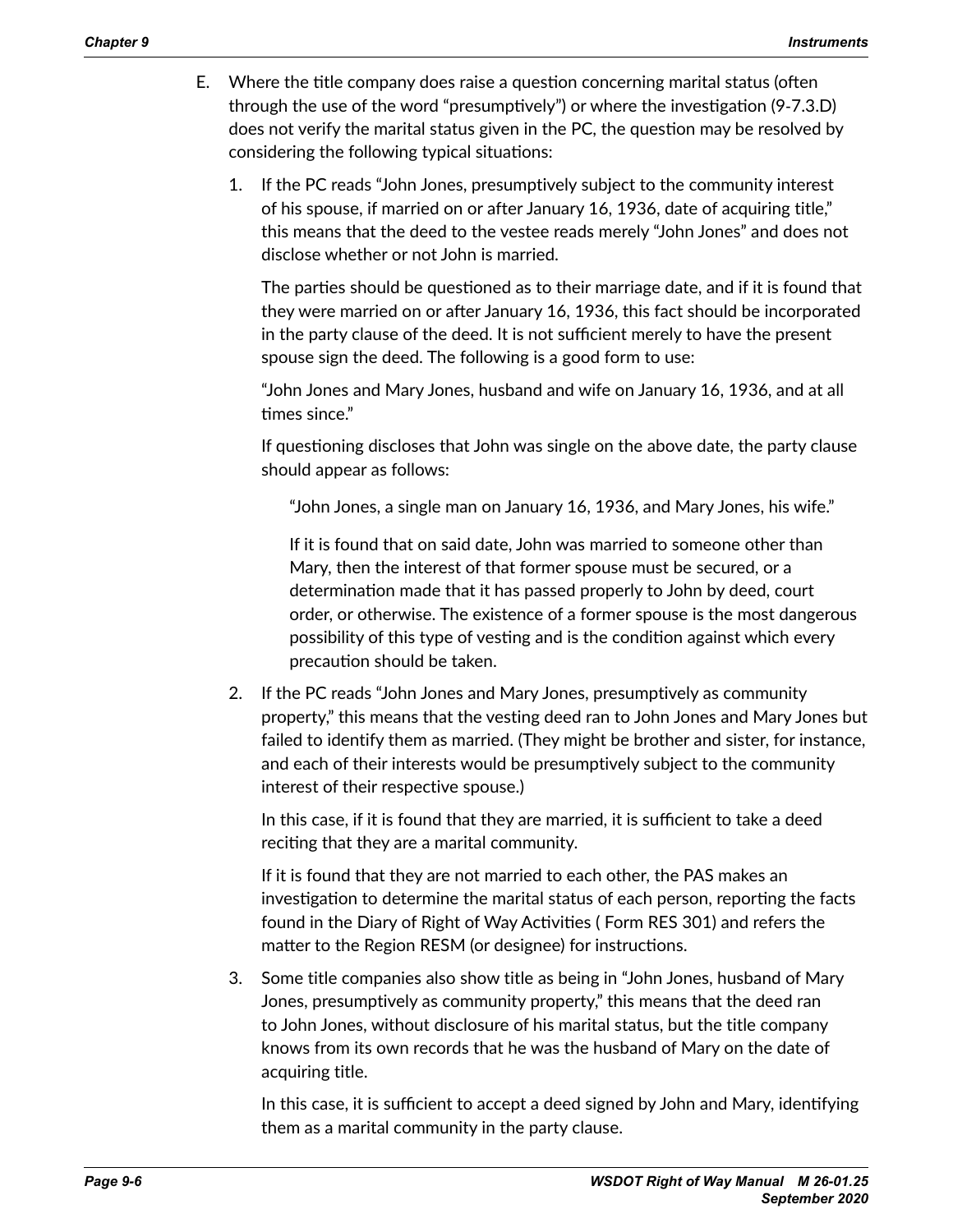4. If the PC shows the title to be in Mary Jones, a widow, or Mary Jones, a spinster, and you find in contacting her that she has remarried or married, the following is the proper form for the party clause:

"Mary Schwartz, who acquired title as Mary Jones, a widow, (or an unmarried woman), and Albert Schwartz, her husband." (Technically the spouse need not join in the deed, since the property is the separate estate of Mary. But see Section 9-7.3.B for the possible effect of a Community Property Agreement and possible homestead).

- 5. Combinations and/or variations of the above examples should be referred to the Region RESM in coordination with the Acquisition Program Manager for instructions. Also, see Chapter 8 with respect to probate in the event of the death of a vestee.
- 6. If title was acquired when the party was single and has been single at all times, then the proper recital is . . . , a single person now and at all times since acquiring title.

# **9-7.4** *Corporate Names*

# **9-7.4.1 Private Corporations (also see Section 9-14.3.1)**

The name of the corporation, using the exact words as filed in the office of the Secretary of State in Olympia, is shown in instruments to the state. Any variation is authorized by the Region RESM in coordination with Acquisition Program Manager and explained in the Encumbrance Report on the Right of Way Acquisition Transmittal. (But see Section 9-7.2.B if PC vesting varies from name as recorded in office of Secretary of State.)

# **9-7.4.2 Governmental Agencies (also see Local Public Bodies Section 9-14.3.2)**

Acquisition from political subdivisions of the state of Washington (cities, counties, etc.) should be headed as shown in the title report, e.g., "\_\_\_\_\_\_\_\_\_\_ County, a political subdivision of the State of Washington," "City of \_\_\_\_\_\_\_\_\_, a municipal corporation of the State of Washington."

## **9-7.5** *Estate or Interest*

When legally empowered to execute an instrument as a fiduciary, the party clause includes the name and the capacity of the party who executes the instrument for the vested owner. A fiduciary's name appears exactly as shown in the PC and/or the court appointment. Although an attorney in fact has fiduciary responsibilities, he has no estate or interest in the property to be conveyed; hence, the name of the principal only appears in the party clause. (See Section 9-14.2.3 as to execution by an attorney in fact.)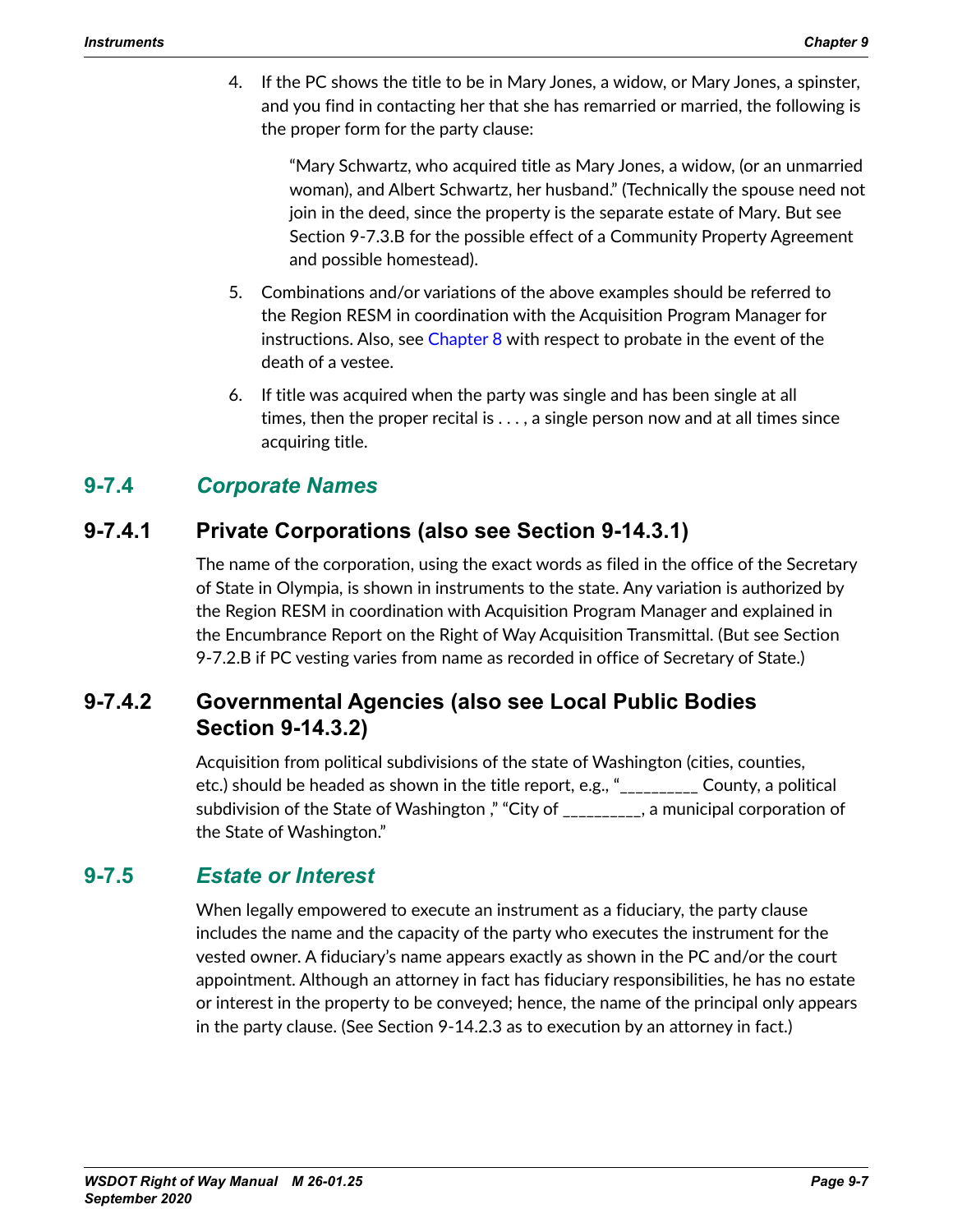# **9-7.6** *Trustee (also see Execution Section 9-14.2.3)*

- A. Proof of the trustee's authority in the form of copies of the trust documents and any amendments thereto shall be included in the acquisition file and may need to be provided to the title company. The PAS, obtains a copy of the trust agreement and any amendments. At times owners are reluctant to provide copies of the full trust documents. At a minimum, pertinent portions of the trust and amendments shall be provided i.e. trustee's names and powers.
- B. If a trustee is executing the instrument only as a fiduciary, the following examples are adapted:
	- 1. " . . . Richard Roe as Trustee for the John Doe Trust, dated . . . ."
	- 2. " . . . Richard Roe as Trustee under the will of John Doe, deceased . . . ."
	- 3. " . . . The Grand National Bank as Trustee for the John Doe Trust, dated . . . ."
- C. If a Trustee is executing the instrument for himself as a vested owner and as a fiduciary, the following example is adapted:
	- 1. " . . . Richard Roe, a single man, as his separate estate (etc., see Section 9-6.3) and as Trustee for the John Doe Trust, dated . . . ."

# **9-7.7** *Executor/Administrator (also see Executor/Personal Representative Section 9-14.2.3)*

- A. If an executor/administrator (frequently referred to as personal representative (PR)) is executing an instrument only as a fiduciary, the following example is adapted:
	- 1. " . . . Richard Roe as Executor (Administrator, PR) of the Estate of John Doe, deceased . . . ."
- B. If an Executor/Administrator is to execute an instrument for himself as a vested owner and as a fiduciary, the following example is adapted:
	- 1. " . . . Jane Doe, individually and as Executrix (Administrator, PR) of the Estate of John Doe, deceased . . . ."

# **9-7.8** *Guardian (also see Section 9-14.2.3)*

- A. The contents of this topic is limited. Consult with the Region Title Examiner and the PC for guidance.
- B. A Guardian Ad Litem is appointed by the court and acts as an officer of the court, the following example is adapted:
	- 1. " . . . Jane Doe as Guardian of the Estate of John Doe, a minor (an incompetent, etc.) . . . ."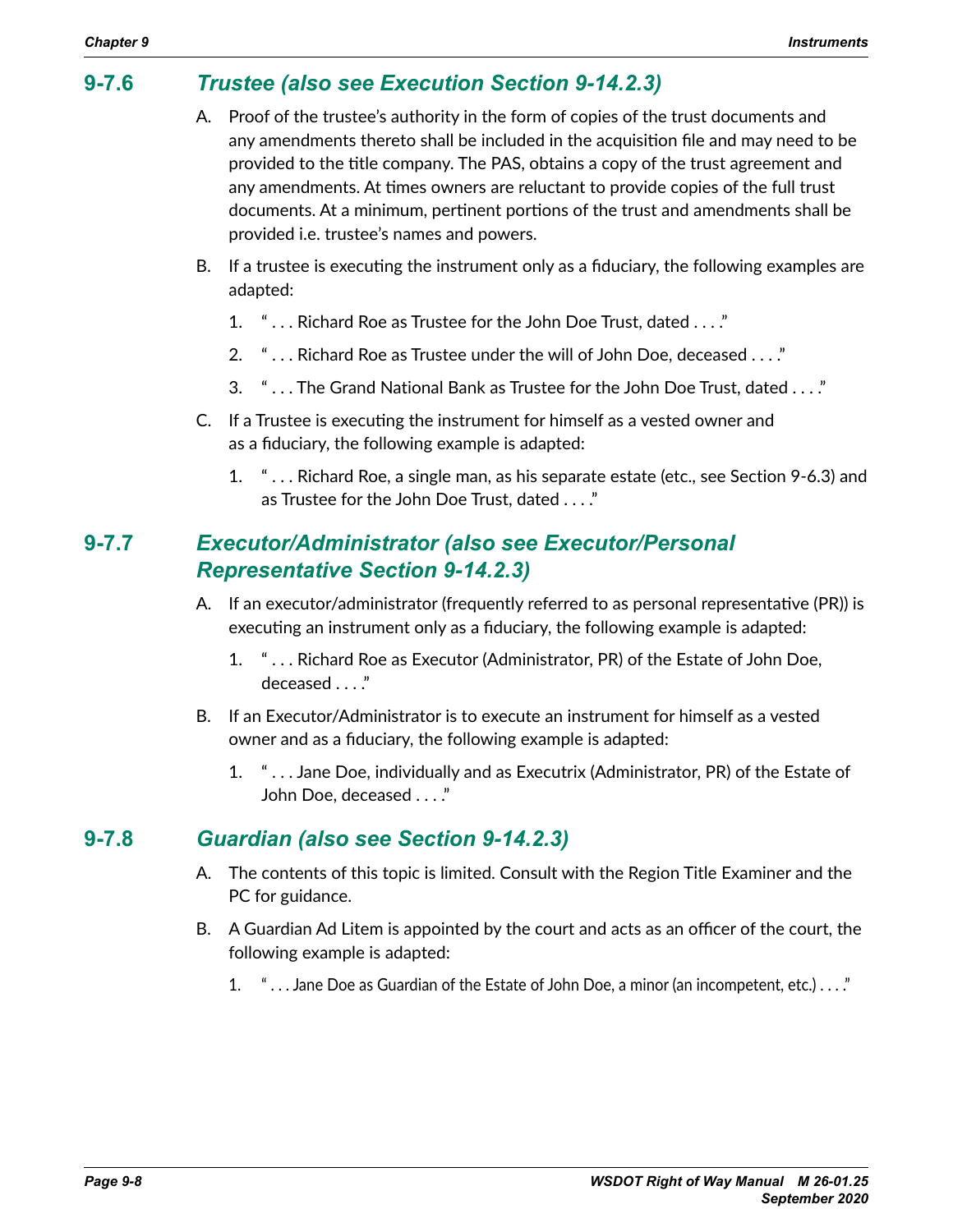#### **9-7.9** *Tenants in Common and Joint Tenants (also see Execution Section 9-7.3)*

If the PC shows title vested in the parties as Tenants in Common (or as Joint Tenants), the following example is adapted:

- A. " . . . John Doe and Ruth Roe, as Tenants in Common . . . ."
- B. " . . . John Doe and Jane Doe, husband and wife, as Joint Tenants . . . ."

*Note:* Tenancy by the entirety is not authorized by the laws of Washington State (see RCW [11.04.071](http://apps.leg.wa.gov/RCW/default.aspx?cite=11.04.071)).

#### **9-7.10** *Fractional Interest*

- A. If the PC shows title held by two or more persons in fractional interests, the sum of such interests is verified by the PAS to equal 100 percent and the parties are joined on the instrument, adapting the following example:
	- 1. " . . . John Doe, Jane Doe, Ruth Roe, and Jim Olsen, as their interests may appear . . . ."

#### **9-7.11** *Partnerships*

- A. Proof of the partners authority to execute documents shall be included in the acquisition file and may need to be provided to the title company. The PAS obtains a copy of the partnership agreement and amendments, if any.
- B. If the PC shows title held in name of a firm which proves to be a partnership:
	- 1. If a Limited Partnership and evidence is available that only some of partners are authorized to convey the real property of the firm, the following is adapted:
		- a. " . . . (FIRM NAME), a Limited Partnership . . . ." (See Section 9-14.4 for execution.)
	- 2. If a Limited or General Partnership and no evidence is available as to authority to convey, the following may be adapted after consulting with the Region Title Examiner for guidance:
		- a. " . . . John Doe and Jane Doe, his wife; Richard Roe and Ruth Roe, his wife, (continuing through all the partners and their spouses), being all the partners of (FIRM NAME), a (Limited) Partnership . . . ."
- C. If the PC shows title held by one or more persons who prove to be all or part of a partnership which in fact is doing business under a firm name, the following is adapted:
	- 1. " . . . John Doe and Jane Doe, his wife; Richard Roe and Ruth Roe, his wife; (continuing through all the partners and their spouses), partners doing business as (FIRM NAME) . . . ."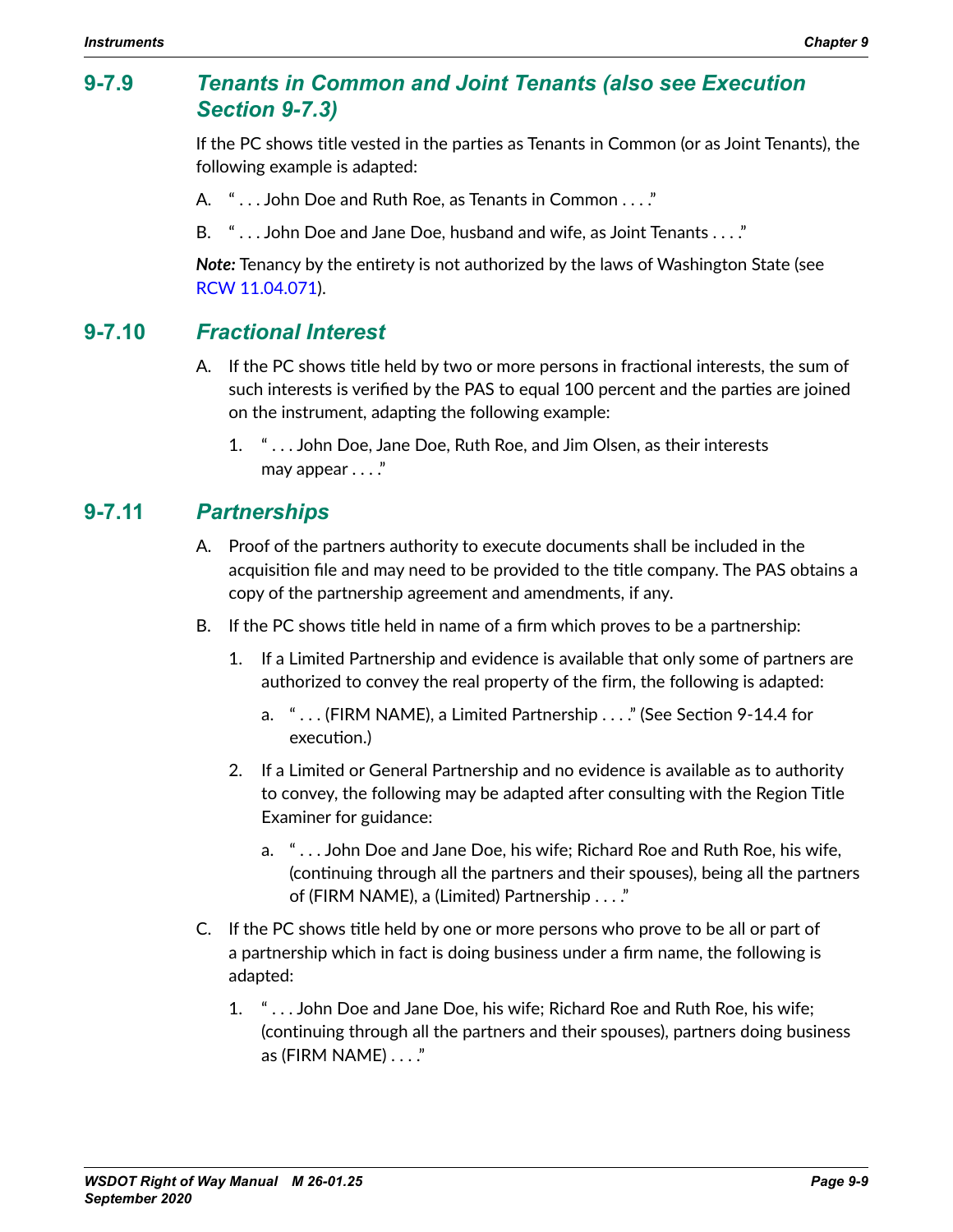# **9-7.12** *Limited Liability Companies (see Section 9-14.5)*

- A. The name of the Limited Liability Company aka (LLC.) is as it is filed in the office of the Secretary of State in Olympia and as shown in the written agreement. The agreement details the organization of the LLC. including provisions for management. For detailed information, see [Chapter](http://apps.leg.wa.gov/RCW/default.aspx?cite=25.15) 25.15 RCW.
- <span id="page-9-0"></span>B. Proof of the members authority to execute documents shall be included in the acquisition file and may need to be provided to the title company. The PAS obtains a copy of the operating agreement and amendments, if any.

#### **9-8 Consideration**

#### **9-8.1** *Lump Sum*

- A. If no money is to be paid, the words "the sum of" and "Dollars" on the electronic forms are stricken. Alternate language used is:
	- 1. "Dedication, Donation, Special Benefits." Consult with the Region Title Examiner to determine the correct words based upon the circumstances and what additional information may be required. The phrase "mutual benefits" in and of itself is not used, state the actual benefits.
- B. If money is to be paid for the purchase of property or a real property interest in the lands to be acquired, the following language is used in lieu of reciting the full amount of the just compensation for the parcel:
	- 1. " . . . Ten and No/100 (\$10.00) Dollars and other valuable considerations . . . ."

*Note:* The word "Dollars" is printed on many forms at the end of a line. Hence, the parenthetical numerical amount is written in before the word "Dollars"; it normally should follow the word "Dollars" as in 9-8.1.C. "Other valuable considerations" includes construction items and the like. If actual money paid is less than \$10, the dollar section in the above example should be changed to reflect the specific amount paid.

- C. If money is to be paid in relation to an agreement or for a release of an interest, e.g., damages, judgment, or lease, in a secondary Real Property Voucher, the specific amount of the consideration is shown in words and numerals:
	- 1. " . . . ONE THOUSAND FIVE HUNDRED AND NO/100 Dollars (\$1,500.00) . . ."

#### **9-8.2** *Rate*

If money is to be paid periodically as in a lease, the amounts to be paid and the frequency of payments are included, adapting suitable language based on the following examples:

- A. "... Ten and No/100 Dollars (\$10.00) per month ...."
- B. " . . . Ten and No/100 Dollars (\$10.00) per month together with Two Cents (\$0.02) per cubic yard of materials removed by the state of Washington and/or its assigns during each such monthly period . . . ."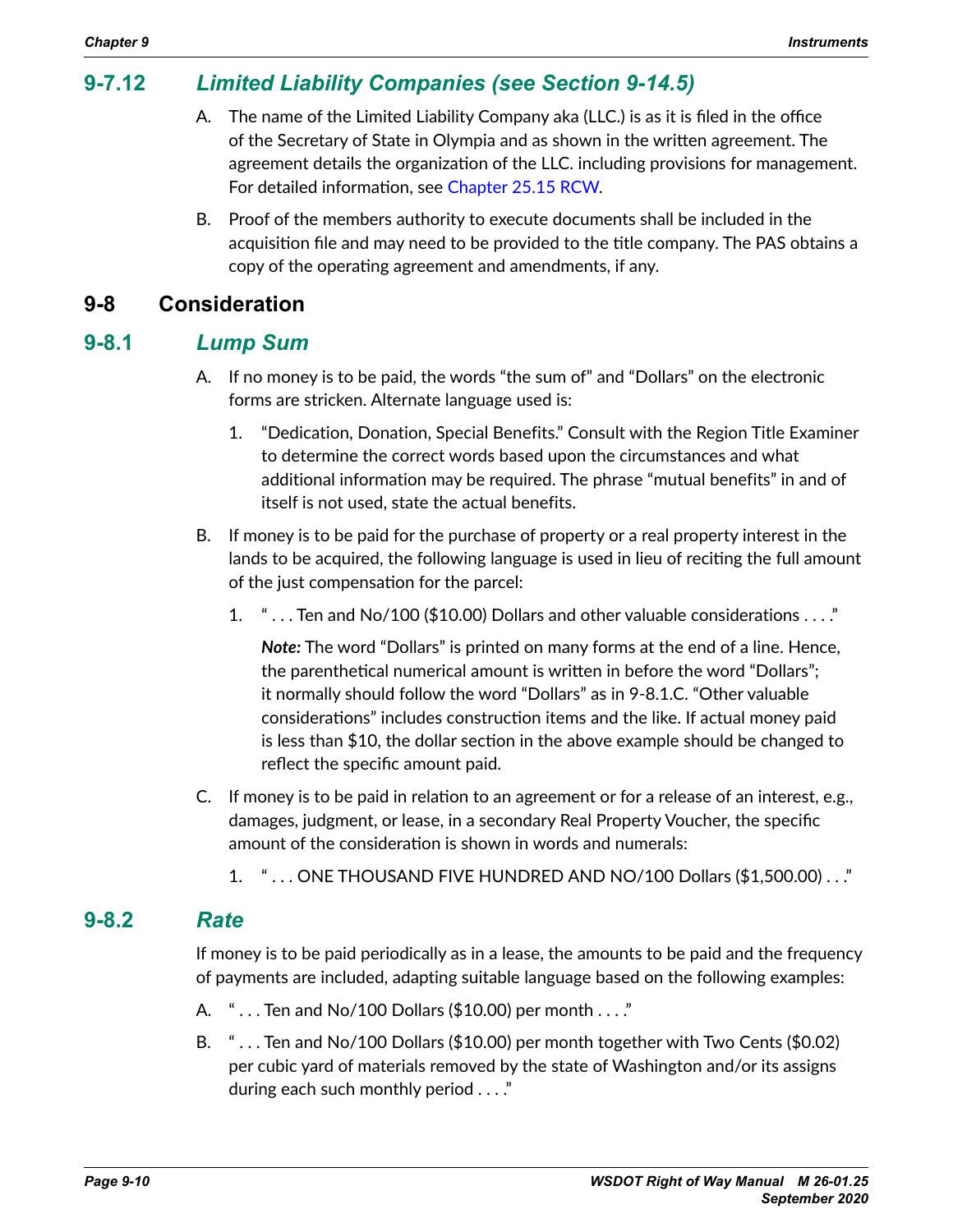C.  $" \ldots$  On a royalty basis at the rate of  $\frac{1}{2}$  \_\_\_\_\_\_\_\_\_ per cubic yard of material removed by the state as measured by a cross section survey of the excavated area at the completion of each contract, said royalties to be paid promptly at the completion of each such contract . . . ."

#### **9-9 Instrument Types**

#### **9-9.1** *Deeds*

<span id="page-10-0"></span>A. To be effective as a deed there must be words manifesting an intention to pass title. The words of conveyance in the statutory forms are as follows:

Warranty Deed: conveys and warrants [RCW 64.04.030](http://apps.leg.wa.gov/RCW/default.aspx?cite=64.04.030)

Quitclaim Deed: conveys and quit claims [RCW 64.04.050](http://apps.leg.wa.gov/RCW/default.aspx?cite=64.04.050)

- B. The conveyance clause states the exact terms and conditions of the conveyance. The complexity of the language varies with the function of the conveyance.
- C. A deed normally contains a simple statement to "convey and warrant," (Warranty Deed – [RES-302\)](http://wwwi.wsdot.wa.gov/Design/RealEstateServices/AcquisitionForms.htm) or "convey and quitclaim" (Quitclaim Deed – [RES-306](http://wwwi.wsdot.wa.gov/Design/RealEstateServices/AcquisitionForms.htm)).
- D. In an "Access Rights Only" deed ([RES-305](http://wwwi.wsdot.wa.gov/Design/RealEstateServices/AcquisitionForms.htm)), the complete conveyance clause also becomes the access clause.
- E. The conveying language is followed by the name of the grantee ("the State of Washington , Department of Transportation") and nature of the interest conveyed, e.g., "the following described real property" (in a deed).

#### **9-9.2** *Easement*

The Easement form ([RES-324](http://wwwi.wsdot.wa.gov/Design/RealEstateServices/AcquisitionForms.htm)), contains the basic easement language (convey and grant) into which is inserted the language that describes only the interest which the state acquires, for example: " . . . construction and maintenance of a Channel Change Facility of the Cedar River . . . ." (see Chapter 6).

# **9-9.3** *Right of Entry, Permit, Temporary Easement*

These documents are used to obtain the temporary use of a property for a specific purpose. The document needs to clearly state the purpose and the termination date.

**Condemnation**. Temporary easement or permit areas to be acquired by condemnation must be shown on the official right of way plan.

## **9-9.3.1 Right of Entry**

There is not an electronic form for a right of entry. The Region RESM or Region Title Examiner can provide samples and assist with preparation (see Chapter 6).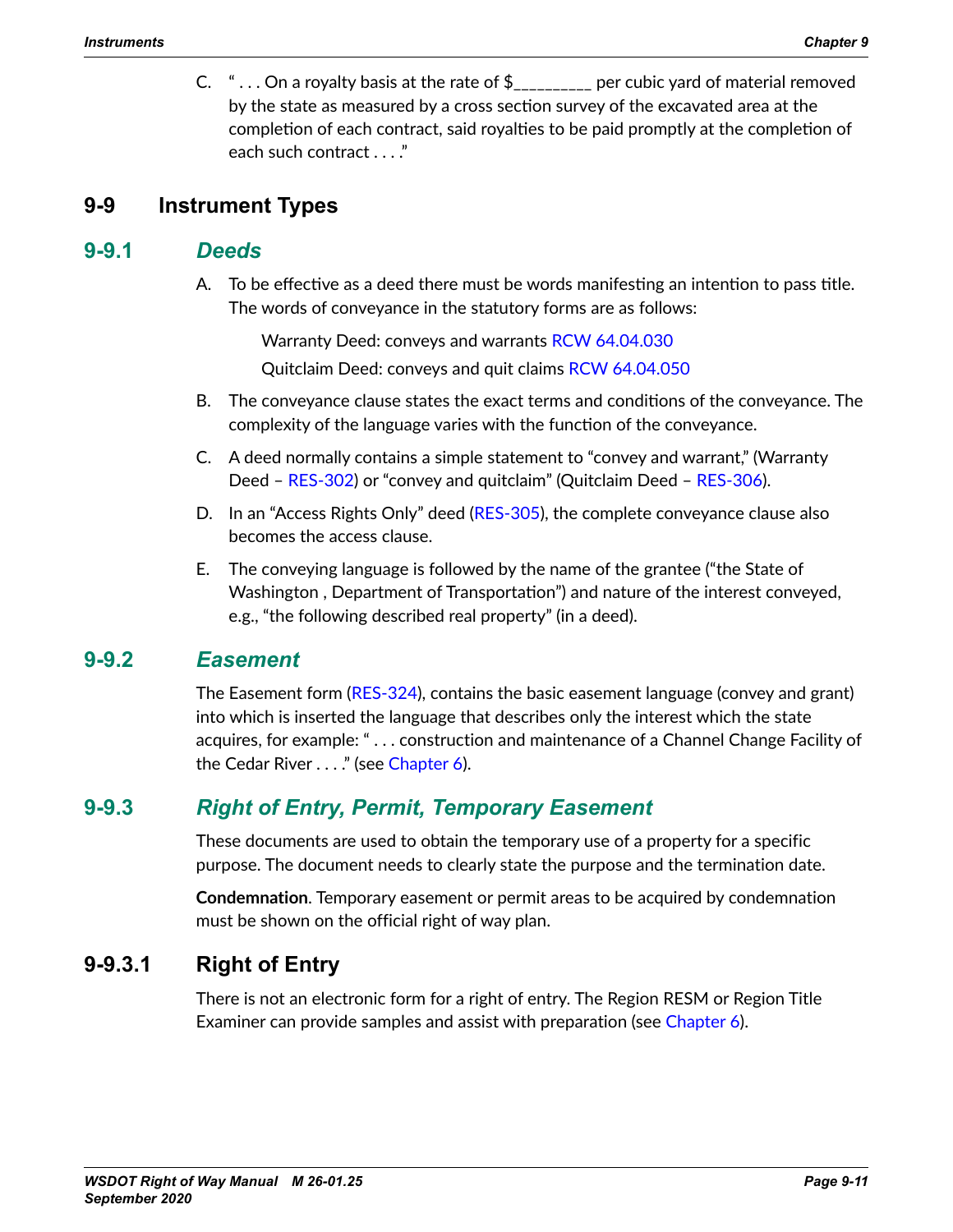#### **9-9.3.2 Permit**

The Permit form ([RES-326](http://wwwi.wsdot.wa.gov/Design/RealEstateServices/AcquisitionForms.htm)) contains the basic language into which is inserted the specific language describing the reason for the permit and the expiration date of the permit (see Chapter 6).

#### **9-9.3.3 Temporary Easement**

The Temporary Easement form ([RES-325](http://wwwi.wsdot.wa.gov/Design/RealEstateServices/AcquisitionForms.htm)) contains basic language describing the reason for the temporary easement and the expiration date of the temporary easement. The PAS must state the purpose and expiration date (see Chapter 6).

#### **9-9.4** *Acquisition Lease*

- A. A lease obtains specific rights of tenancy. The termination of use of the property and the rights and privileges of the lessee are specified.
- B. The Acquisition Lease form [\(RES-329\)](http://wwwi.wsdot.wa.gov/Design/RealEstateServices/AcquisitionForms.htm) contains the basic lease language ("grants"), into which is inserted the language that establishes rights and privileges of the lessee and the termination.
	- 1. See [Section 9-7](#page-3-1) for rental rate clauses (consideration).
	- 2. The lessee's rights and privileges are described, adapting language such as the following:
		- a. " . . . the right, permit, license, and lease to use and occupy (for the purpose of) STOCKPILING OF ROAD MATERIAL including depositing and storing crushed stone and other highway materials as the exclusive property of the state . . . ."
		- b. " . . . the right, permit, license, and lease to use and occupy (for the purpose of) the REMOVAL OF EARTH MATERIALS, including excavation and removal of rock, gravel, sand, or earth, from any portion of said land; storing materials and operating all necessary machinery and equipment thereon . . . ."
	- 3. Legal description of the land subject to the lease is required.
	- 4. **Termination** The agreement shall terminate and all rights of the lessee herein under shall cease and the lessee shall waive any right or claim to reimbursement, compensation, or remunerations of any kind and shall quietly and peaceable deliver possession of the premises to the lessor:
		- a. At the expiration of the term of the Agreement.
		- b. Upon failure to respond to 90-day written notice from the lessor to lessee claiming violation of any of the terms of the agreement.
		- c. Upon 90 days written notice from the lessee to lessor stating lessee's interest to discontinue occupancy of the premises.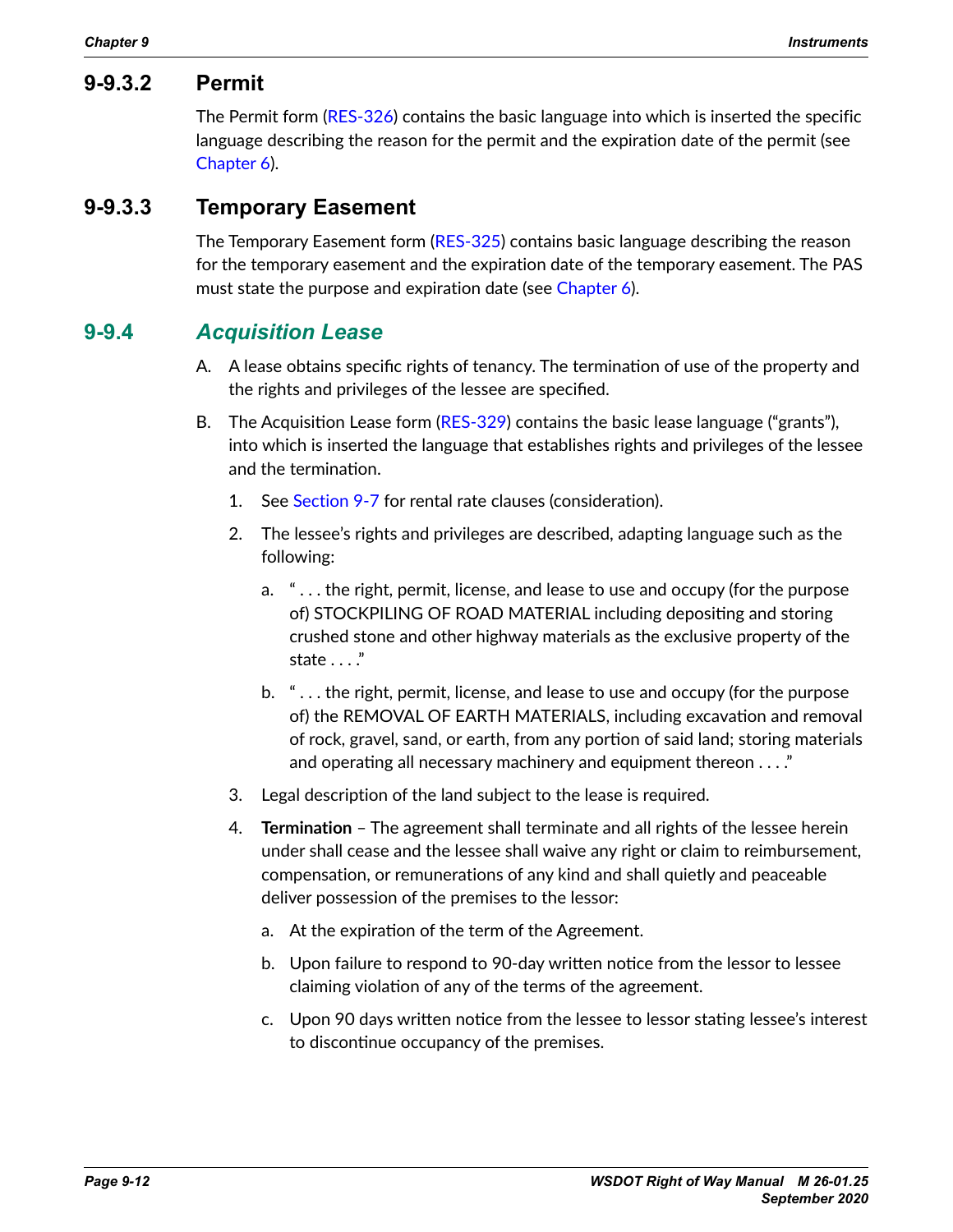#### **9-9.5** *Option*

Option forms [RES-327](http://wwwi.wsdot.wa.gov/Design/RealEstateServices/AcquisitionForms.htm) (quarry or pit) or [RES-328](http://wwwi.wsdot.wa.gov/Design/RealEstateServices/AcquisitionForms.htm) (other lands) is a legal agreement between a future buyer (optionee) and seller (optionor) to contract to buy and sell real estate within a certain amount of time at a certain price with certain terms. However, the optionee has no obligation to follow through and buy it. All options are transmitted to headquarters and approved by the Acquisition Program Manager prior to execution by the parties.

## **9-9.6** *Consent to Change of Grade*

The Consent to Change of Grade form ([RES-323](http://wwwi.wsdot.wa.gov/Design/RealEstateServices/AcquisitionForms.htm)) is used only in those cases where the change of grade is to be accomplished entirely within the existing right of way.

## **9-10 Property Description**

<span id="page-12-0"></span>"A legal description, to be adequate, must be capable of being located on the ground with reasonable certainty by a competent surveyor, either with or without the aid of extrinsic evidence." (21 Wash. 371.)

It is impossible in a short outline to cover all of the fine shadings of meaning which have been placed by our courts on language used in the description of land. When a comparison is being made of the language in a given description to the examples cited herein, care should be taken to see that wording is exactly as it was in the case cited. Composing legal descriptions can present challenges. Consult with Headquarters Acquisition and Title staff for guidance.

## **9-10.1** *Illustrations of Adequate Description*

- A. The following are examples of adequate descriptions.
	- 1. Any section or subdivision of the U.S. Rectangular system of survey.
	- 2. Descriptions by reference to recorded plats, or to private surveys attached to and incorporated by reference.
	- 3. Metes and bounds tied to any point on either of the above, directly or by reference to an earlier deed, which in turn is so tied.
- B. A description fails if for any reason it is vague, indefinite, or so ambiguous as to be impossible to interpret. Sample inadequacies causing the conveyance to be void:
	- 1. "160 acres, more or less, in Section 2 -13 N. -2 E." (3 Wn. 2d 565).
	- 2. "A house at 2626 West Fairview" (28 Wn. 2d 110).
	- 3. "Approximately 207 feet" (24 Wn. 2d 586).
	- 4. "Description by reference to an unrecorded plat" (21 Wn. 2d 593).
	- 5. "A description failing to name the county, state, or meridian and range" (16 Wash. 34).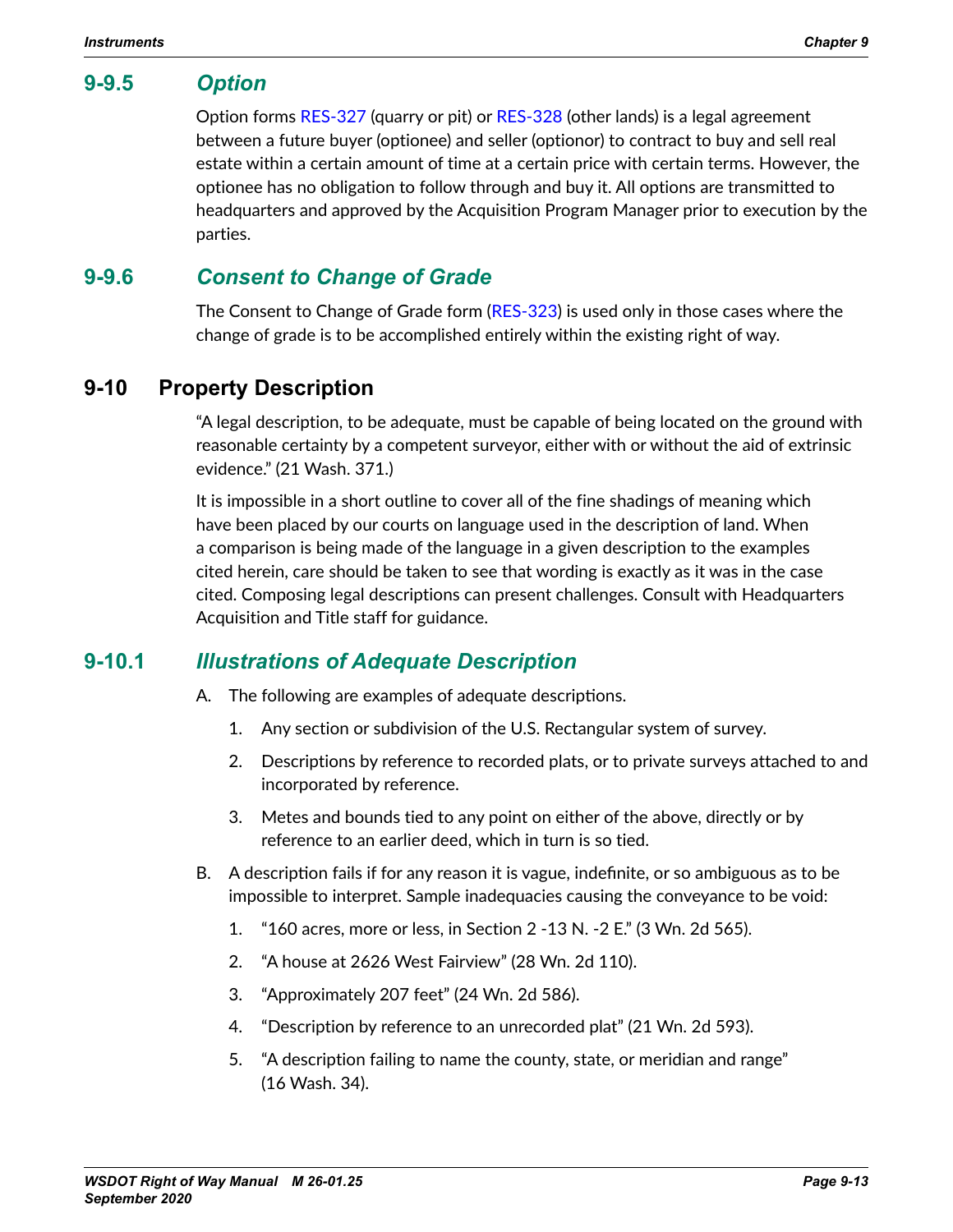- C. The following descriptions have been held to be sufficient; however, their usage is not recommended:
	- 1. "All the real estate in the state of Washington of record in the name of the grantor" (96 Wash. 592).
	- 2. "All property owned" by a certain company in a specified county. Held good as to all lands held under recorded title and would not pass lands acquired under an unrecorded deed" (28 Wn. 2d 953).
	- 3. "Tax lot 3, Section 32 -Twp. 12 N., R. 42, as at present designated on the tax rolls of the County Assessor of said County." Sufficient provided the Assessor's tax rolls contain an adequate description of the tax lot (38 Wn. 2d 886). In spite of this case, the use of tax lot numbers as legal descriptions should be avoided. It is common practice in all Assessors' offices to abbreviate and paraphrase the original description in the interest of brevity. In many cases, the abbreviated description covers the same parcel of land as the original, but in many other cases, important controlling or qualifying language is omitted or typographical errors are introduced, any of which could destroy the accuracy of the description.
- D. A court may apply its own wisdom in some cases, not withstanding B above. If a deed appears adequate on its face, but a dispute arises over the location of the lines on the ground, or if the intent of the parties is obvious when certain facts are stricken |or altered, the court will allow oral testimony to determine the true meaning of the description. For example:
	- 1. "As where no block number is recited, but the grantor owns land only in one block in the recited addition, the court has read into the deed the missing block number (24 Wn. 225, 53 Wn. 285). The court has also substituted the word "southwest" for southeast in order to make the description close" (8 Wash. 642).
	- 2. In a description failing to name the meridian "….Range 42….," the court supplied the missing term "East Willamette Meridian" as this was the only possible intention since Range 42 West would fall well out in the Pacific Ocean (38 Wash. 886).

## **9-10.2** *Controlling Elements of a Description*

- A. "Natural and artificial permanent objects referred to in the description control over courses and distances. As where a metes and bounds description overruns a highway, and yet the highway is recited as being a boundary of the property, the highway controls (108 Wash. 413, also see 163 Wash. 10). The boundaries of a city lot are controlled by lines as actually run on the ground, as shown by surveyor's stakes, rather than the lot lines as shown by the plat" (30 Wash. 687, 94 Wash. 395).
- B. "Where there is a variance between field notes and monuments as set out by the U.S. Government surveyors, the monuments prevail" (41 Wash. 583, 70 Wash. 435, 172 Wash. 405).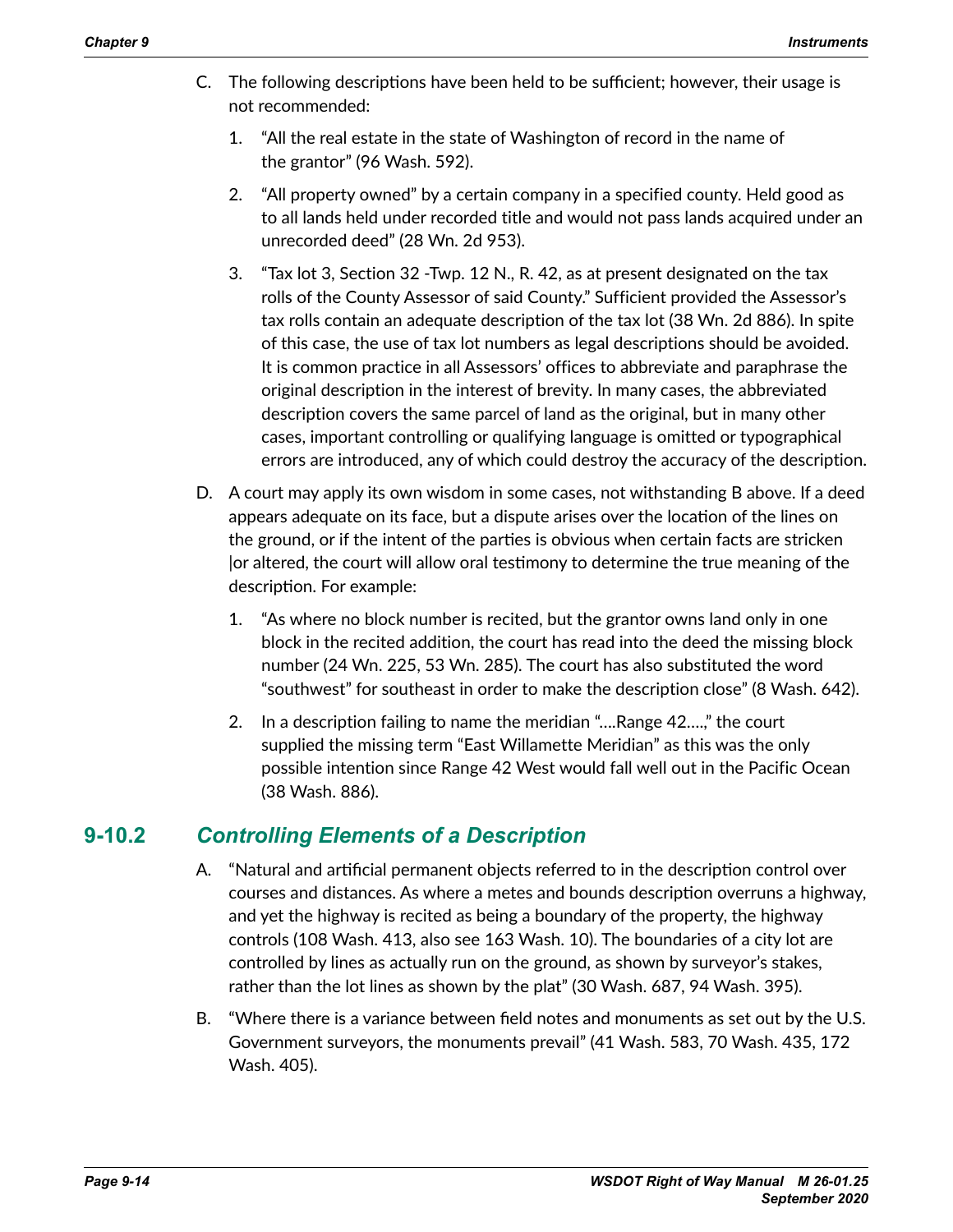- C. "Metes and bounds control over the other elements. As in a conveyance by metes and bounds which also recites that the conveyance includes so many acres, the courses, and distances control even though they include a larger area than recited" (38 Wash. 151).
- D. "Reference to an adjoiner will control over recited bearings and distances" (115 Wash. 454, 124 Wash. 179).
- E. "Where there is a conflict in boundaries in two deeds from the same grantor, the title of the grantee in the deed first executed is superior" (57 Wash. 150, 196 Wash. 54).
- F. "In case of a conflict of terms in a description, it will be construed most strongly against the grantor" (57 Wash. 392).
- G. "One may reject a false and impossible part of a description if by so doing a perfect description remains" (57 Wash. 150).
- H. The existence of an adequate legal description is only the preliminary step to establishing the property lines on the ground. The linking factor between the description and the boundary on the land is the monument. Monuments may be any visible, tangible, physical object in existence which marks a point or a line on the earth's surface. The following are typical adequate monuments:
	- 1. Clearly marked concrete posts (as are used by the federal surveyors to mark section and ¼ corners).
	- 2. The line of ordinary high tide or high water.
	- 3. The thread of a stream.
	- 4. A tree, or a row of trees.
	- 5. An iron pipe.
	- 6. A bench mark (brass disc emplaced by USCGS).
	- 7. A fence.
	- 8. A building.
	- 9. A hedge.
	- 10. A sidewalk.
	- 11. A cliff.

A full discussion of the importance of monuments and the requirements for establishing their genuineness is beyond the scope of this text, but an excellent analysis of the problems involved appears in *Surveys, Subdivision and Platting, and Boundaries, Bureau of Governmental Research and Services, Report No. 137*. Published by University of Washington Press. 1958, Page 67, et seq.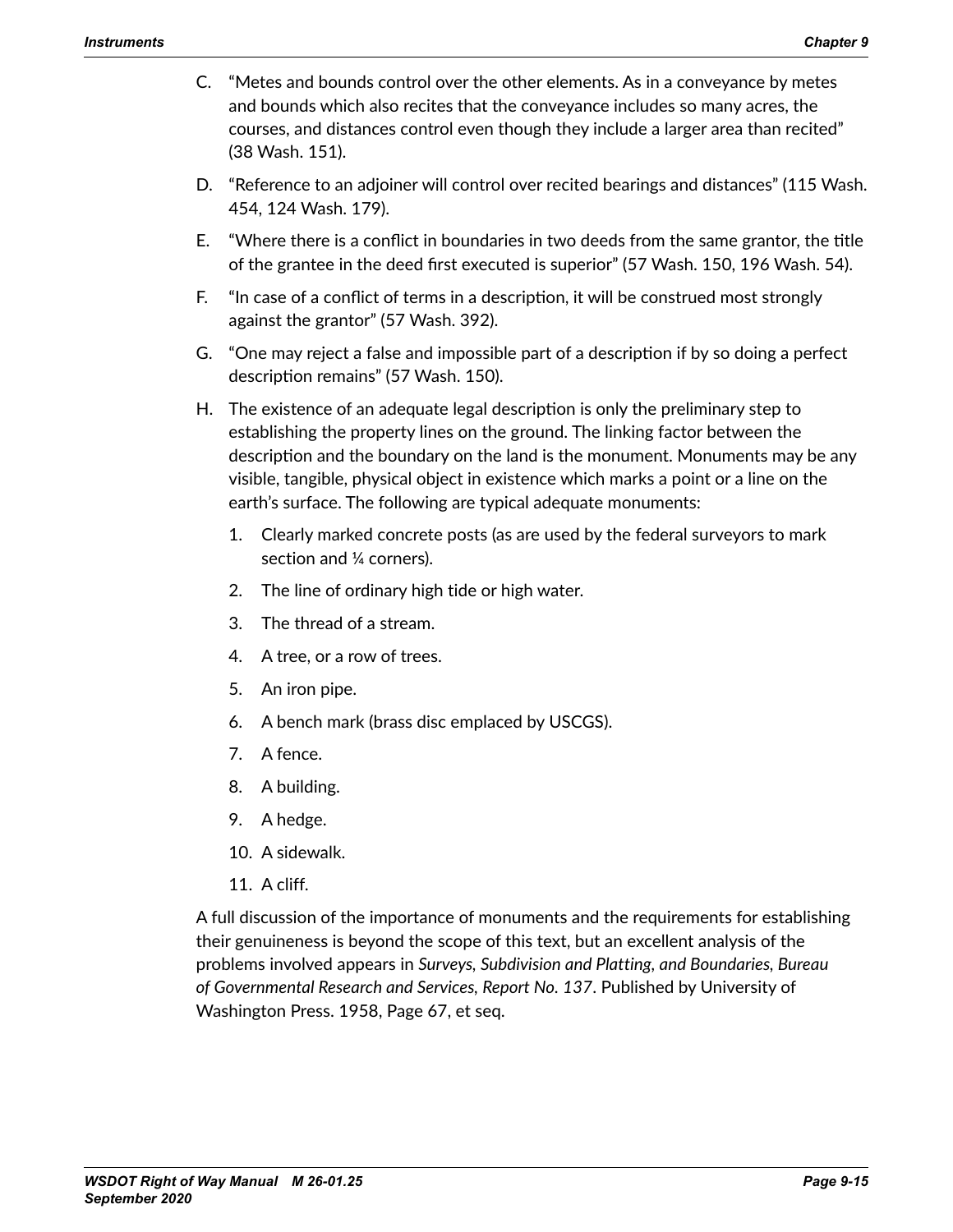#### **9-10.3** *Rectangular Survey Descriptions* **9-10.3**

<span id="page-15-0"></span>A. The rectangular survey system was adopted in 1785. The system has been used in most of the states. For the purposes of the rectangular survey, the states of Washington and Oregon form a region. This region is quartered by a north-south line (the Willamette Meridian) and an east-west line (the Base Line) which intersect in Portland, Oregon (see Exhibit 9-1). The tiers lying north or south of the Base Line are numbered consecutively and are called Townships. The columns lying east or west of the Willamette Meridian are numbered consecutively and are called Ranges. Each The communities is community and are numbered consecutively and are called consecutively and are called Townfrom the Base Line and from the Willamette Meridian respectively. Thus, the area marked with an "X" on Exhibit 9-1 is described as "Township 6 North, Range 3 East, Willamette Meridian." The Township (T or Twp) always appears first and the Range (R or Rge) second, followed by the Meridian (Willamette Meridian = WM). In the sample given, the information would usually appear in abbreviated form: "T6N, R3E, WM."  $\mathbf{S} = \mathbf{S} + \mathbf{S}$  and  $\mathbf{S} = \mathbf{S} + \mathbf{S}$  are numbered Meridian are numbered  $\mathbf{S} = \mathbf{S} + \mathbf{S}$ (R or Rge) second, followed by the Meridian (Willamette Meridian = WM).

The Townships and Ranges are bounded by lines which are drawn parallel with the Base Line and the Willamette Meridian. In order to make up for the curvature of the earth, correction lines are inserted (after some variation in the early days) every 24 miles. with the Base Line and the Willamette Meridian. In order to  $m$ 



#### **Exhibit 9-1 Townships and Ranges**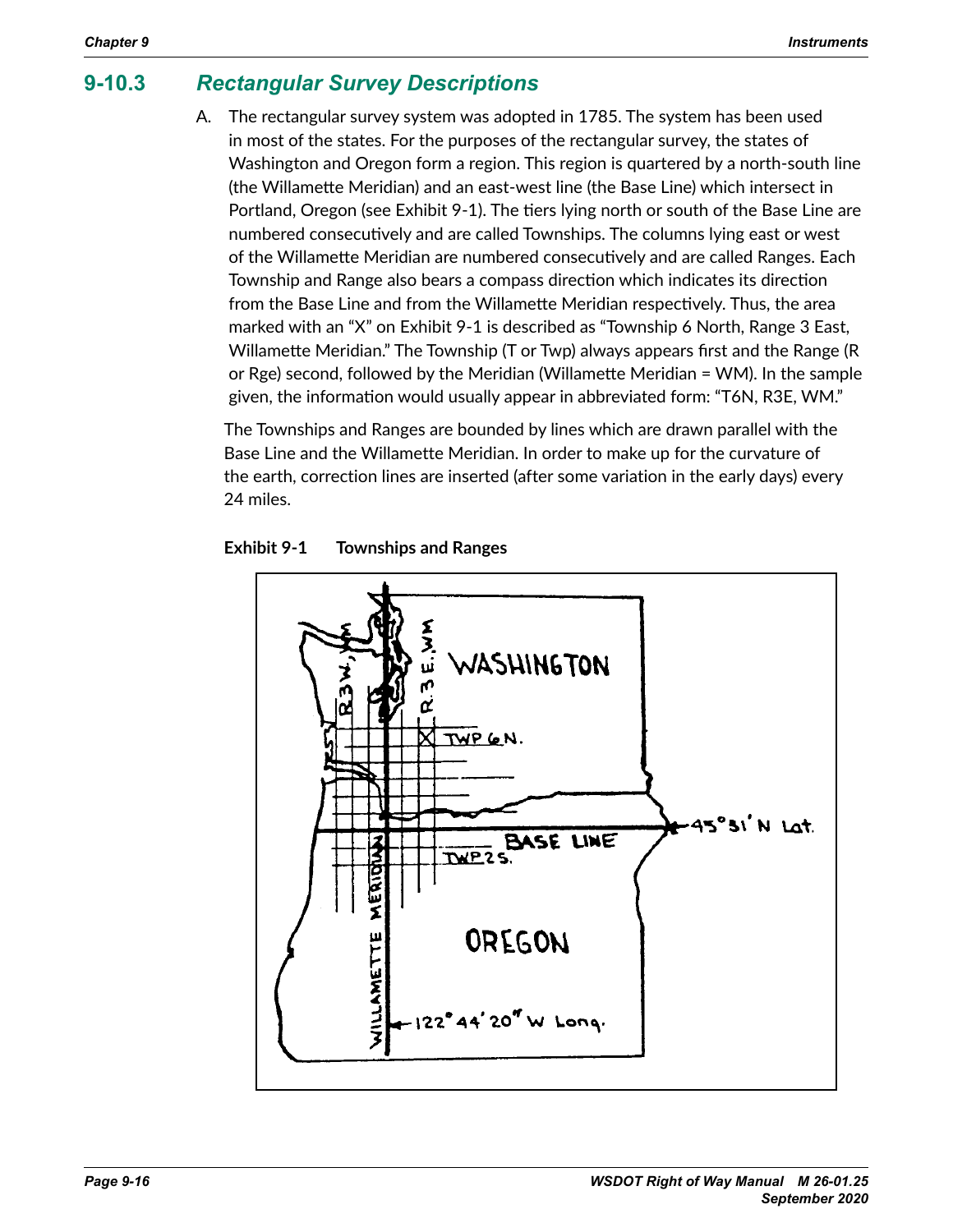B. Each Township consists of 36 sections (see Exhibit 9-2), and each section ideally contains 640 acres. In practice, sections rarely are perfect.

The statute requires only the setting of the section corners, but in most instances in this state, the federal surveyors also set the  $\%$  corners. The latter are required to be midway between the section corners on the section lines. The center lines are established by drawing straight lines connecting the ¼ corners.

The method of further subdivision by private survey is to establish mid-points between the section corner and  $\%$  corners (these are 1/16 corners). Straight lines connect these mid-points in each  $\frac{1}{4}$  with the corresponding mid-points on the  $\frac{1}{4}$ opposite side. instances in this state, the federal surveyors also set the 1/4 corners. The latter thod of further subdivision by private survey is to establish mid-points. between the section corner and 1/4 corners (these are 1/16 corners). Straight lines (these are 1/16 corners). Straight lines (these are 1/16 corners). Straight lines (these are 1/16 corners). Straight lines (the 1/16 corne



**Exhibit 9-2 Land Areas and Dimensions**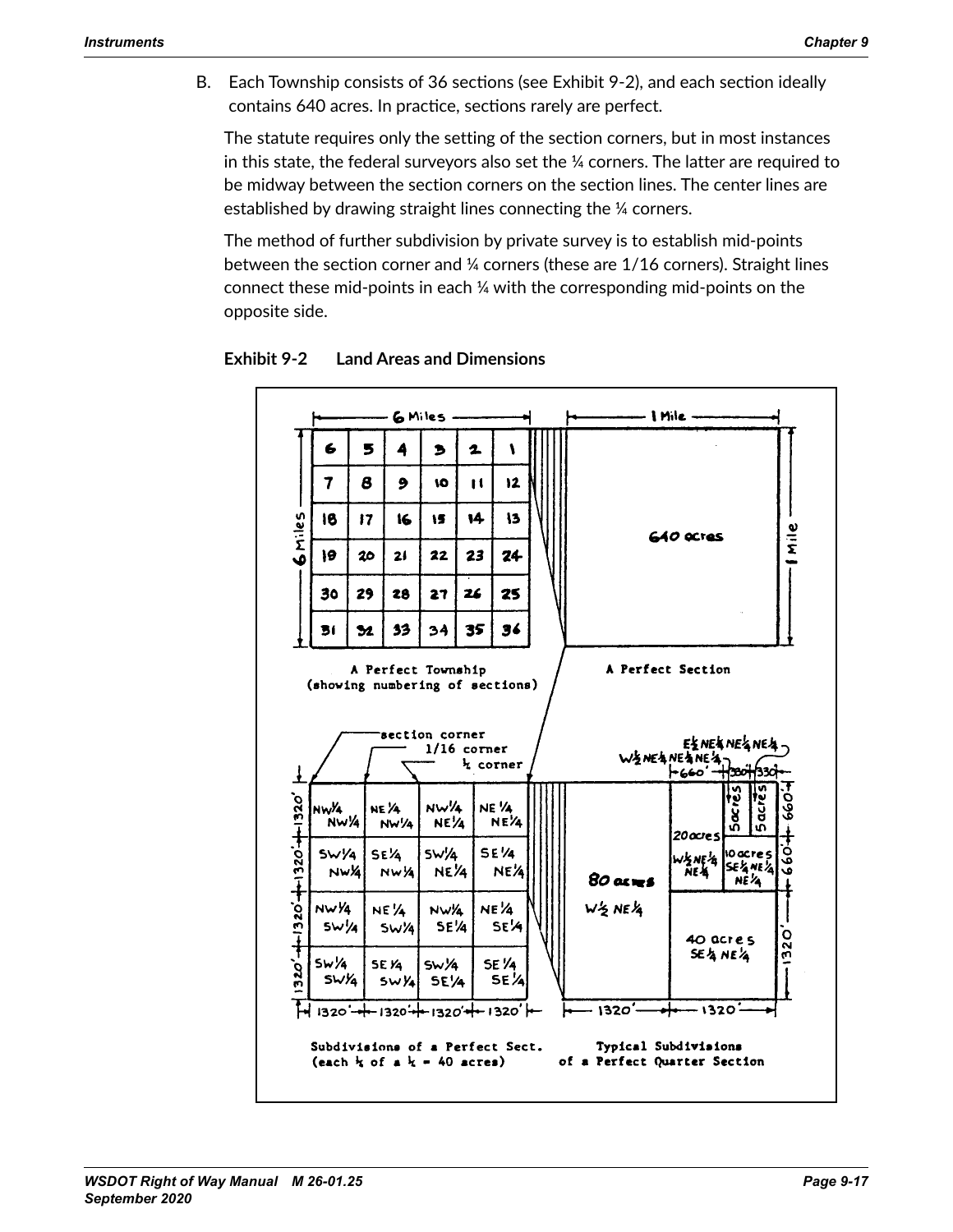C. Once the corners have been placed by the Federal Surveyors and conveyances made, they stand as the true corners. This holds true no matter how small or large an error might have been made in the setting of the corners. Even with errors as mented imgreducts as the corners in the setting of the section is so that survey in the corners of the corners the size of the section and its subdivisions. However, in the absence of the original monuments, or witness marks, the field notes will control (41 Wash. 583). The more rugged the country, the less likely the existence of actual sections that are "perfect" or "ideal."  $\frac{1}{2}$  and  $\frac{1}{2}$  stand as the true correlation as the true no matter holds true no matter holds true no matter how small or  $\frac{1}{2}$  such as the true no matter holds true no matter holds true no matter how small o in the absence of the original monoments, or with  $\mathbf{a}$  monoments, the field notes matrix  $\mathbf{a}$ 

The conveyance of large tracts of land within such a section is normally accomplished by the subdivision style of description. It is necessary to recite the section, township, by the subdivision style of description. It is necessary to recite the section, to with<br>range, county, and state, as well as the subdivision of the section, to complete the identification of the property. Further subdivision within such a section is accomplished by measurement. For example, in Exhibit 9-3, the N  $\%$  and S  $\%$  of SE  $\%$ NE  $\frac{1}{4}$  are determined by connecting the mid-points on the East and West Lines of the SE  $\%$  NE  $\%$ . The resultant areas and direction of the dividing line have no bearing on the problem unless the description specifically says the N  $\frac{\nu}{2}$  in area of SE ¼ NE ¼. In and product and west areas planning position, says are in the marce of our three<br>the latter case, the same rules apply as in subdividing platted land. will control (41 Wn. 583). The more rugged the more rugged the more rugged the country, the less likely the le iveyance of large tracts of land within such a section builty, and state, as well as the subdivision of the section, to complete  $\alpha$  case, are same raies apply as in subdividing platted land.



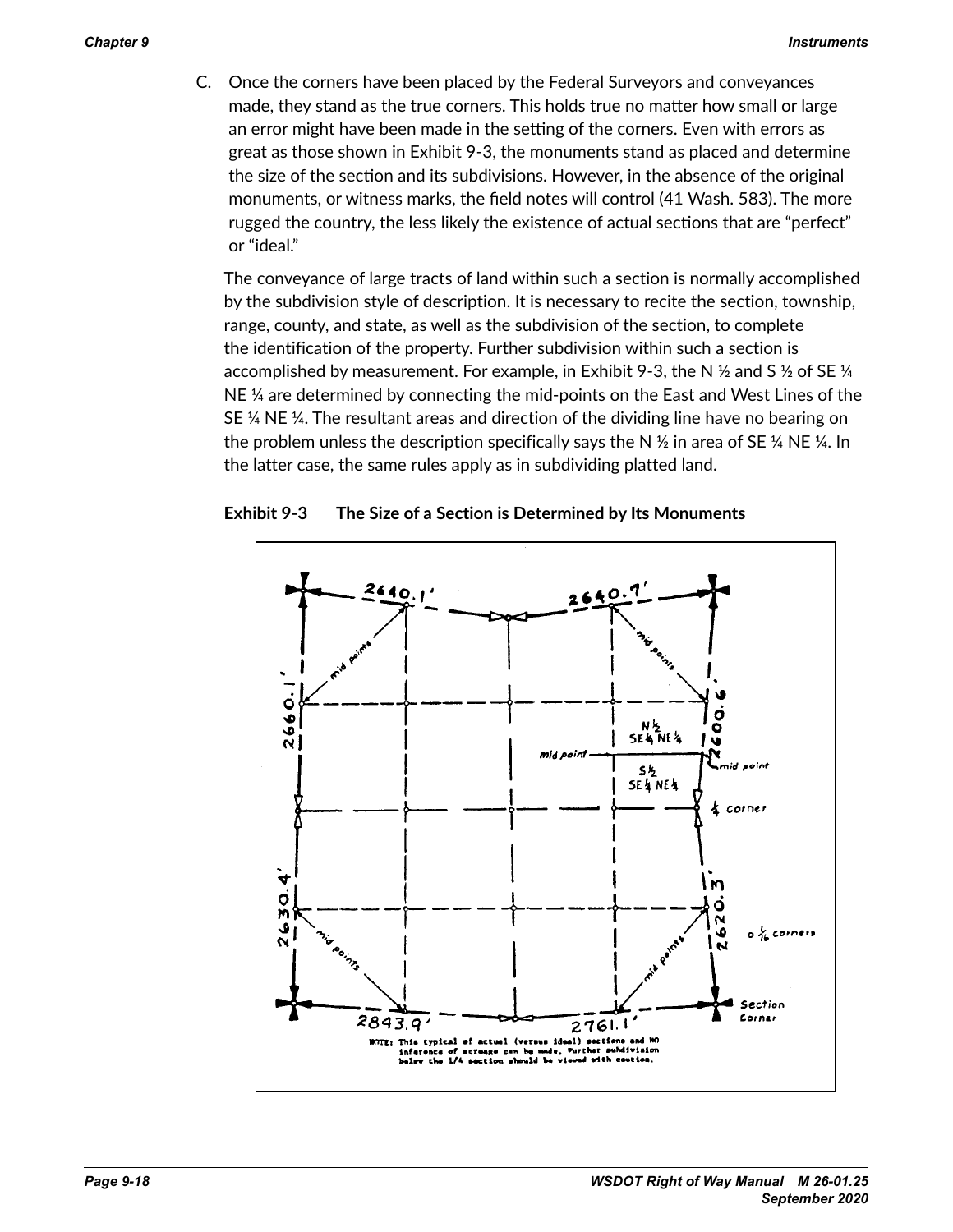#### **9-10.4** *Government Lots*

Under the U.S. rectangular survey system abnormally-sized subdivisions of a section are called Government Lots and are numbered. Examples of the causes of Government Lots are illustrated in [Exhibit 9-4](#page-18-0).

- A. When the excesses or shortages in the area of subdivisions are caused by correction lines, the corrections are made by designating the northerly and westerly subdivisions of the section as Government Lots (see A in [Exhibit 9-4](#page-18-0)).
- B. Government Lots are created in those subdivisions which border a grant which preceded the U.S. rectangular survey. For example: Donation Land Grants are excluded from subdivision (see B in [Exhibit 9-4](#page-18-0)). Similarly, when a mining claim is patented, the U.S. Bureau of Land Management draws an amended plat of the section and assigns Government Lot numbers to the remaining portions of subdivisions which border the patented mining claim.
- C. Government Lots are also created where the normal layout of a section is precluded by the existence of a body of water (see C in [Exhibit 9-4](#page-18-0)); e.g., along the shores of Puget Sound, large lakes, or rivers.

<span id="page-18-0"></span>

#### **Exhibit 9-4 Government Lots and Normal Subdivisions (Example)**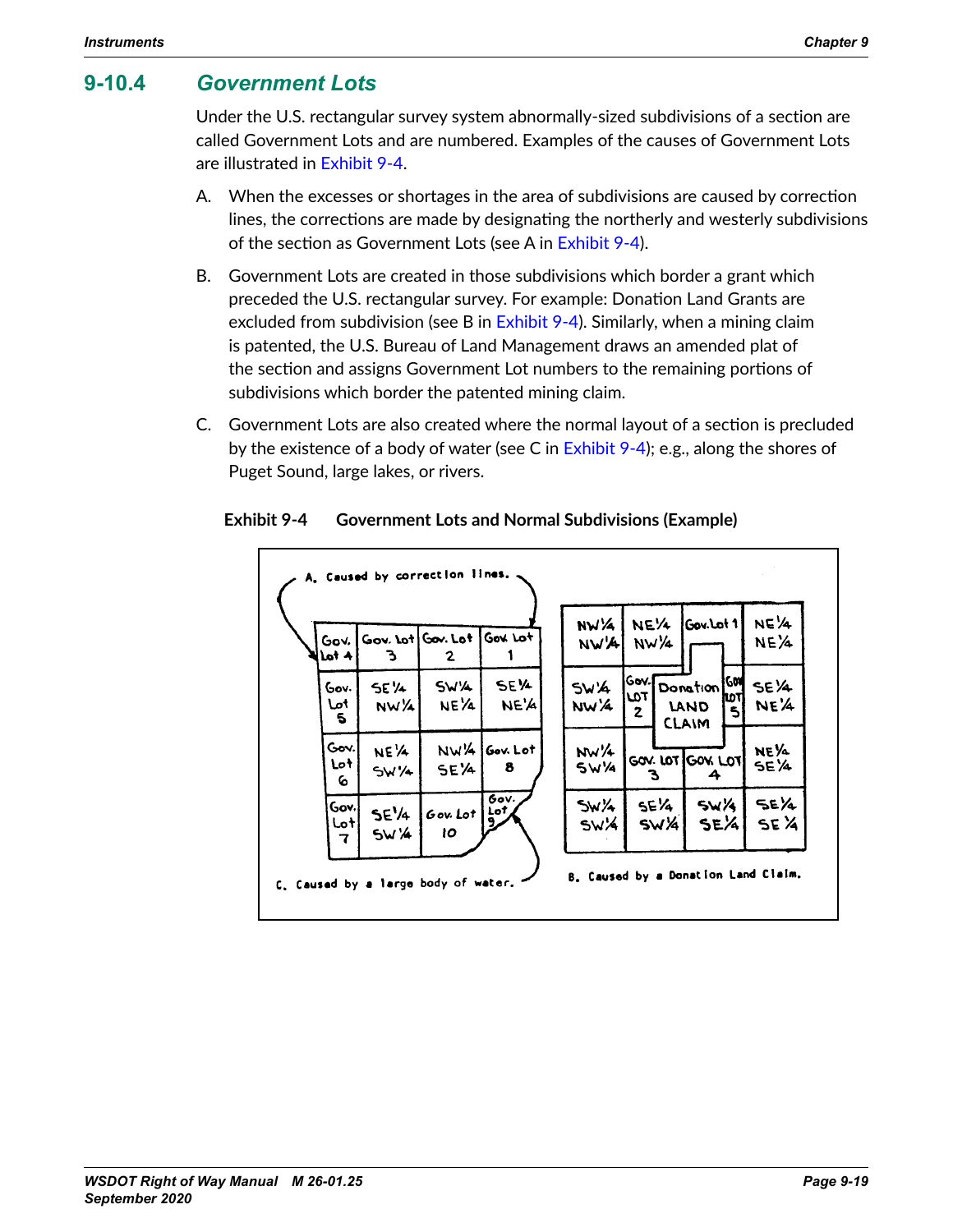# **9-10.5** *Water Boundaries*

One of the areas of greatest confusion exists in the definition of "navigable" bodies of water. The Washington State Supreme Court has held that to be navigable within the meaning of Article VII of the state Constitution, a body of water must be capable of being used to a reasonable extent in the carrying of commerce in the usual manner by water, and be so situated and have such length and capacity as will enable it to accommodate the public generally as a means of transportation. (167 Wash. 385, 195 Wash. 537, 16 Wn. 2d 107).

On attaining statehood (November 11, 1889), the state of Washington asserted its ownership of the beds and shores of all navigable bodies of water in the state, excepting only those previously patented by the Federal Government. The question of the navigability of any particular stream or body of water can be answered only by a decision of the State Supreme Court — in the absence of such a decision, DNR assumes the stream or body of water to be navigable if it has been meandered.

All "navigable" rivers are meandered (how the surveyor was to determine this point is uncertain). Also meandered is any river whose right angle width is three chains (198 Engineer's) or more, and all lakes of 25 acres or more (see Manual of Surveying Instructions, U.S. Department of Interior, Bureau of Land Management, 1947, U.S. Government Printing Office, Superintendent of Documents).

For additional information on water boundaries, tidelands, shorelands, and the effect on ownership of water boundaries, see *Waterfront Titles in the State of Washington* by George N. Peters, Jr. ©1981-2008 Chicago Title Insurance Company as published on the Washington Land Title Association website at http://washingtonlandtitle.com/wpcontent/uploads/2015/05/Waterfront-Titles-in-WA-Booklet-20151.pdf.

## **9-10.6** *Metes and Bounds Descriptions*

This method of land description involves locating property by: (a) a reference and tie to a legal monument (or point of public record) and (b) an outline of the courses and lengths of each line of the perimeter of the property.

The point of origin in any metes and bounds description is normally called "the point of beginning." If the property boundary does not include the monument at which the description begins, and a tie call or calls must be used to get to the first corner of the property being described, the first corner of the description and the end of the tie are identified as "the true point of beginning," and the same term is again used in the closing call.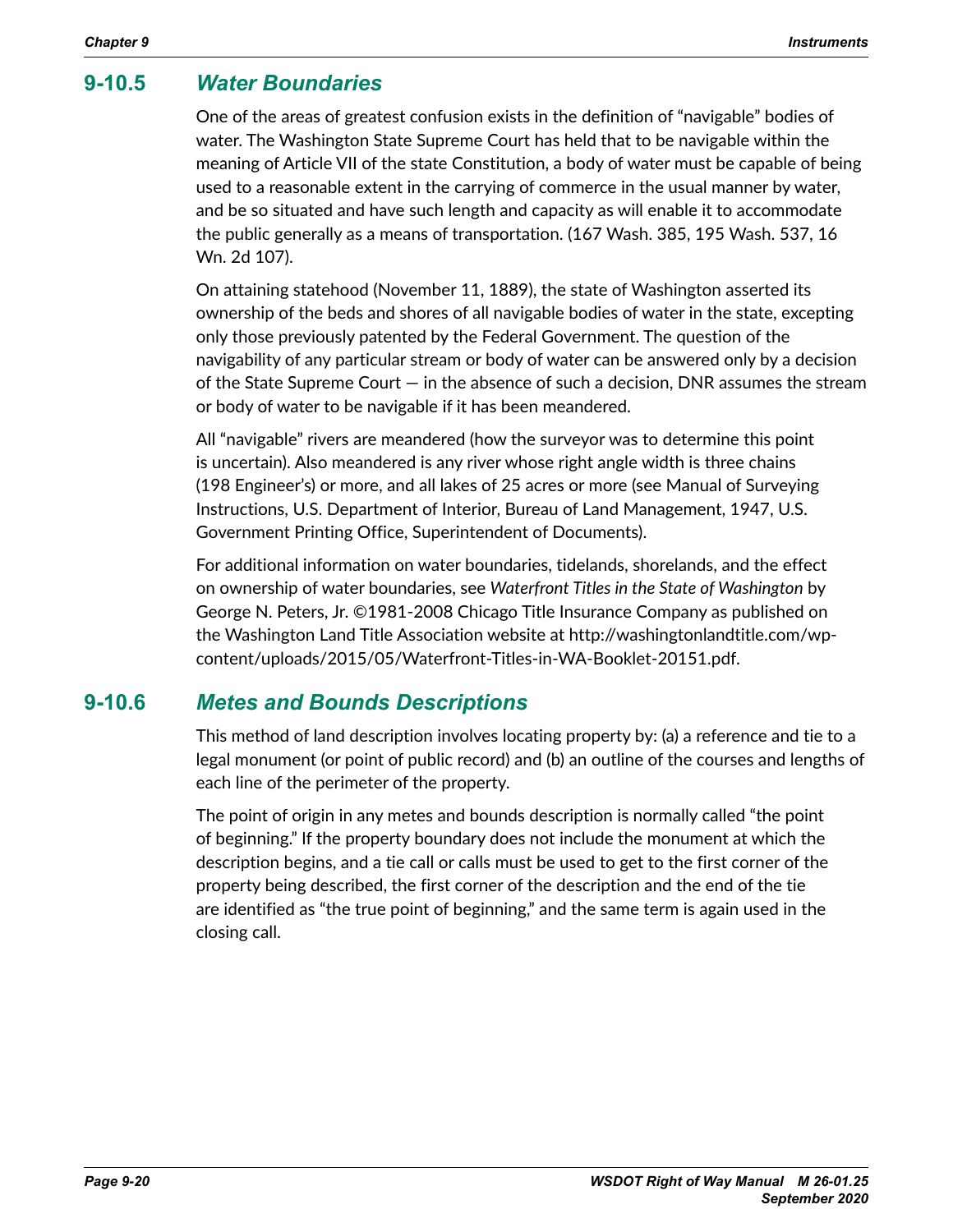#### **9-10.6.1 Rules**

In a metes and bounds description, the perimeter of a tract of land is described by:

- A. Starting at a definitely known (i.e., monumented) point.
- B. Stating bearings and distances of a line or lines from the monumented point to a point on the boundary of the tract (i.e., the "true point of beginning").
- C. Stating bearings and distances for each successive boundary line of the tract. The use of "more or less" following the distance will prevent overlaps or gaps but should not be used haphazardly. It is usually used with the last distance call to be sure of closure; it may be used elsewhere only when another element (monument fixes the point without regard to the actual distance).
- D. Returning (closing) at the "true point of beginning."
- E. When referring to a section corner or to a quarter corner, reference is made only to the section in which lies the point of beginning of the parcel to be described.
- F. The first reference made in a description to a section includes the Township (and its North/South identification number) and Range (and its identification number East or West of the Willamette Meridian). Thereafter, reference is made only to "said section."
- G. "Commencing" is used when the first call is not the corner of the property described.
- H. A good description makes frequent use of "controls" which will govern over either bearings or distances recited. For instance, it is common practice on the closing course to recite ", more or less, to the (true) point of beginning." This final call will then automatically be forced to close on the (true) point of beginning in spite of any errors of survey or description language for the final course.
	- 1. The following are examples of other common controlling language:
		- a. Thence North 89° 59′ East 590′, more or less, to the west line of Primary State Highway No. 16, Twisp to Winthrop. This call would run to the west line of the highway even if the true distance is actually 600 feet. Similarly, the call does not overrun the highway, even though the true distance is only 550 feet. This is true even without the words, "more or less" appearing in the call.
		- b. Thence North 17° 31′ West along the southwesterly right of way line of the N.P.Ry.Co. Regardless of the true bearing of the railway right of way line, this call would follow along the right of way boundary.
		- c. Thence East 120′, more or less, to the southeast corner of a tract of land conveyed to Elmer Fudd, by deed recorded in Vol. 799 of Deeds, Page 601, records of said county. This is good practice, particularly when describing property adjacent to a tract which was carved out of a larger parcel at some date prior in time. Such a point in a prior description may even be used as a "point of beginning." Care should be taken, however, to be certain that the description in the deed referred to is adequate. Such a control will insure against an accidental gap or overlap in the descriptions of the two parcels.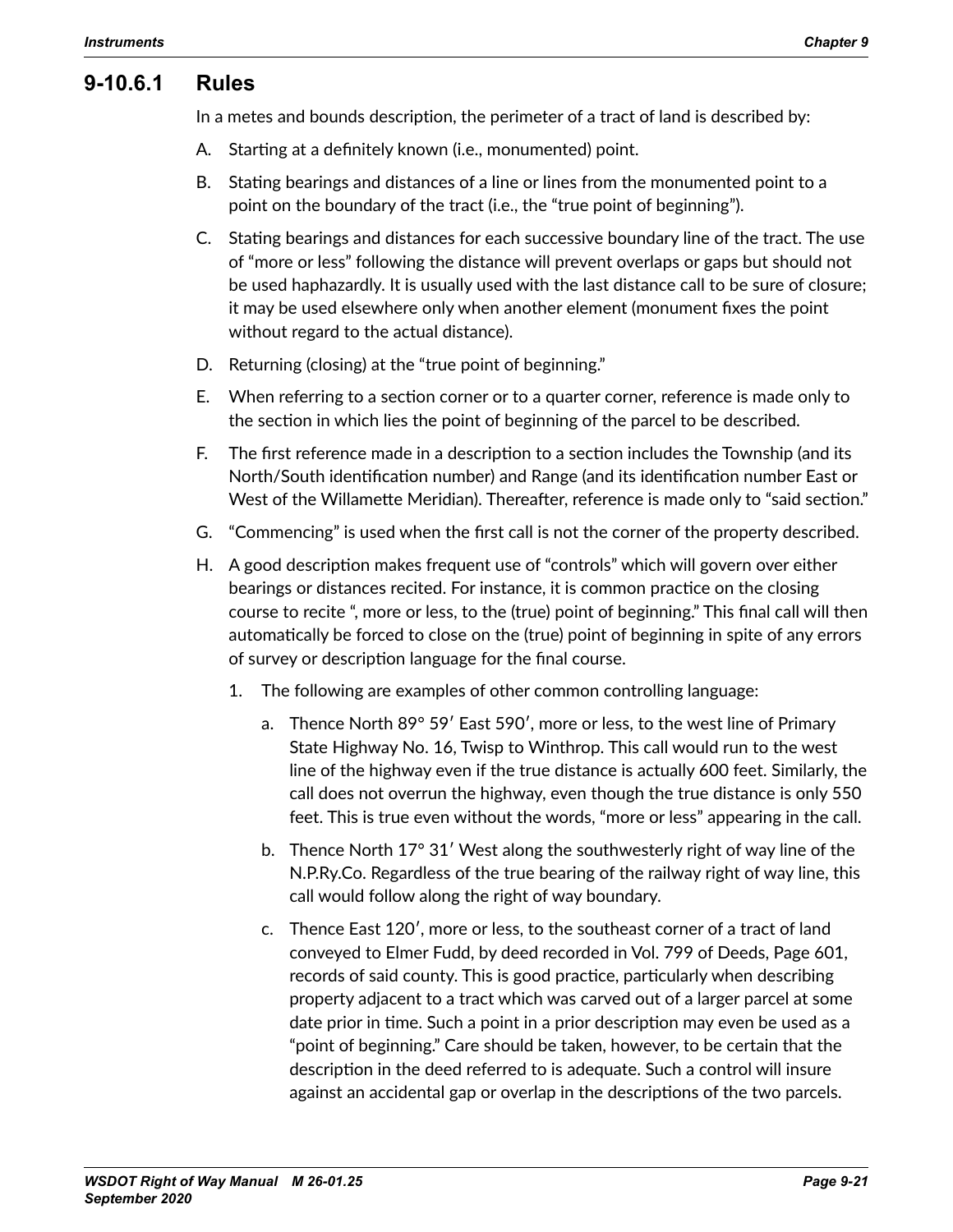# **9-10.6.2 Description of Curved Lines**

Boundary lines running along curves are frequently encountered in descriptions bordering in highways, county roads, and railroads. **9-9.5.2 Description of Curved Lines**

A description of the line in Exhibit 9-5 would read: "Beginning at the Northwest ressemption of the line in Exhibit 7 5 would redd. Beginning at the rest invest<br>corner of Section 17, Township \_\_\_\_\_\_\_\_\_\_, Range \_\_\_\_\_\_\_\_\_\_ E, WM; thence East along the North line of said section 301.27'; thence along the arc of a curve to the  $\widetilde{\mathsf{right}}$  having a radius of 150.0 feet a distance of 127.21 feet, (or through a central angle of 45°; thence South 45° East 175.0 ft; thence on the arc of a curve to the left having a radius of 600 feet a distance of 450 feet; thence North 80° East  $\ldots$  ."  $\alpha$  radius of 600 feet a distance of 450 feet; thence North 80° East  $\dots$ border in the highest county  $\frac{1}{2}$  roads  $\frac{1}{2}$  railroads.  $\frac{4}{3}$ , thence South  $\frac{4}{3}$  Last 175.0 it, thence of the arc of a curve to the



<span id="page-21-0"></span>

 $\frac{1}{2}$  which the radius of the curve is A compound curve is one in which the radius of the curve is changed somewhere  $\mathcal{L}$  compound curve is one in which the curve is changed in which the curve is changed in  $\mathcal{L}$ along the arc without the intervention of a tangent course.

The description of the line [Exhibit 9-6](#page-21-1) would read: "thence along the arc of a curve to the right having a radius of 100 feet a distance of 102.17 inches; thence along the arc of a curve to the right, having a radius of 300 feet, a distance of 193.37 feet.

#### $bit$  9-6 **Exhibit 9-6 Compound Curve (Example)**

<span id="page-21-1"></span>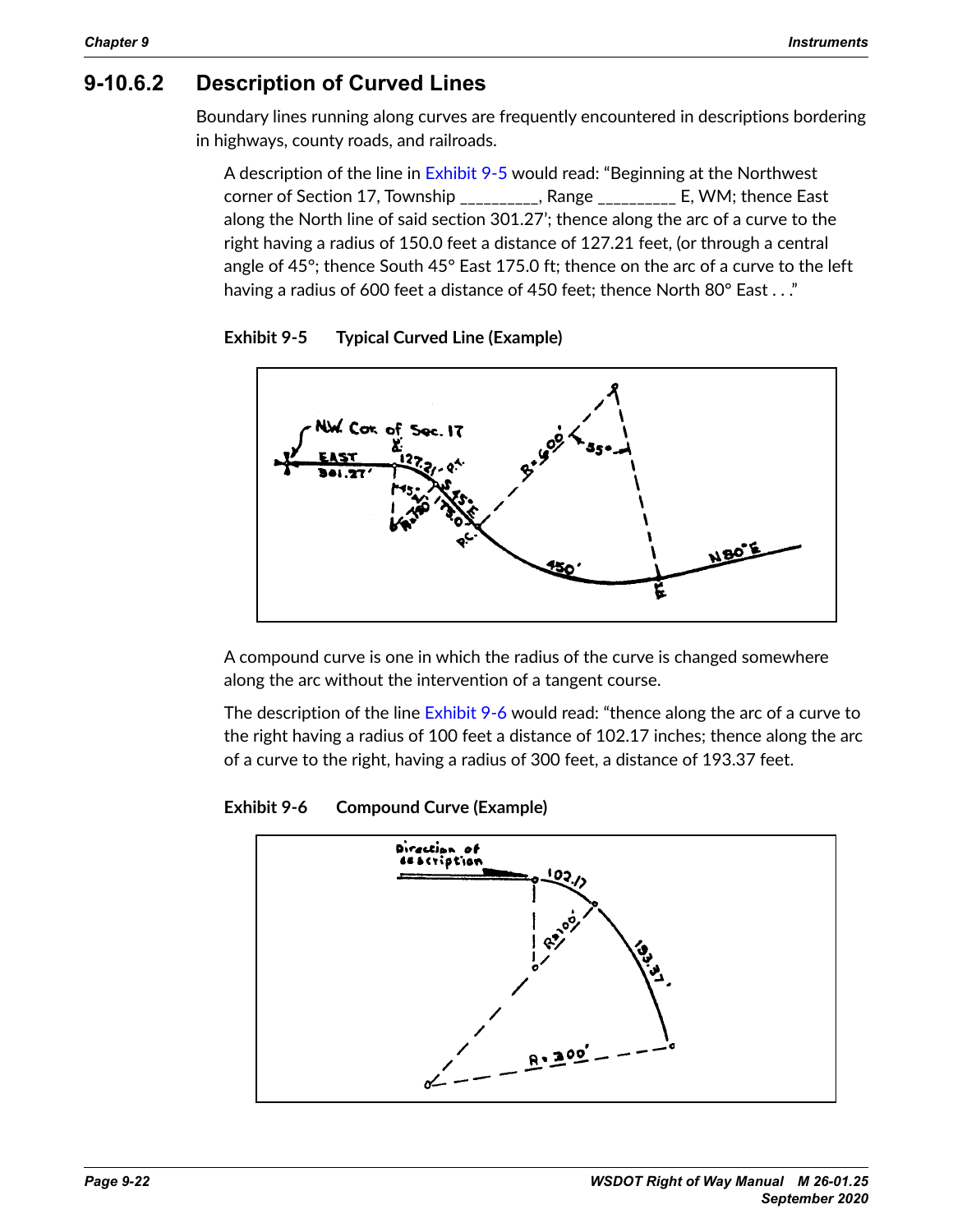# **9-10.7** *Platted Property*

The recording of an official plat with the County Auditor considerably simplifies the legal descriptions of the properties shown on the map. Generally, any lot or block identified on the face of the plat can be accurately described by simply naming the lot, block, name of the addition, and the name of the county and state and reciting the volume and page of plats and the county where the official copy of the particular plat has been recorded. The name of the plat, as well as the volume and page, should be taken only from reliable sources.

Where the conveyance covers all of a given lot or block, little difficulty can arise if care is taken to recite the plat name and recording information accurately. Problems do, however, frequently arise in the description of part of a platted lot.

Where the lot is rectangular and oriented N and S, or E and W, there are few difficulties encountered in describing a fraction of the lot. The east 100 feet, or the east  $\mathcal{Y}_2$ , or the east 2 acres, of a given lot, are all determinable with certainty. A different and considerably less simple problem exists where the lot is not rectangular or is not oriented N and S, or E and W. Consider the following cases:

- A. How would you measure the west 50 feet of the lot at A in [Exhibit 9-7](#page-23-0)? Obviously, there are several ways in which the measurement could be made and to eliminate all possibilities of misinterpretation, the description should be reworded so that it can be interpreted in only one way. 1-4 below, illustrate the desirable language to cover various possible intentions of the parties.
	- 1. The westerly 50 feet, when measured at right angles to "A" St. (see A1, [Exhibit 9-7](#page-23-0)).
	- 2. The westerly 50 feet, when measured along the north and south lines (see A2, [Exhibit 9-7](#page-23-0)).
	- 3. All that part of Lot, Block Addition, lying westerly of a line drawn from a point on the north line of said lot, 50 feet easterly of the northwest corner thereof, southerly to a point on the south line of said lot, 100 feet easterly of the southwest corner thereof (see A3, [Exhibit 9-7](#page-23-0)).
	- 4. An easier way to describe the same parcel as in Section 9-9.6A3, would be as follows: All of Lot \_\_\_, Block \_\_\_,\_\_\_\_\_\_\_ Addition, according to the plat thereof recorded in Vol. \_\_\_ of Plats, Page \_\_ records of \_\_\_\_\_\_\_\_\_\_ County, Washington, except the east 250 feet thereof (see A4, [Exhibit 9-7](#page-23-0)).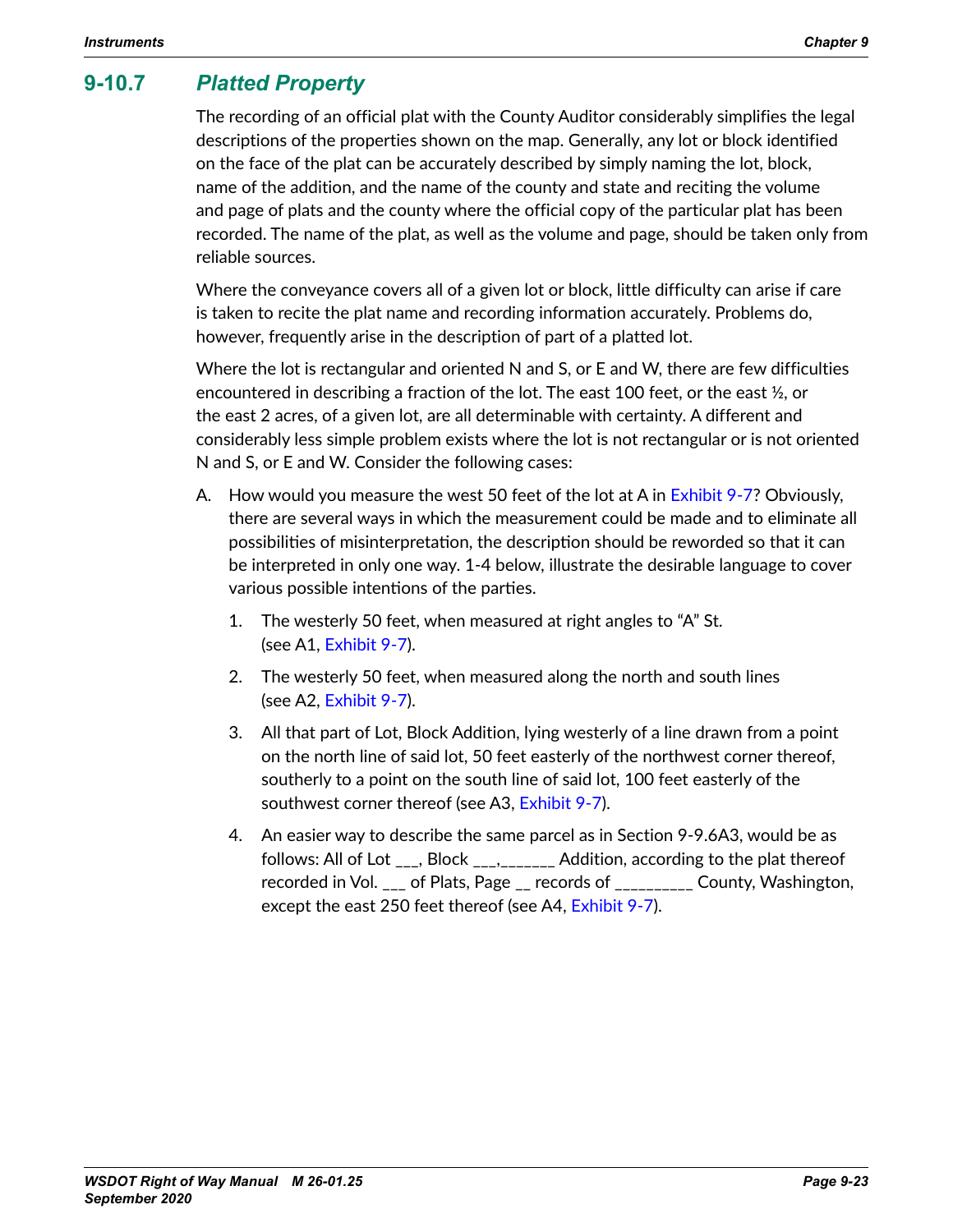

<span id="page-23-0"></span>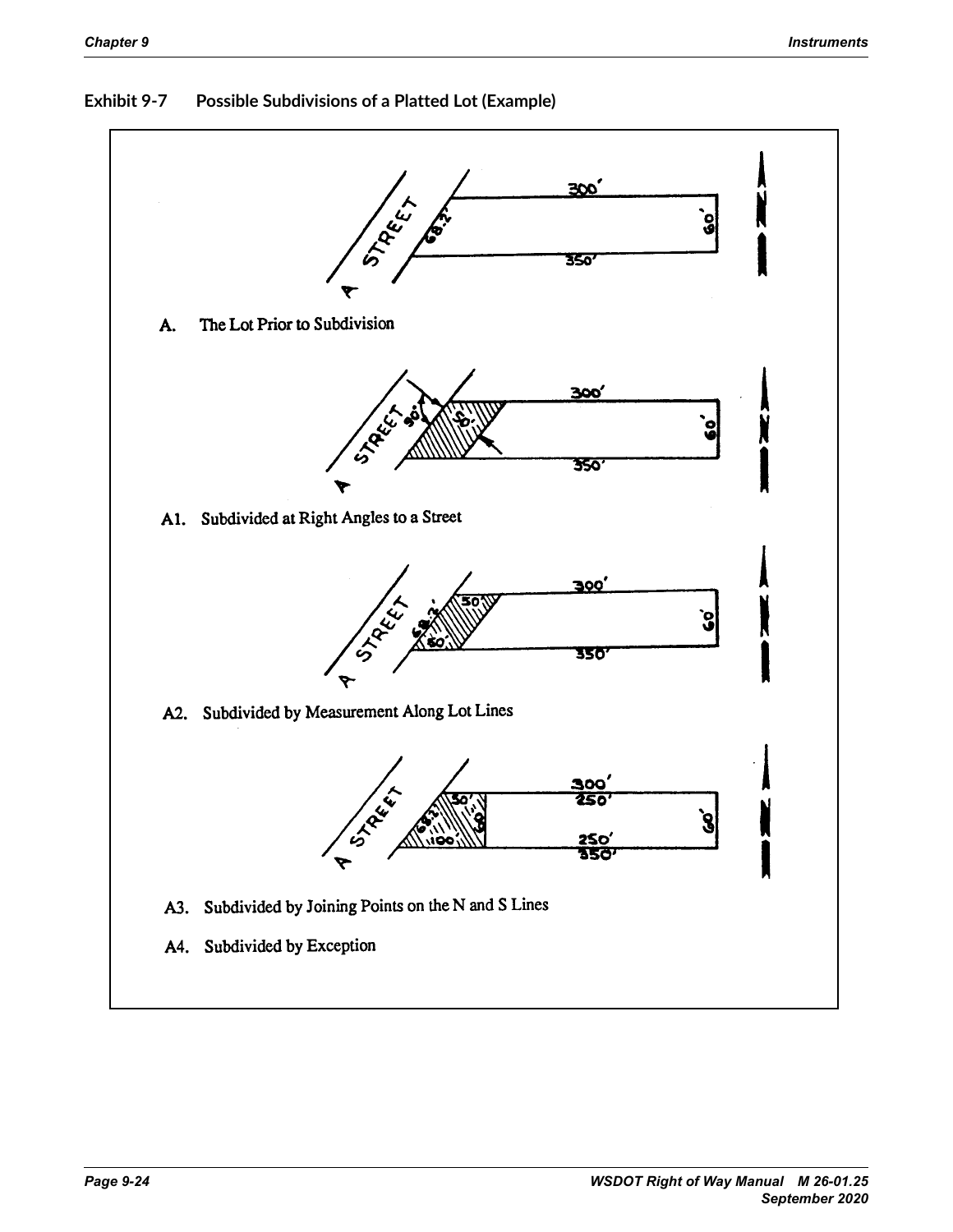**Instruments**

- B. Generally, directions unless qualified or controlled by other words (such as "parallel with" or "along the section line") will be construed as meaning due North, East, etc. (2 B. Generally, directions unless qualified or controlled by other words (such as Wash. 198, 135 Wash. 539).
- C. "A description calling for the "north half" is interpreted north half in area" (16 Wash. 39, 68 Wash. 351). The description of Tract "A" in <mark>Exhibit 9-8</mark> is as follows: "N ½ Lot 16." Therefore, Lot 16 is divided by a due East-West line so that the area of Tract "A" is equal to the area of Tract "B." Obviously, the distance "a" is less than the distance "b."  $\mathsf{P} \mathsf{P} \mathsf{P}'$  in Figure 9.6  $\mathsf{P}'$  is as follows: "N  $\mathsf{P} \mathsf{P}'$  Lot 16."

Even if the north and south boundaries were not parallel, the dividing line would be a due East and West line, creating two parcels equal in area. The florth and South boundanes were not parallel, the dividing line would

The only exception to the above rule is where such language is used in connection with the government subdivision, then the rules for subdividing sections apply (see [Section 9-10.3](#page-15-0)).  $9-10.3$ ).

<span id="page-24-0"></span>

Exhibit 9-8 Subdivision by Area - Platted Lands (Example)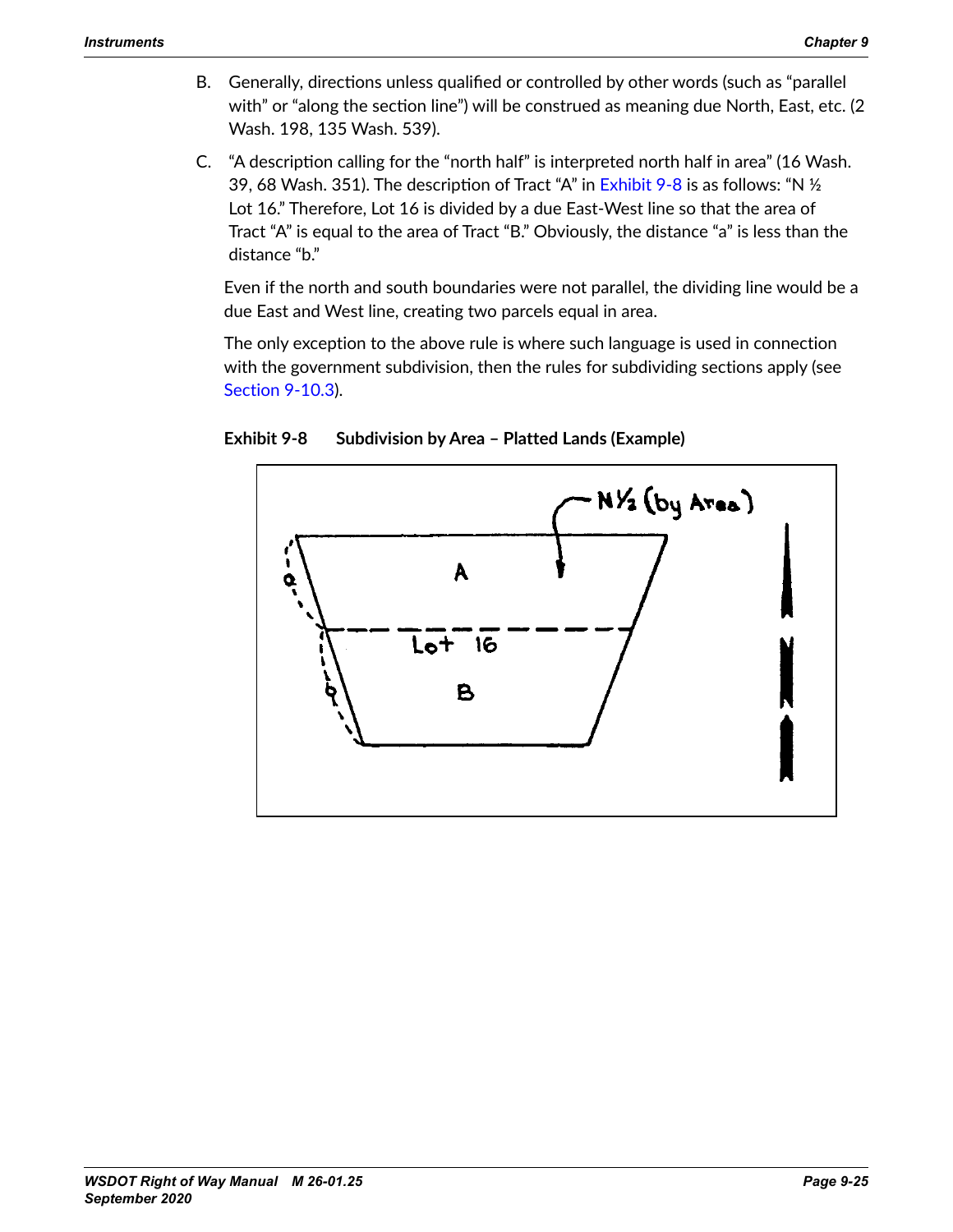D. Where a lot is not oriented N and S, or nearly so, the possibility of confusion exists when referring to the lines and corners of the lot. In [Exhibit 9-9](#page-25-0), it would be difficult to determine which corner is the "northwest corner" of the lot, or which line is the "North" line. Terminology which eliminates the difficulty is shown in [Exhibit 9-9](#page-25-0).

<span id="page-25-0"></span>

**Exhibit 9-9 Orientation of a Lot (Example)**

- **Orientation of a Lot (Example) Figure 9-9.6D** E. Care must be taken in combining descriptions of fractions of lots with full lots to be E. Care must be taken in computer in computer in combining descriptions of intermediate  $\mathbb{E}[X]$ of lot 7 and lot 8" mean all of lot 8 or only the "W½?" All question of interpretation is  $\sim$ removed by reciting the full lot first, as "All of Lot 8 and the W½ of Lot 7," if that is the  $\blacksquare$  intention. certain that the resulting description is free of ambiguity. For instance, does "the W $\frac{1}{2}$ desired intention.
- F. If parts of two lots, together with a full lot are to be described, clarity can be assured  $\mathsf b\mathsf y$  the following style:  $\mathsf b\mathsf y$ 
	- The N  $\frac{1}{2}$  of Lot 7, all of Lot 8 and the S  $\frac{1}{2}$  of Lot 9.

# **9-9.7 Streets, Roads, and Highways 9-10.8** *Streets, Roads, and Highways*

Generally, any description adjoining on a street, road, or highway, which is only Generally, any description adjoining on a street, road, or highway, which is only an easement, carries by implication the underlying fee to the center of the street. This is not true where the right of way is held in fee. For many years, almost all state highways have been acquired in fee, and since June of 1909, streets acquired by condemnation by cities pan out in focyand since sum of 1999, service acquired by condemnation by or and towns could be acquired in fee and therefore properties adjoining such rights of way<br>. do not carry any underlying interest in the road. Practically, all streets dedicated to the public on recorded plats are considered to be easements, and the owner of an abutting lot also has the underlying fee to the adjacent half of the street (79 Wash. 455 and  $\mathsf{S}$ n. 452).  $\mathsf{S}$ 137 Wash. 452).

Where a street has been vacated, a question arises as to whether the vacated portion  $\sigma$  will pees without coositic mention thereof in the conveyance Conerally to adjoining will pass without specific mention thereof in the conveyance. Generally, this will<br>. If the vacated land is a narrow adjacent strip, as where an  $80-6$  foot street is as where an  $80-6$ be governed by whether or not the vacated portion is of sufficient size to be capable of separate use.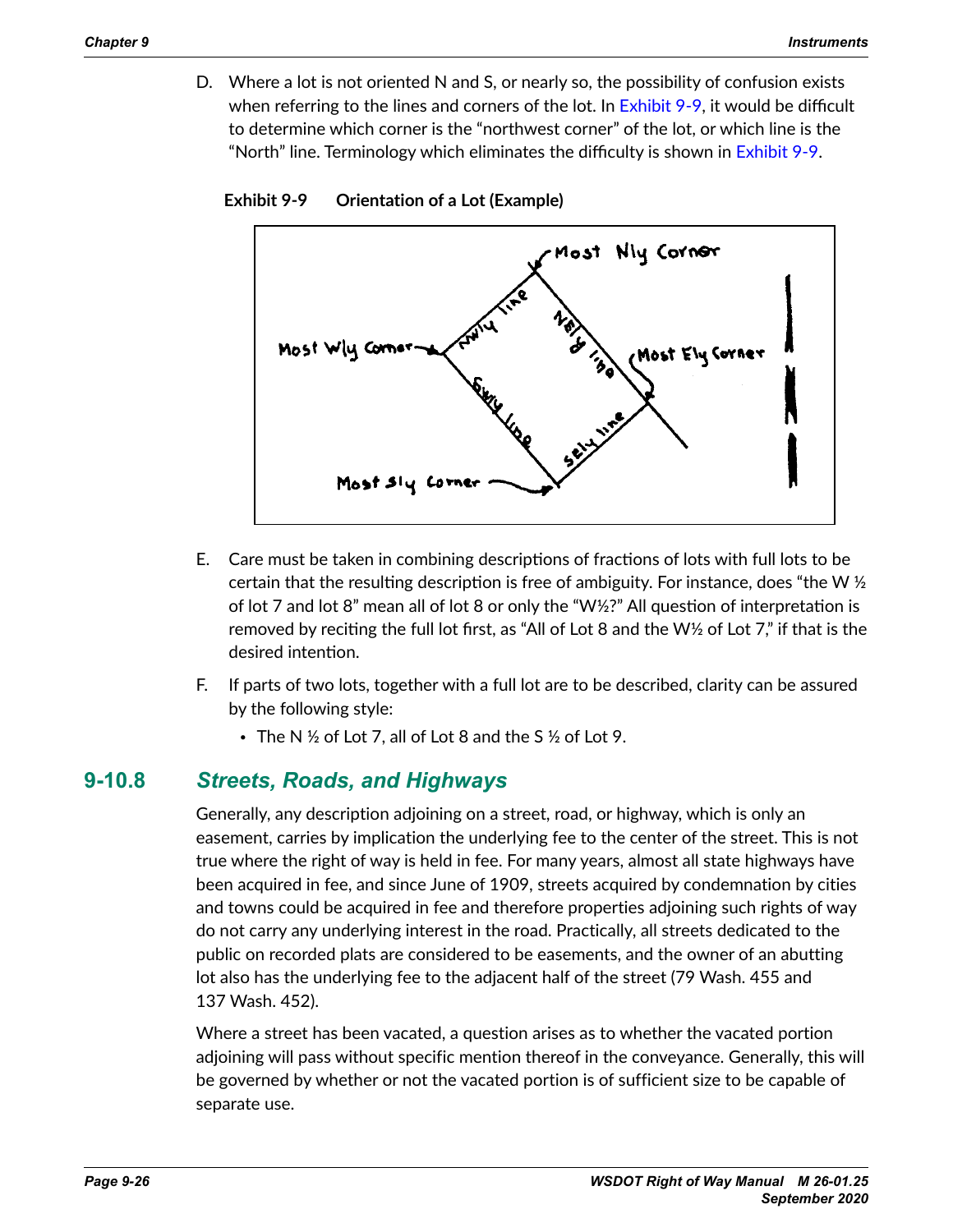If the vacated land is a narrow adjacent strip, as where an 80-foot street is narrowed to 60 feet by the vacation of the outer 10 feet on each side, or where it is a narrow alley, a conveyance of the adjoining land after the vacation would carry the vacated lands automatically whether mentioned in the deed or not (52 Wash. 341, 167 Wash. 39).

However, if the vacated strip is capable of separate use, it must be described to indicate an intent of the grantor that he did not wish to retain title to the strip (74 Wash. 462, 137 Wash. 452).

A perimeter street in a plat dedicated prior to June 13, 1901, attaches entirely to the abutting lots, provided the plattor owned nothing beyond the limits of the area platted. The logic is obvious that owners outside the limits of the plat had no part in the dedication of the perimeter street, and when the easement to the public is lifted by the vacation proceedings, the original boundary line is restored to exactly where it was at the time of the vacation (54 Wash. 595).

The Act of 1901 purports to take the outer half of a perimeter street away from its rightful owner (i.e., the plattor or his successors) and give it to the abutting owner outside the limits of the original plat. This point has apparently not been before our courts, but it is very likely that the statute might be considered unconstitutional. Article I, Section 16, Amendment 9, provides that private property shall not be taken for private use.

In addition to the usual formal vacation proceedings, a platted street may become vacated under the nonuser statutes (Laws of 1889-90, Section 32, page 603, amended by Laws of 1909, Chapter 90, page 188) provided that all of the following conditions are met:

- A. The plat must have been recorded on March 12, 1904, or earlier.
- B. The streets dedicated thereon must have remained unopened for a period of not less than five years after platting and prior to March 12, 1909.
- C. The plat must have been outside the limits of a corporate city at the time of platting and for the entire five-year period during which the streets remained unopened.

In simple cases, the vacation of a street causes the adjacent half of the street to attach to the abutting ownership between the side lines of the property projected to the center of the street. For complicated intersections, as with diagonal streets, the area which attaches to each lot becomes very controversial and may even result in some portions remaining with the original plattor, or even "no man's land" (203 Wash. 331). The best language to use in a description which includes portions of vacated streets or alleys falling in this category is: "...together with that portion of vacated street attaching thereto by operation of law."

An additional point of importance in right of way work, is that since June 9, 1949 (Laws of 1949, Chapter 14), a city or town may retain an easement for utilities within the vacated streets or alleys. This could take the form of reserving the right to continue the occupation and maintenance of existing utility facilities, or may even reserve the right to grant future easements and franchises within the area. Further, since June l2, l975 (Laws of l975, Chapter 22), counties may retain easement rights for the construction, repair, and maintenance of public utilities and services whenever a county road, or portion thereof, is vacated. The public utility must be authorized or physically located on the land being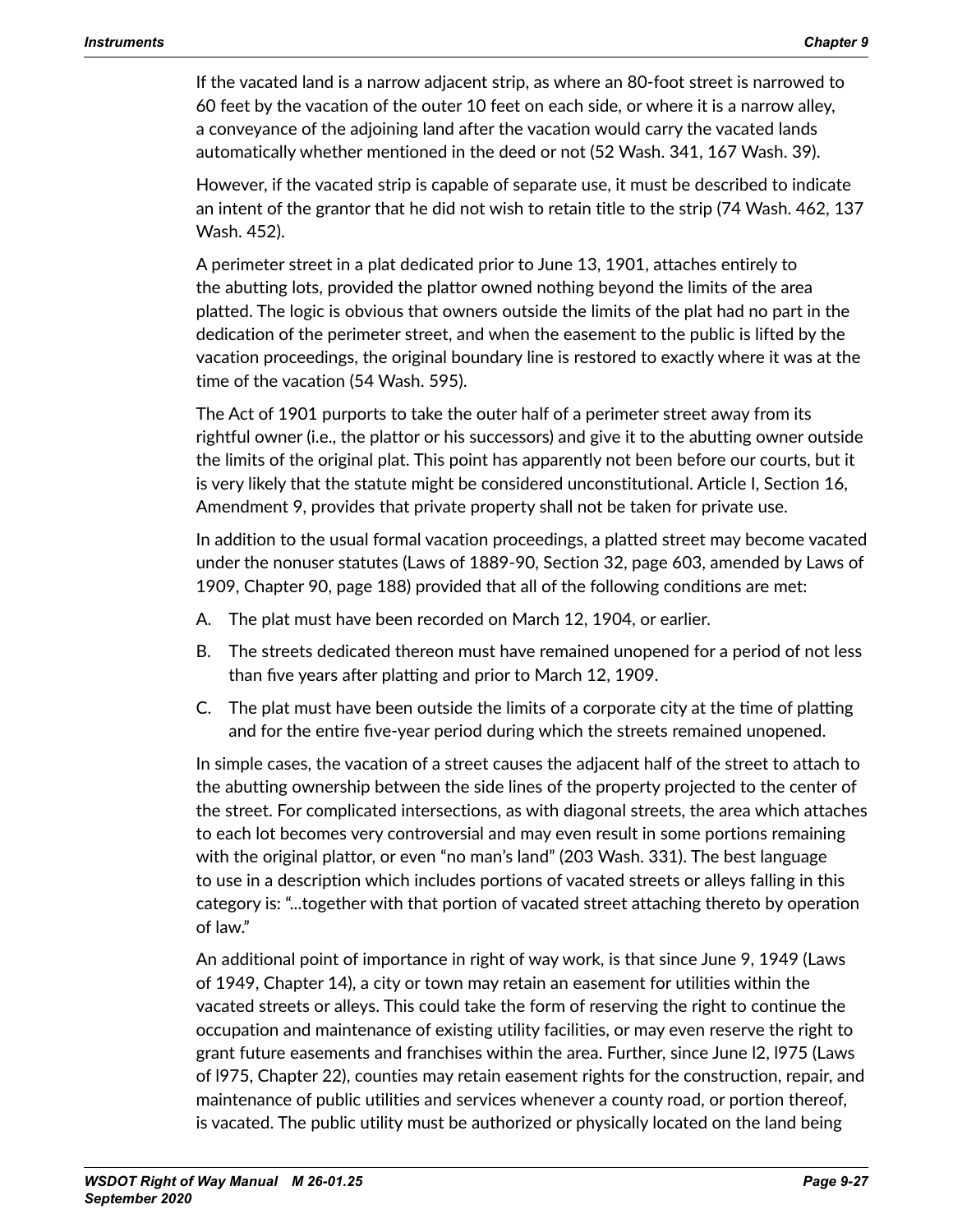vacated prior to the time the county, by resolution, authorizes said land to be vacated. The legislative body is restricted from conveying such easement to any public utility, but may convey a franchise to a public utility.

Formal vacation of streets and roads outside the limits of cities is accomplished by order of the Board of County Commissioners ([RCW 35.79](http://apps.leg.wa.gov/RCW/default.aspx?cite=35.79)). Within cities, it is accomplished by ordinance ([RCW 36.87](http://apps.leg.wa.gov/RCW/default.aspx?cite=36.87)).

# **9-10.9** *Title Problems*

#### **9-10.9.1 Overlaps and Gaps**

From various causes, such as faulty conveyancing or surveying, we frequently find titles which overlap each other, or where a hiatus (gap) has been created between two ownerships. While the solution of this problem can be complex as between the parties, it is relatively simple to handle as far as acquisition of the highway right of way is concerned.

In the case of the overlap, particularly where the area involved is small and not of high value, the right of way deeds should be so drawn that the controversial strip is included in the deeds secured from all parties having an apparent interest. The matter of compensation can usually be resolved by payment of 50 percent of the value of the overlap area to each party (presuming only two parties have claims on the area).

In the event of a hiatus, some weight can be given to physical boundary markers (as fences, rock walls, etc.) which might show that the party on one side or the other of the gap is claiming possession. This is especially true where the boundary marker has been recognized as such and acquiesced to by the neighbor for a period of ten years or longer.

In the event that there are no physical boundary indications, or if the area is of high value, the best procedure is to include the strip in the deeds from the owners on either side (or take a separate quitclaim deed), as well as securing the joinder of the original owner who conveyed out the two parcels and created the hiatus. In all but the most simple cases, the Region RESM (or his designee) refers the problem to the Acquisition Program Manager for resolution prior to final negotiation.

#### **9-10.9.2 Appurtenances**

A deed not only conveys all of the lands embraced within the legal description, but also carries, without the need of specific mention, all the appurtenances and incidentals rightfully belonging to it, and which are essential to the full and perfect enjoyment of the property (29 Wash. 70, 121 Wash. 572).

It is quite commonly known that this includes buildings, fences, timber, wells, crops, etc., but there are many other interests and rights which will pass with the deed which are not so well known. Some of these are:

- A. Appurtenant easements (120 Wash. 144).
- B. The underlying title to adjoining streets, roads, and railroads (if they are easements and not fee).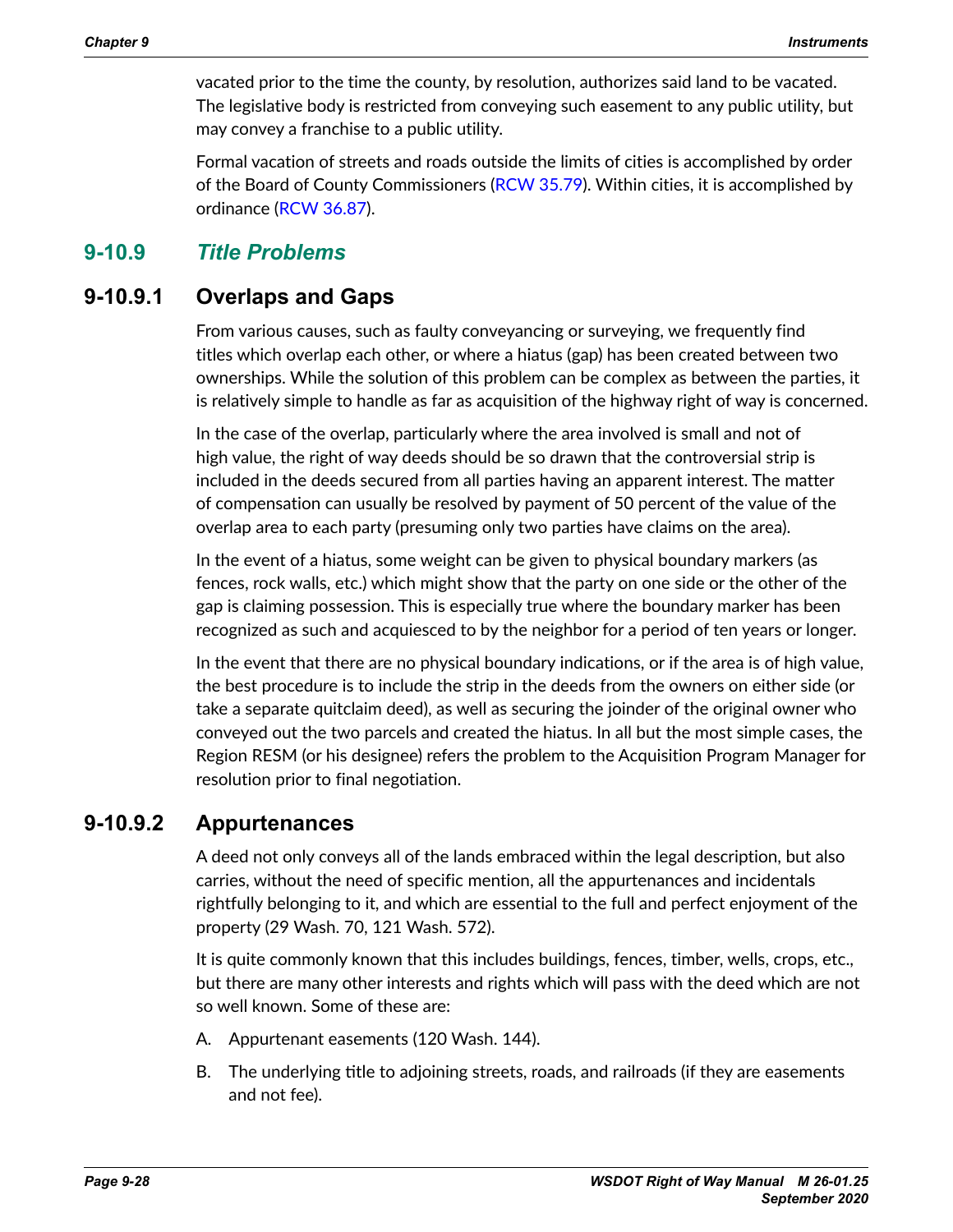- C. Ditches (72 Wash. 547).
- D. Vacated alley (52 Wash. 341).
- E. After acquired title (if Statutory Warranty, or Bargain and Sale Deed, or if Quit Claim Deed specifically includes after-acquired title clause).
- F. Title to a building lying partly outside the limits of the lands conveyed (30 Wn. 2d 4).

# **9-10.10** *WSDOT Line Survey Descriptions*

#### **9-10.10.1 General**

- A. In a total acquisition, the only property descriptions on the instrument is the parcel description.
- B. In a partial acquisition, the instrument includes both a description of the acquisition portion and the parcel description.
- C. In the case of a partial acquisition for roadway purposes, the state normally employs a "line survey description" in which the portion to be acquired is described in its relation to the highway project engineering data "over and across" the parcel description. All call-outs of Highway Engineer's Stations (HES) must be preceded by a proper line survey identification; e.g., LL, LR, A12. Example:

"…at a point opposite HES LR 250+00 on the LR line survey of…"

- D. Upon demand by a grantor having substantial real estate holdings (usually a corporate body), a metes and bounds description of the acquisition is drawn by the Region RESM in coordination with the Acquisition Program Manager. The Region RESM initiates action to have the appropriate metes and bounds incorporated on the Right of Way Plan.
- E. All engineering data upon which any acquisition description is based appears on the approved plan of the project (i.e., the Right of Way Plan or the Sundry Site Plan).
- F. The sample descriptions cited in [Section 9-10.14](#page-32-0) are used as models for drafting of property descriptions for acquisition purposes.

## **9-10.10.2 Rules**

The following rules apply to "line survey" acquisition descriptions:

- A. The word "opposite" properly means, "at right angles to" when in reference to a determined point (HES) on an established line (line survey) whether the established line is straight or a curve. When measured "opposite" an established curved line, the measurement is along the radius of such curve.
- B. The term "when measured at right angles to and/or radially from" is properly used when the distance measured is from an established line without reference to a point on the established line.
- C. A line which is parallel with an established line follows all the sinuosities of the established line and remains the stated distance from the established line.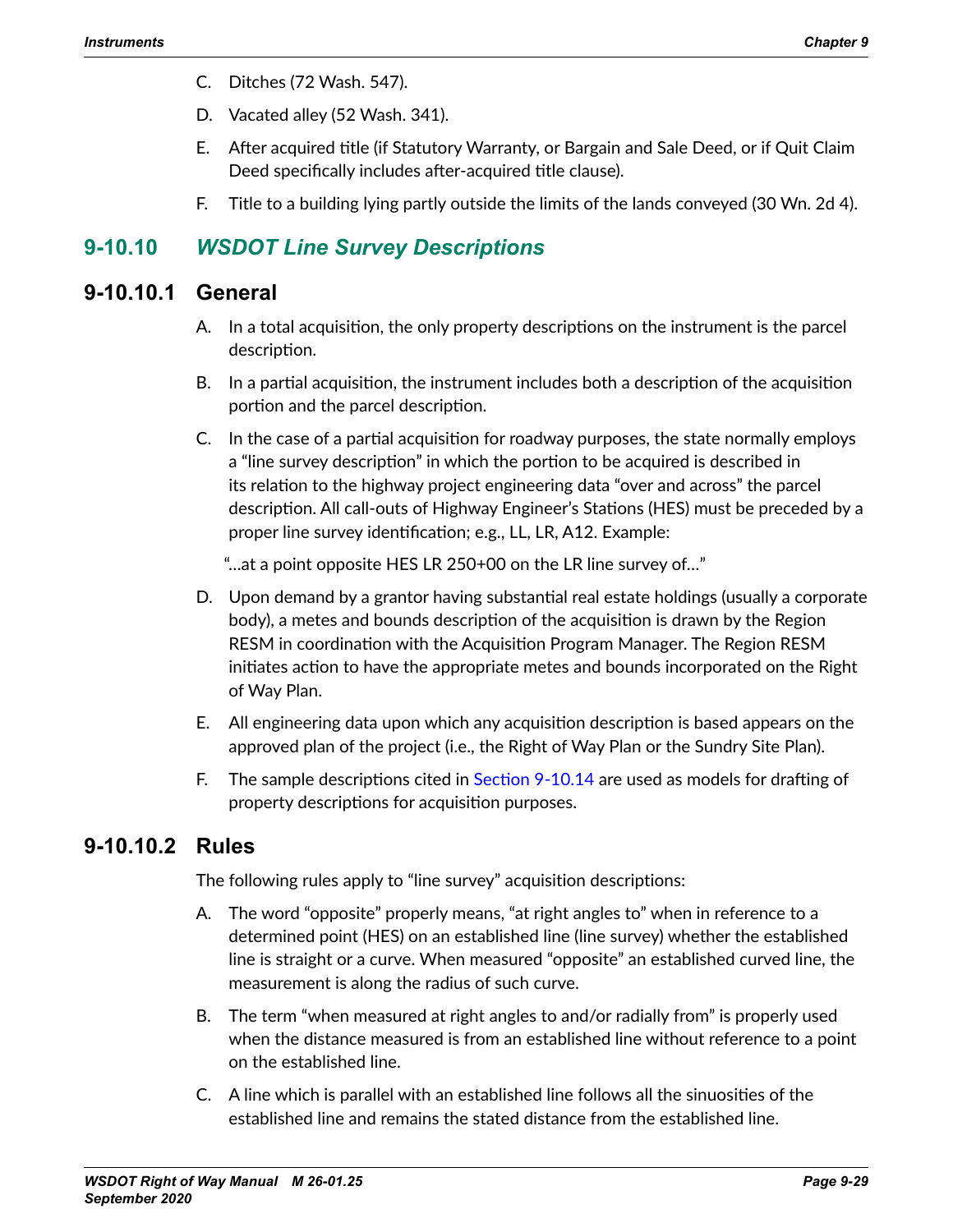D. If that portion of a parcel which is to be acquired lies in a given direction from a described line, perpendiculars to the reference line drawn from the ends of the described line, must include all of the portion of the parcel which is to be acquired (see [Exhibit 9-10](#page-29-0)).



<span id="page-29-0"></span>

Although the point opposite HES 45 + 00 lies outside parcel 8-12345, the shaded area would not be included in the description. (See Section 9-9.13.I)

the parcel to be acquired (see [Exhibit 9-11](#page-29-1)). **Figure 9-9.9.2D** E. If that portion of a parcel which is to be acquired lies between two lines, lines drawn to connect the ends of the two described lines must lie beyond all of that portion of

# E. If that portion of a parcel which is to be acquired lies between two lines, lines **Exhibit 9-11 Partial Acquisition (Example 2)**

<span id="page-29-1"></span>

Although the points opposite HES 300 + 00, HES 304 + 50, HES 310 + 80, and HES 312 + 00 are all outside parcel 8-12346, the shaded areas would not be included in the description if the "take lines" are limited to between HES 304 + 50 and 312 + 00 on the north side and between HES 300 + 00 and 310 + 80 on the south side. It is obvious that lines drawn between the respective termini fail to include all of the necessary take. The "take lines" in this case must extend from HES 300 + 00 to 312 + 00 on both sides. See Section 9-9.13.J.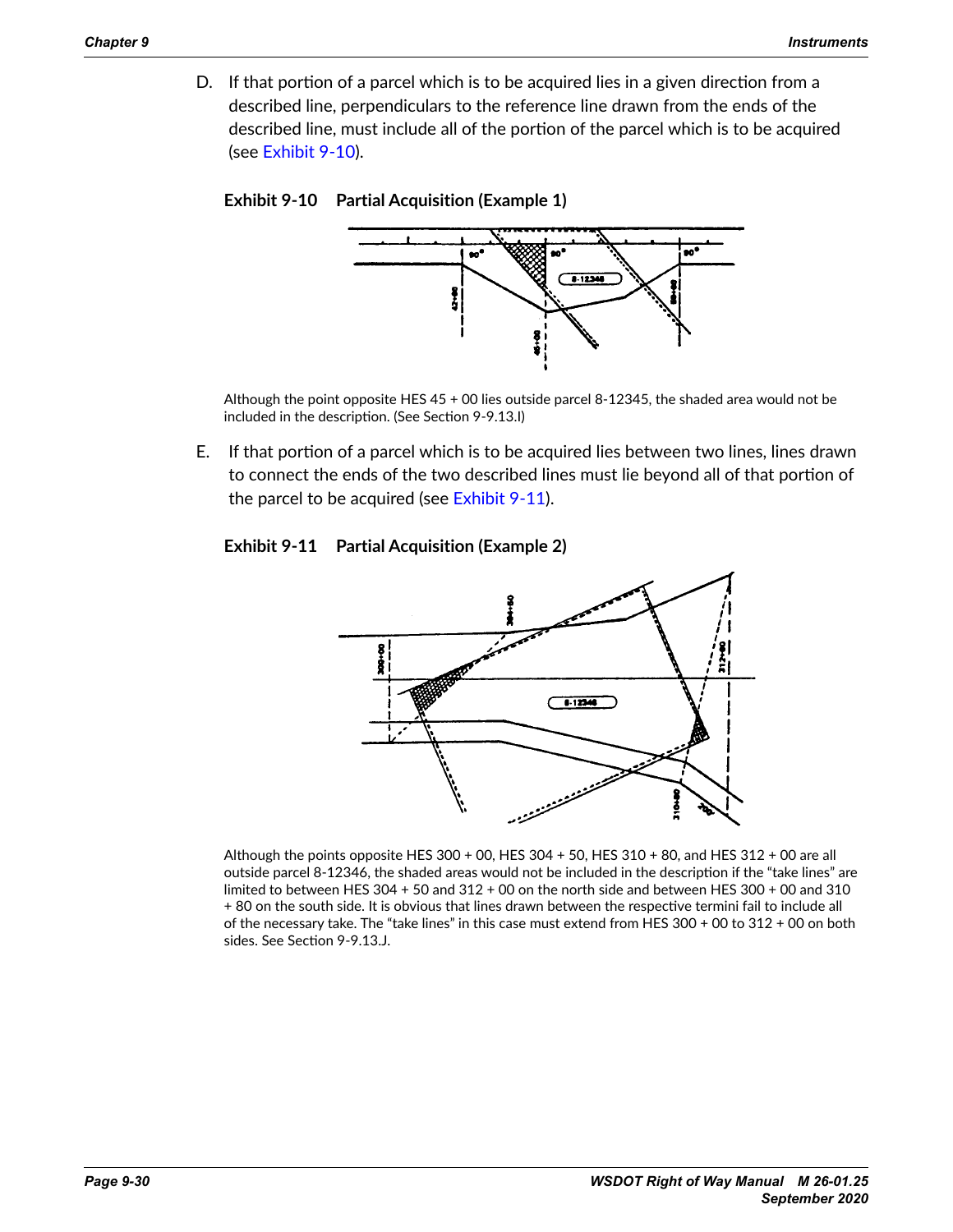- F. The ends of a strip which are contiguous to a right of way are closed by lines which are described as being perpendicular to the highway line survey or by using a metes and bounds description.
- G. Reference in a description to a right of way plan title is made at the first mention of any highway project. For example: "Beginning at a point on the "X" Line survey of SR No. (plan title in full)." Thereafter, reference may be made by stating "said highway".
- H. In the use of the word "said": No similar item can intervene between the item and references to it in the description. Thus, if two line surveys are involved in a description, all references to the "said line survey" which refer to the first line survey should precede any mention of the second line survey. If an intervention must occur, the next reference to the first survey line must repeat the identification of the first line survey. "Said (noun)" always refers to the last previous use of that noun and its descriptive modifiers.
- I. Unnecessary wordiness is avoided. E.g., "To wit"; "thence run" or "thence running"; stating "said Township and Range" after each mention of a section; "distant" or "a distance of" (but see M, below); etc.
- J. The words "a distance of" are used only to separate two sets of sections. E.g., "189+24 254.25 feet" should be written "189+24 a distance of 254.25 feet."
- K. The following are always spelled out:
	- 1. The word "feet."
	- 2. Reference to subdivisions of a section (northwest quarter) and directions (northerly).
- L. Symbols (' for feet) or abbreviations (NW) (Nly) are avoided, except that bearings are shown as follows: North 1° 34' 27" East.
- M. When describing strips of land as being certain widths on each side of a survey line, the term "on each side" is used only when the widths are the same. Do not use the term "on either side."
- N. If reference to line survey stationing appears more than once in a description, the following statement may be used at the first reference: "Highway Engineer's Station (hereinafter referred to as HES)." Thereafter, the abbreviation "HES" may be used. When two lines are described as the boundaries of the acquisition description, they should both proceed in the same direction (preferably in the direction of increasing HES numbers).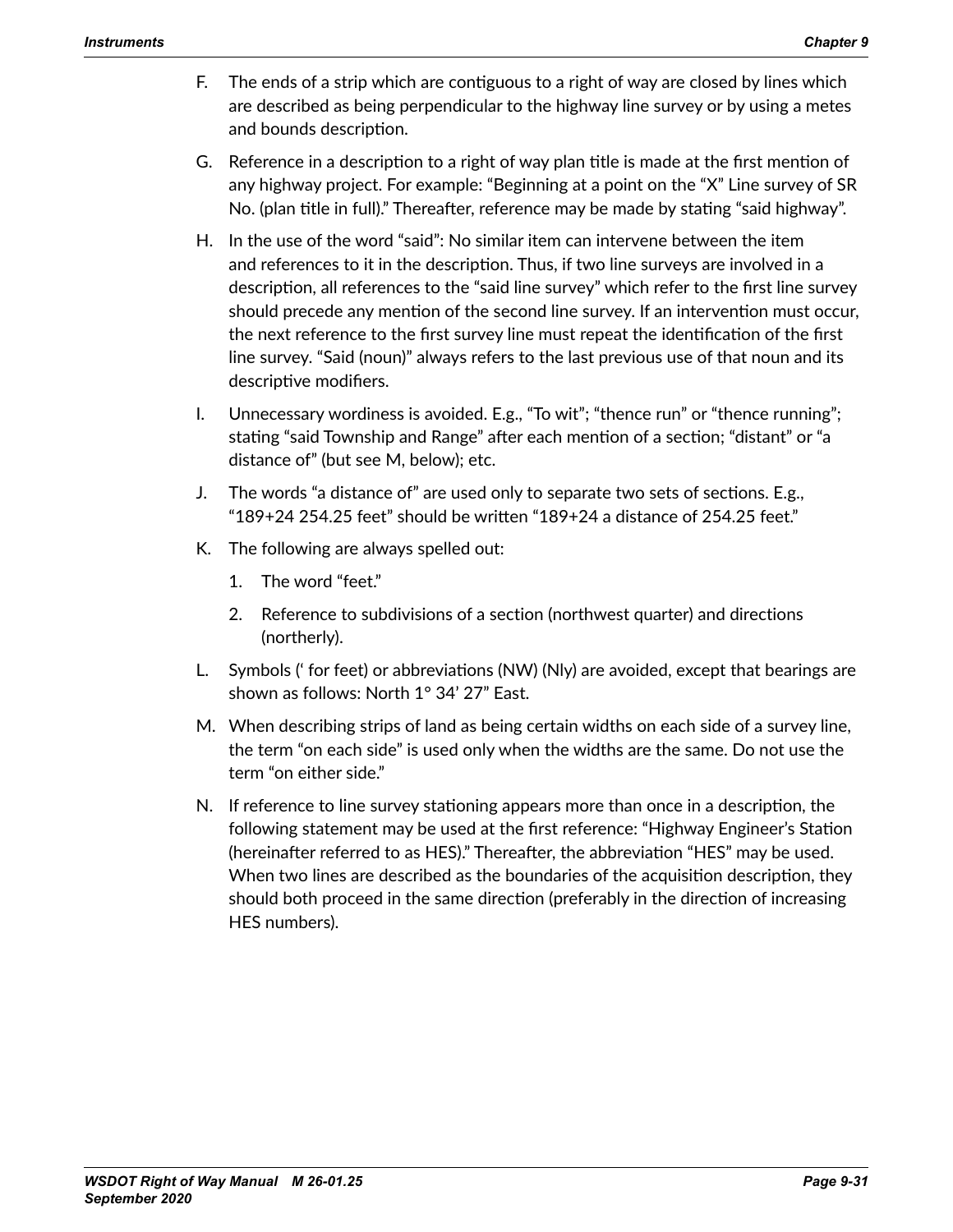# **9-10.11** *Parcel Description*

- A. In the case of a total acquisition, the legal description of the grantor's property is given exactly as it appears in the title report.
- B. In the case of a partial acquisition, either:
	- 1. The parcel description is inserted as a Parcel "A" type of description following the description of the acquisition portion
		- a. The term "Parcel A type description" refers to a method of acquisition description in which the acquisition portion is separate and distinct from the parcel portion of the description. The acquisition portion includes the phrase "all that portion of the following described Parcel A lying . . .", and is followed by the whole parcel description as contained in the PC and identified in the instrument as "PARCEL A:." The use of "A" is arbitrary and may be any other letter of the alphabet, but no letter is used more than once in any given instrument.
	- 2. The parcel description is included within the acquisition description when the parcel description is very short and the acquisition description is relatively simple.
- C. A Parcel "A" description too long for a preprinted form may be typed and appended as an "EXHIBIT" on a separate,  $8\frac{1}{2}$ " x 11" sheet of white bond paper. In the space on the preprinted form in which such description would otherwise appear is inserted the reference, binding the exhibit to the instrument.
- D. There are often cases in which more than one acquisition is required from a single ownership and/or where more than one parcel is described in the title report, with acquisitions required from more than one such parcel.
	- 1. Multiple acquisitions in a single instrument are identified as "Tract I," "Tract II," etc., and are used in the following situations:
		- a. Acquisitions which are separated from each other, although taken from a single parcel of property.
		- b. Acquisitions in which the acquisition portion of the description would be so complicated that greater clarity can be achieved by breaking it into two or more parts.
	- 2. Multiple parcels on the title report are identified in "Parcel A type descriptions" as "Parcel A," "Parcel B," etc.
	- 3. Examples:

"Tract I: All that portion of the following described Parcel A lying . . ."

"Tract II: All that portion of the following described Parcel A (B) lying . . ."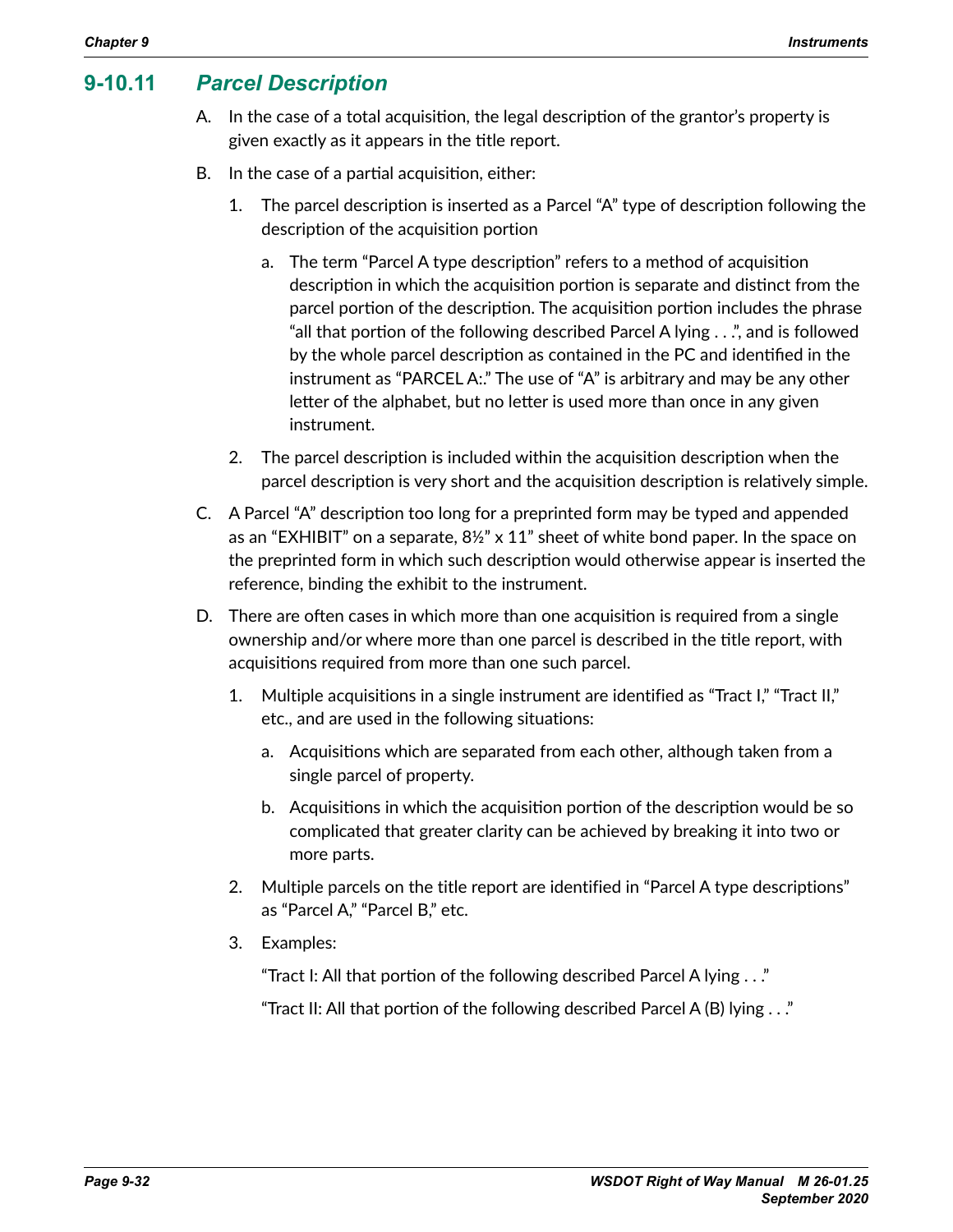# **9-10.12** *County Roads Acquired*

Conveyances from the counties for all roads within a given highway project contain adaptations from the following property description:

"All County Road rights of way, together with all appurtenances thereto, located within ..."

#### **9-10.13** *Exchange Agreement*

The exact description used on the deed from the state may vary somewhat in detail from the description used in the Exchange Agreement ([RES-322](http://wwwi.wsdot.wa.gov/Design/RealEstateServices/AcquisitionForms.htm)). Care is exercised to provide an accurate description in the Exchange Agreement based on conventional survey ties, on plats or on survey line ties and distances shown on the appropriate Project Plan. (*Note:* PAS to verify legal description of the surplus property with Property Management section.)

#### **9-10.14** *Vacated Street or Road*

<span id="page-32-0"></span>If the title report or a court determination attaches a vacated street or road (or portion thereof) to the parcel description, include in the parcel description appropriate language from the PC to cover the vacation, or adapt the following:

"together with that portion of vacated (name of street) attaching thereto by operation of law"

# **9-10.15** *Sample WSDOT Descriptions*



**Exhibit 9-12 Line Description That Can Be Used on Multiple Acquisition Parcels**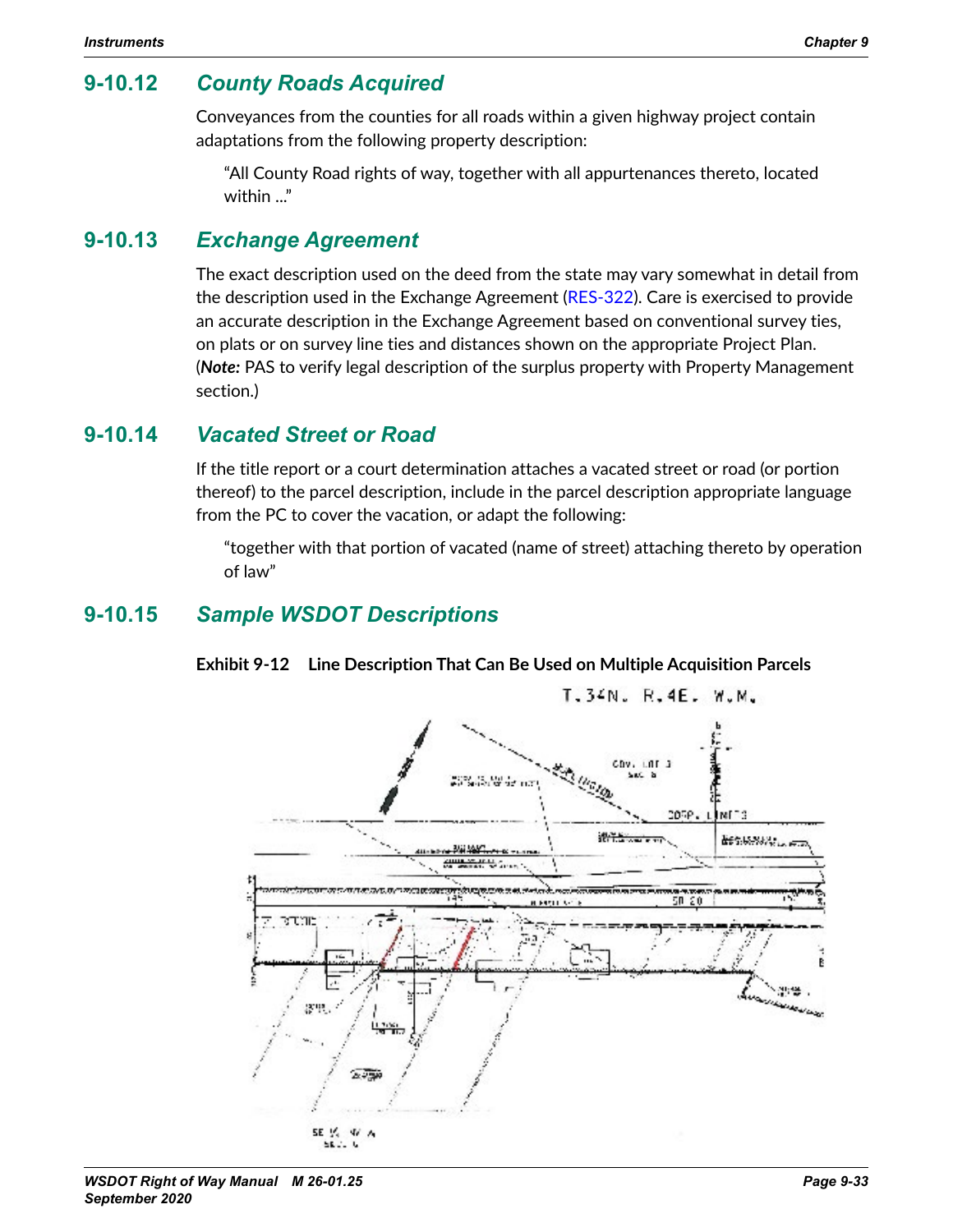All that portion of the hereinafter described PARCEL "A" lying northwesterly of a line drawn parallel with and 95 feet southeasterly of, when measured at right angles to, the SR 20 line survey of SR 20, Fredonia to Pulver Rd. Vic.



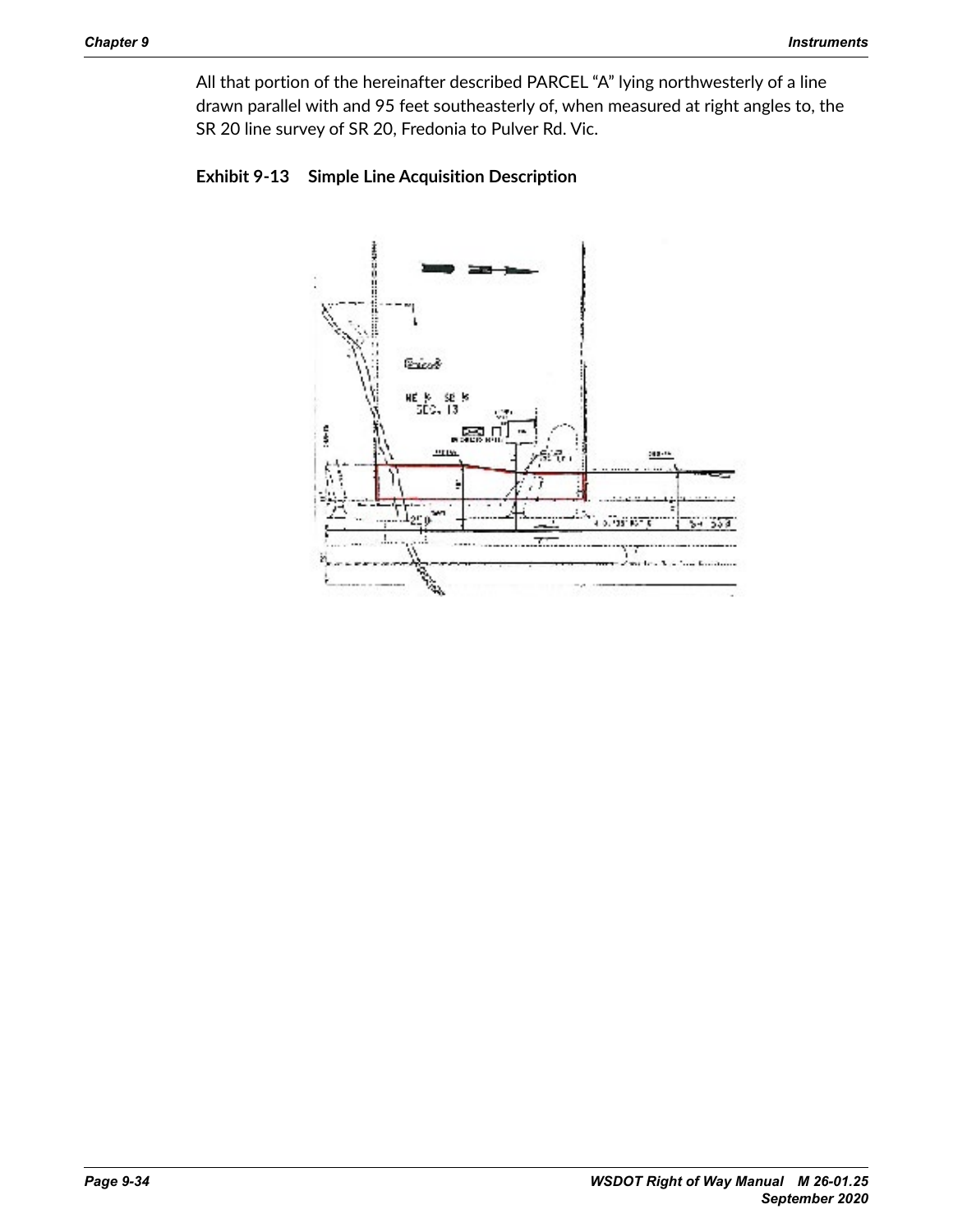All that portion of the hereinafter described Parcel "A" lying easterly of a line beginning at a point opposite Highway Engineer's Station (hereinafter referred to as HES) 248+75 on the SR 539 line survey of SR 539, Horton Road Vic. to Ten Mile Road Vic. and 85 feet westerly therefrom; thence northerly, parallel with said line survey, to a point opposite HES 250+55 thereon; thence northeasterly to a point opposite HES 251+35 on said line survey and 75 feet westerly therefrom; thence northerly, parallel with said line survey, to a point opposite HES 253+40 thereon and the end of this line description.



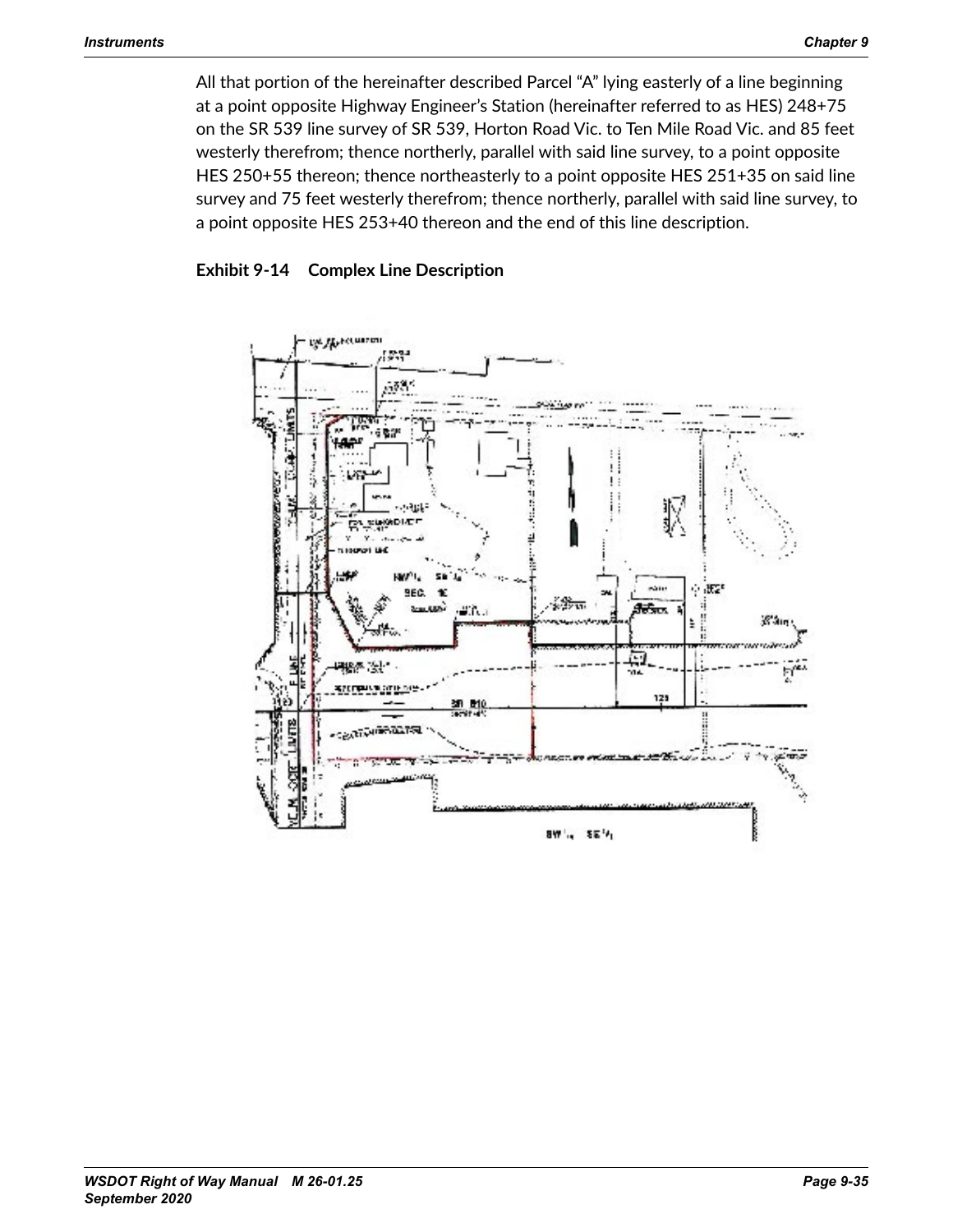All that portion of the hereinafter described Parcel "A" lying Westerly and Southerly of a line described as:

Beginning at a point opposite Highway Engineer's Station (hereinafter referred to as HES) F 69+40.29 on the F line survey of SR 510, Mud Run Rd. Vicinity to SR 507 Vicinity and 105 feet Easterly therefrom; thence Southerly, parallel with said line survey, to a point opposite HES F 68+77.46 thereon; thence Westerly to a point opposite HES F 68+79.42 on said line survey and 65 feet Easterly therefrom; thence Southwesterly to a point opposite HES F 68+65.63 on said line survey and 40 feet Easterly therefrom; thence Southerly, parallel with said line survey, to a point opposite HES F 66+50 thereon; thence Southeasterly to a point opposite HES 121+00 on the SR 510 line survey of said highway and 80 feet Northerly therefrom; thence Easterly, parallel with said SR 510 line survey, to a point opposite HES 122+30 thereon; thence Northerly to a point opposite said HES and 110 feet Northerly therefrom; thence Easterly, parallel with said SR 510 line survey, to a point opposite HES 124+60 thereon and the terminus of said line description.

Exhibit 9-15 Perimeter Acquisition Description and Curve Description

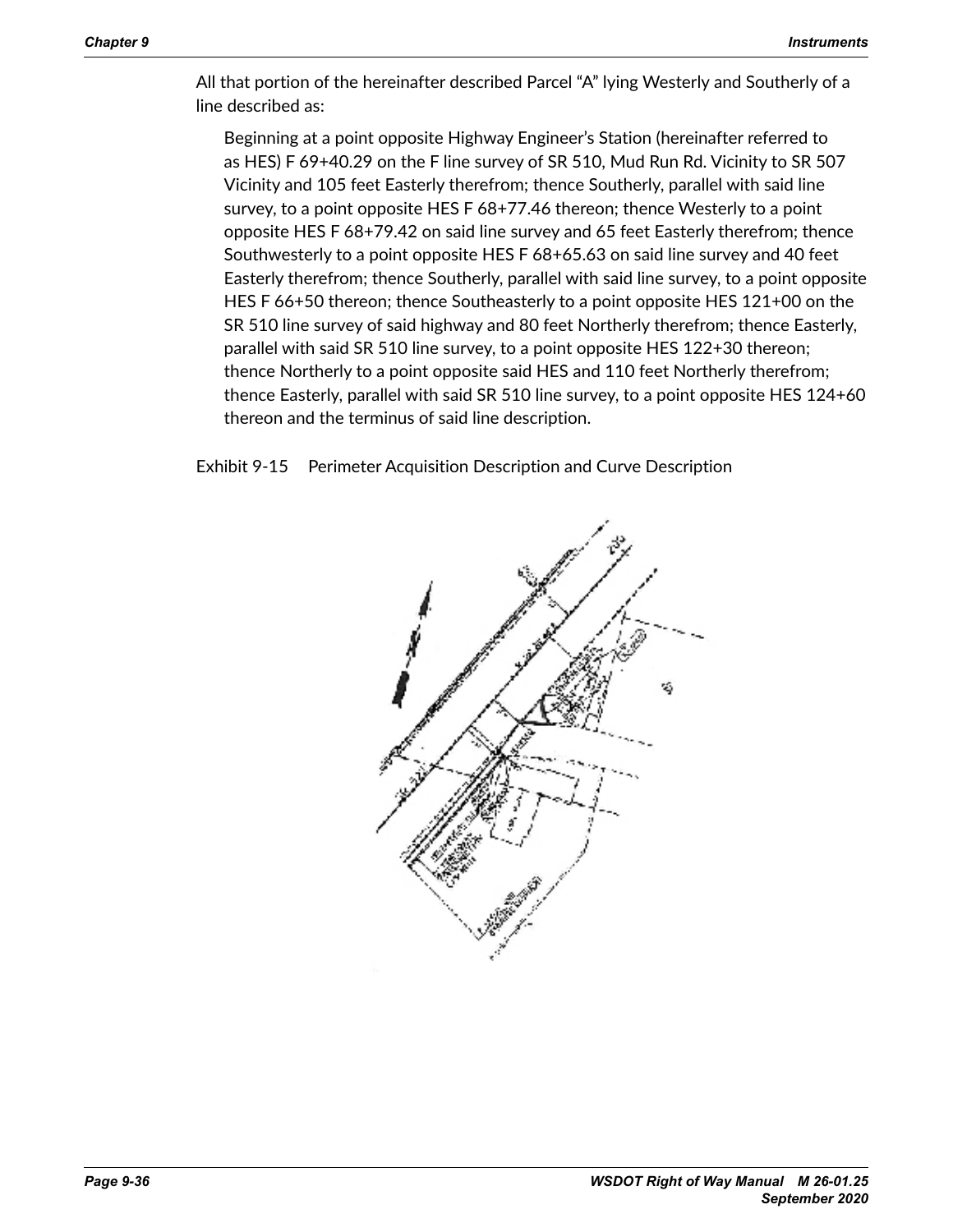All that portion of the hereinafter described PARCEL "A" lying within a tract of land beginning at a point opposite Highway Engineer's Station (herein after referred to as HES) 197+66.53 on the SR 522 line survey of SR 522, N.E. 145th St. to N.E. 165th St. and 40 feet southeasterly therefrom; thence northeasterly to a point opposite HES 197+90.55 on said line survey and 70 feet southeasterly therefrom; thence northwesterly on a curve to the right having a radius of 33 feet, an arc distance of 37.58 feet to a point opposite HES 198+09.60 on said line survey and 40 feet southeasterly therefrom; thence southwesterly parallel with said line survey to the point of beginning.



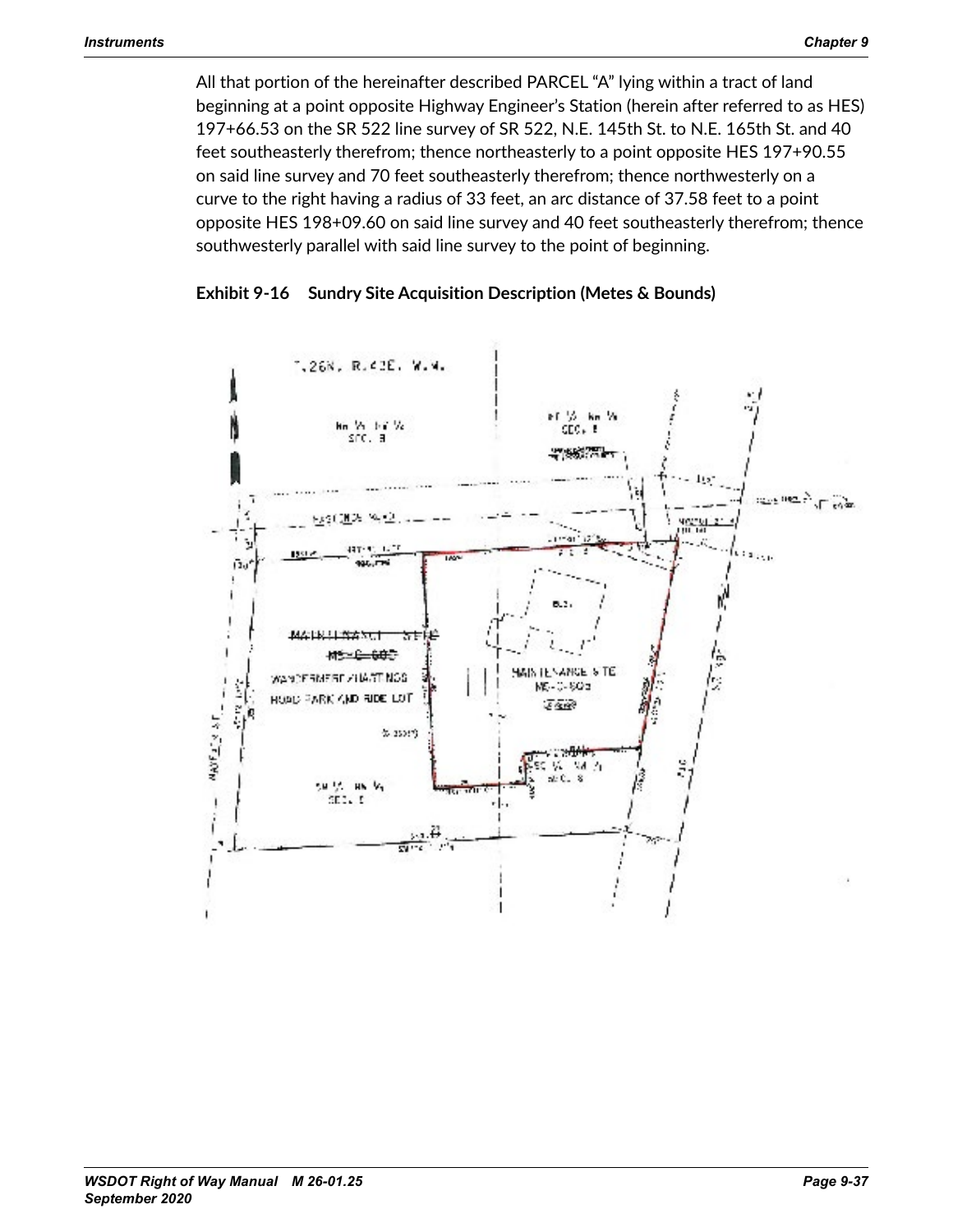That portion of Section 8, Township 26 North, Range 43 E.W.M. described as follows:

Beginning at a point opposite Highway Engineer's Station L212+97.52 on the L line survey of Spokane County Sundry Site Plans, Maintenance Site MS‑C-605 Wandermere/Hastings Park and Ride Lot and 75 feet Northwesterly therefrom; thence North 79º01′27″ West a distance of 10.00 feet; thence South 87º41′12″ West a distance of 242.12 feet; thence continuing South 87º41′12″ West a distance of 102.61 feet; thence South 2º18′48″ East a distance of 317.15 feet; thence North 87º43′12″ East a distance of 125 feet; thence North 2º16′48" East a distance of 40 feet; thence North 87º43′12″ East a distance of 161.27 feet; thence North 10º58′33″ East a distance of 282.72 feet, more or less, to the point of beginning.

# **9-11 Miscellaneous Clauses**

#### **9-11.1** *Limited Access*

#### **9-11.1.1 Acquisition of Access Rights Only**

- <span id="page-37-0"></span>A. For acquisition from a fee owner, the appropriate form is used for conveying access rights (RES-305 or RES-307). If there are exceptions to full control of access, the appropriate exception clause is also inserted as explained in [Section 9-11.1.5](#page-38-0) et seq.
- B. For acquisition from a benefitted parcel (dominant estate), the appropriate form is used for conveying access use rights [\(RES-356](http://wwwi.wsdot.wa.gov/Design/RealEstateServices/AcquisitionForms.htm)). If there are exceptions to full restriction of access, the exception clause 9-11-1.5.3.C.3 is inserted.

# **9-11.1.2 Acquisition of Land and Access Rights**

A. For a fee owner the access control clause follows the property description clause in a conveyance of a partial acquisition adapting the following:

<span id="page-37-1"></span>"Also, the grantors herein convey and grant to the State of Washington all rights of ingress and egress (including all existing, future or potential easements of access, light, view and air) to, from and between (plan title) and the remainder of said (Parcel A).

It is expressly intended that these easements, covenants, burdens and restrictions shall run with the land and shall forever bind the grantors, their heirs, successors and assigns."

B. For a benefitted parcel owner the restriction of access clause is as follows:

"Also the grantors herein convey to the State of Washington all their easement rights to use the access approach belonging to the hereinafter described Parcel (use servient estate description) for ingress and egress to, from and between SR and the remainder of said Parcel (dominant estate)."

*Note:* If an access reservation is provided, continue with the appropriate clause in [Section 9-11.1.5](#page-38-0) et seq.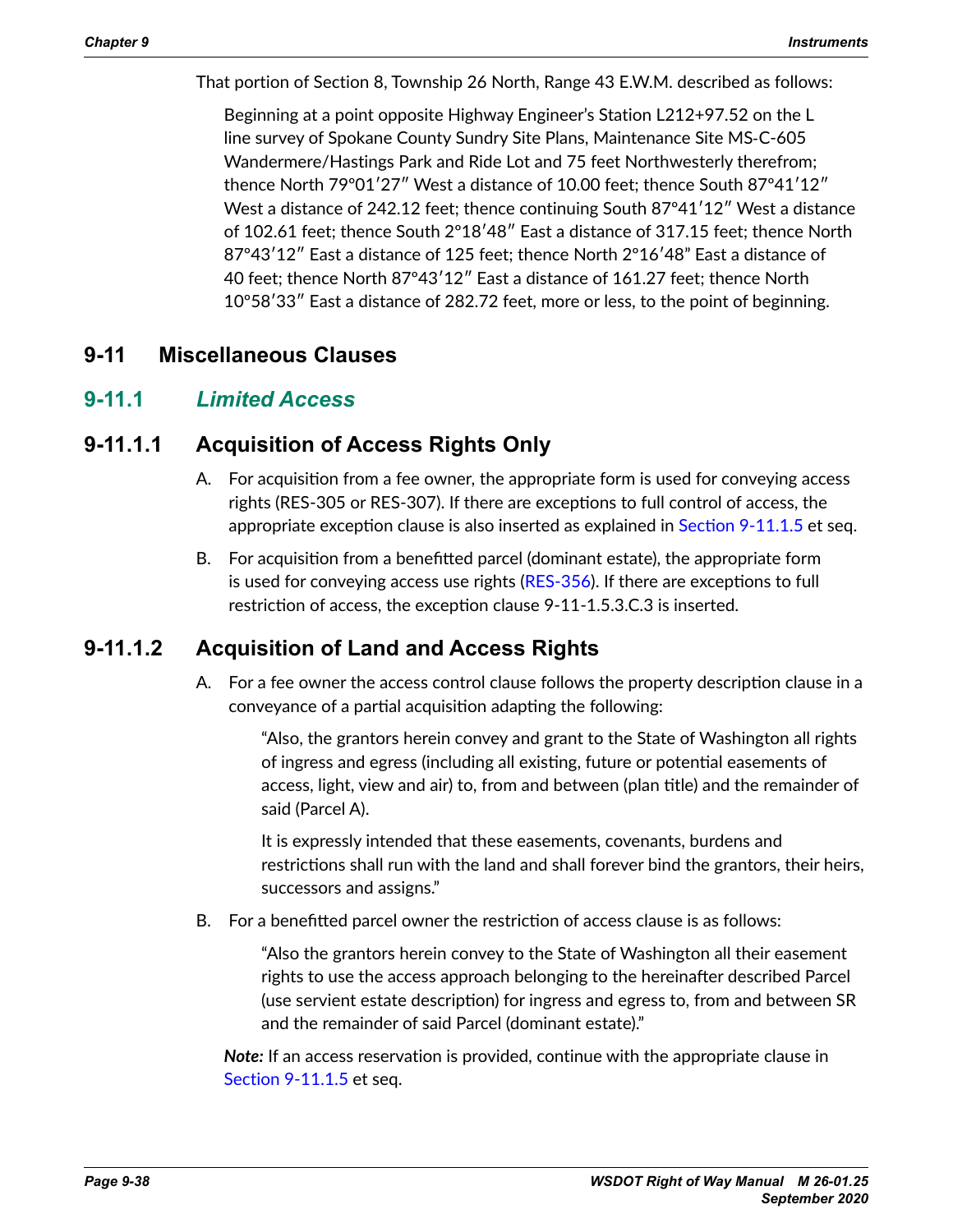#### **9-11.1.3 Release of Lessee's Interest**

The access control clause agrees with the language of the conveyance from the owner, adapting the following:

"Also, said lessee hereby releases from the effect of said lease, all rights of ingress and egress (etc., as in Section  $9-11.1.2$ ) ... and the remainder of the real property described in said (lease) (Parcel \_\_)."

# **9-11.1.4 Release of Mortgagee's or Beneficiary's (Deed of Trust) Interest**

The access control clause agrees with the language of the conveyance from the owner, adapting the following language in the satisfaction or request for reconveyance:

<span id="page-38-0"></span>"Also, said (mortgagee/trustee) hereby releases from the effect of said (mortgage/ deed of trust) all rights of ingress and egress (etc., as in [Section 9-11.1.2](#page-37-1)) and the remainder of the real property described in said (mortgage/deed of trust)."

#### **9-11.1.5 Access Reservation**

If the access control is modified by any "Access Note" or other feature appearing on the approved plan, such feature is specified in the instrument of conveyance or release by adding to the "Access Control Clause" (see [Section 9-11.1.2](#page-37-1) et seq.) an "Access Reservation Clause" adapted from one of the following clauses.

Composing proper language for a road approach reservation can present challenges. In instances where the following clauses do not meet unique requirements, work with the Headquarters RES Acquisition and Title staff.

The language of such clause in a partial release of lease, substitutes the words "said lessee" in place of the words "grantor" or "grantor herein." Likewise, the word "mortgagee" is substituted in a partial release of mortgage and the word "trustee" is substituted in a partial reconveyance of a deed of trust.

## **9-11.1.5.1 By Highway Connection**

For access specifically permitted by way of a highway connecting with an access controlled facility:

" . . . EXCEPT that the (grantors, lessees, mortgagees, trustee(s)) herein do (does) not convey any rights of ingress and egress (including all existing, future or potential easement of access, light, view and air) being conveyed (\_\_\_\_\_\_\_\_\_\_ erly of HES  $\frac{1}{2}$   $\frac{1}{2}$   $\frac{1}{2}$   $\frac{1}{2}$   $\frac{1}{2}$   $\frac{1}{2}$  on the " $\frac{1}{2}$   $\frac{1}{2}$   $\frac{1}{2}$ " Line survey of said highway and  $\frac{1}{2}$  feet <sub>\_\_\_</sub> therefrom)." Continue with the text in [Sections 9-11.1.5.3.1](#page-43-0), [9-11.1.5.3.2](#page-39-0), or 9-11.6 as appropriate.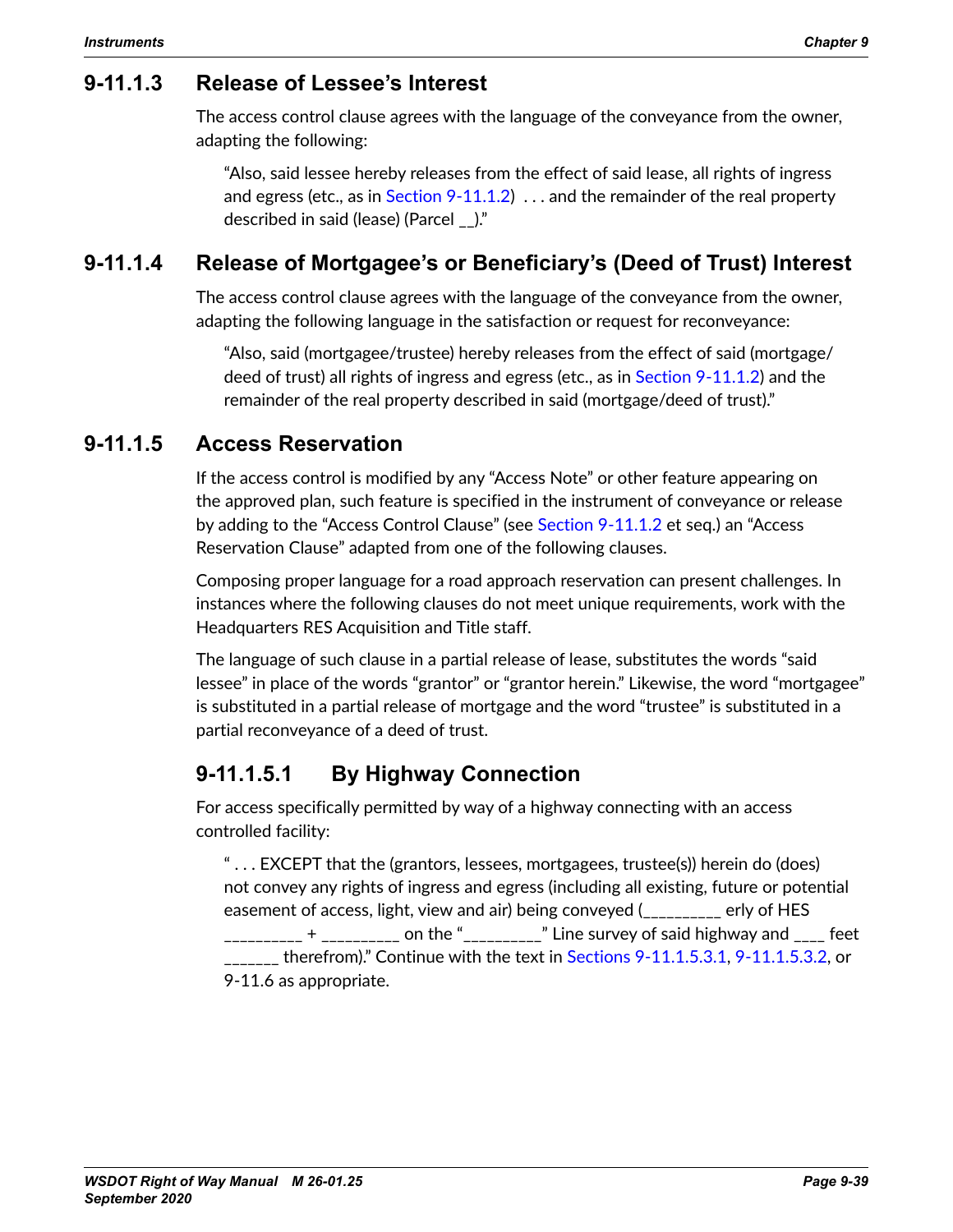A. By Frontage Service Road State to Construct – Now

 $\ldots$ , EXCEPT that as a part of the consideration of this transaction, the state agrees to construct on the right of way a frontage service road along the (easterly) side of said highway, and to which frontage service road only, the grantors, their heirs, successors or assigns reserve a right of reasonable access." Continue with the text in Sections 9-11.1.5.3.1, 9-11.1.5.3.2, or 9-11.6 as appropriate.

B. State to Construct – Future

 $\ldots$ , EXCEPT that as a part of the consideration for this transaction, the state agrees to construct on its right of way at a future date, a FRONTAGE SERVICE ROAD along the (easterly) side of said highway, it being understood and agreed that the grantors herein, their heirs, successors and assigns reserve a temporary right of reasonable access . . . ." Continue with Sections 9-11.1.5.3.B.1 or B.2 as required.

- 1. Direct Access to Highway. " . . . directly to said highway until such time as said FRONTAGE SERVICE ROAD is actually constructed at which time all such temporary rights of direct access to the highway shall cease and the rights shall then be limited to the right of reasonable access to the FRONTAGE SERVICE ROAD." (Insert description of location and/or use restrictions of temporary direct access as appropriate.) Continue with the text in [Sections 9-11.1.5.3.1](#page-43-0), [9-11.1.5.3.2](#page-39-0), or [9-11.6](#page-45-0) as appropriate.
- 2. Other Temporary Access. When temporary access other than via a direct route to the highway is to be provided, such as allowing temporary access only to a specific other public road that is available or can be made available, insert the details as to the type, location, and any restriction of the access as stated in the design specifications. Continue with the text in [Sections 9-11.1.5.3.1](#page-43-0), [9-11.1.5.3.2](#page-39-0), or [9-11.6](#page-45-0) as appropriate.

## **9-11.1.5.2 By Road Approach**

A. Type "A" (Residential)

<span id="page-39-0"></span>"… EXCEPT that the state shall construct on its right of way a Type "A" off and on approach, not to exceed 30 feet in width, for the sole purpose of serving a single family residence, on the \_\_\_\_\_\_\_\_ side, at or near Highway Engineer's Station  $\frac{1}{2}$  as shown on Sheet  $\frac{1}{2}$  of  $\frac{1}{2}$  Sheets of the hereinafter mentioned map of definite location, and to which off and on approach only, the grantors, their heirs, successors or assigns, reserve a right of reasonable access for that purpose only." Continue with the text in [Sections 9-11.1.5.3.1](#page-43-0) and [9-11.7](#page-46-0).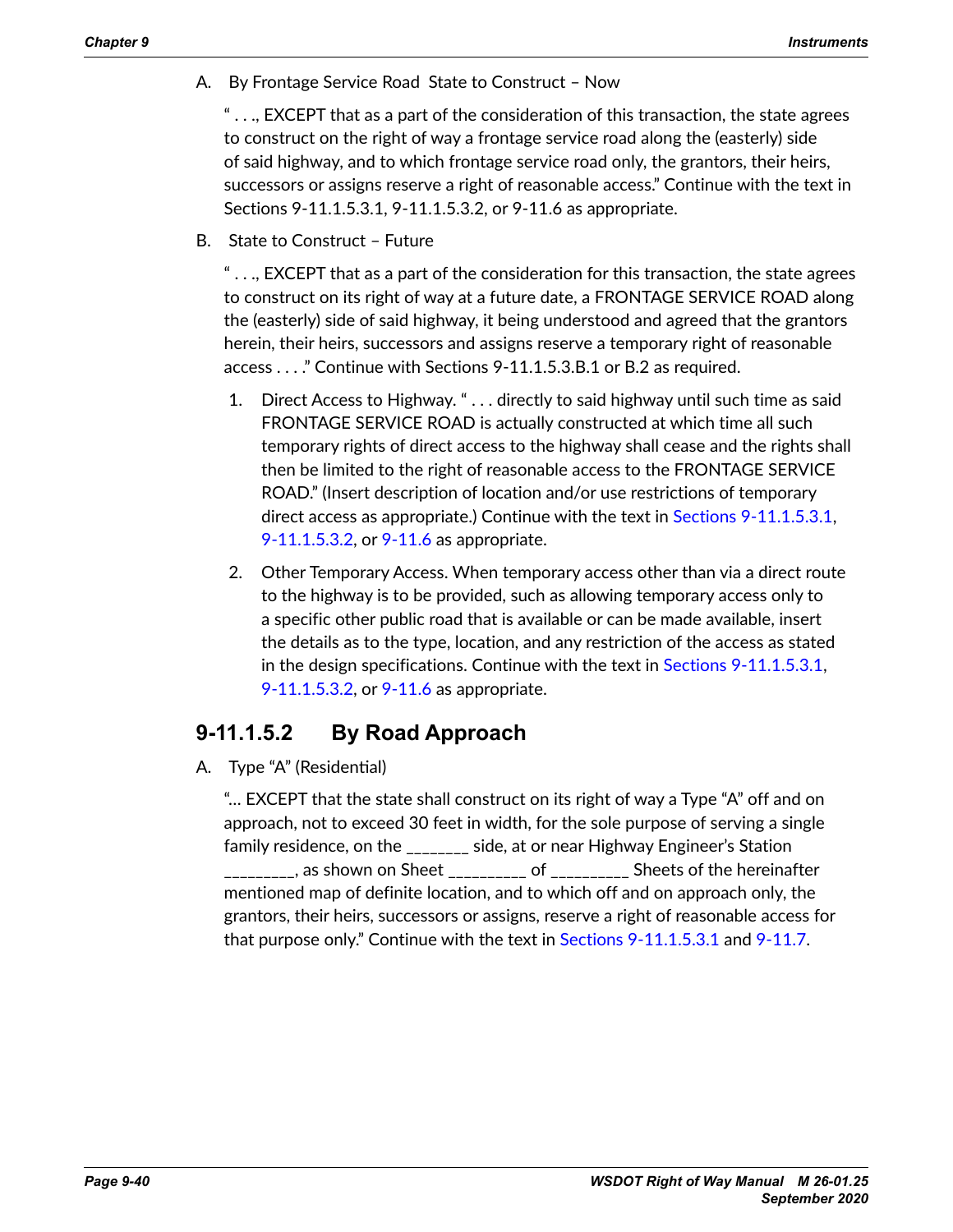- B. Type "B" (Farm)
	- 1. One Side

"… EXCEPT that the state shall construct on its right of way a Type "B" off and on approach, not to exceed 50 feet in width, for those uses necessary to the normal operation of a farm but not for retail marketing on the \_\_\_\_\_\_\_\_\_\_ side at or near Highway Engineer's Station \_\_\_\_\_, as shown on Sheet \_\_\_\_\_\_\_\_\_ of \_\_\_\_\_\_\_\_\_\_ Sheets of the hereinafter mentioned map of definite location, and to which off and on approach, only, the grantors, their heirs, successors or assigns, reserve a right of reasonable access for that purpose only." Continue with the text in Sections 9-11.1.5.3.1 and [9-11.7](#page-46-0).

2. Each Side

"…EXCEPT that the state shall construct on its right of way a Type "B" off and on approach, not to exceed 50 feet in width for those uses necessary to the normal operation of a farm but not for retail marketing, on each side of said highway, at or near Highway Engineer's Station \_\_\_\_\_\_\_, as shown on Sheet \_\_\_\_\_\_\_\_\_\_of \_\_\_\_\_\_\_\_\_\_ Sheets of the hereinafter mentioned map of definite location, and to which off and on approaches the grantors, their heirs, successors and assigns, reserve the right of reasonable access for that purpose only." Continue with the text in [Sections 9-11.1.5.3.1](#page-43-0) and 9-11.7.

a. Multiple Approaches – Controlled Movement

Used if the grantor has reserved road approaches on each side and traffic may not cross or make left turning movements at grade.

"…The direction of travel to and from each of said approaches shall be limited to the same direction as the movement of the traffic in the lane abutting said approach."

b. Temporary Grade Crossing

Used if the grantor has reserved road approaches on each side without restriction on crossing or left turning movements at grade.

"…It is understood and agreed that the state may temporarily permit the crossing of said highway at grade and free turning movements from each of said approaches. However, whenever necessary in the opinion of the Department of Transportation, all grade crossings shall cease and terminate and the direction of travel to and from each of said approaches shall be limited to the same direction as the movement of the traffic in the lane abutting said approach."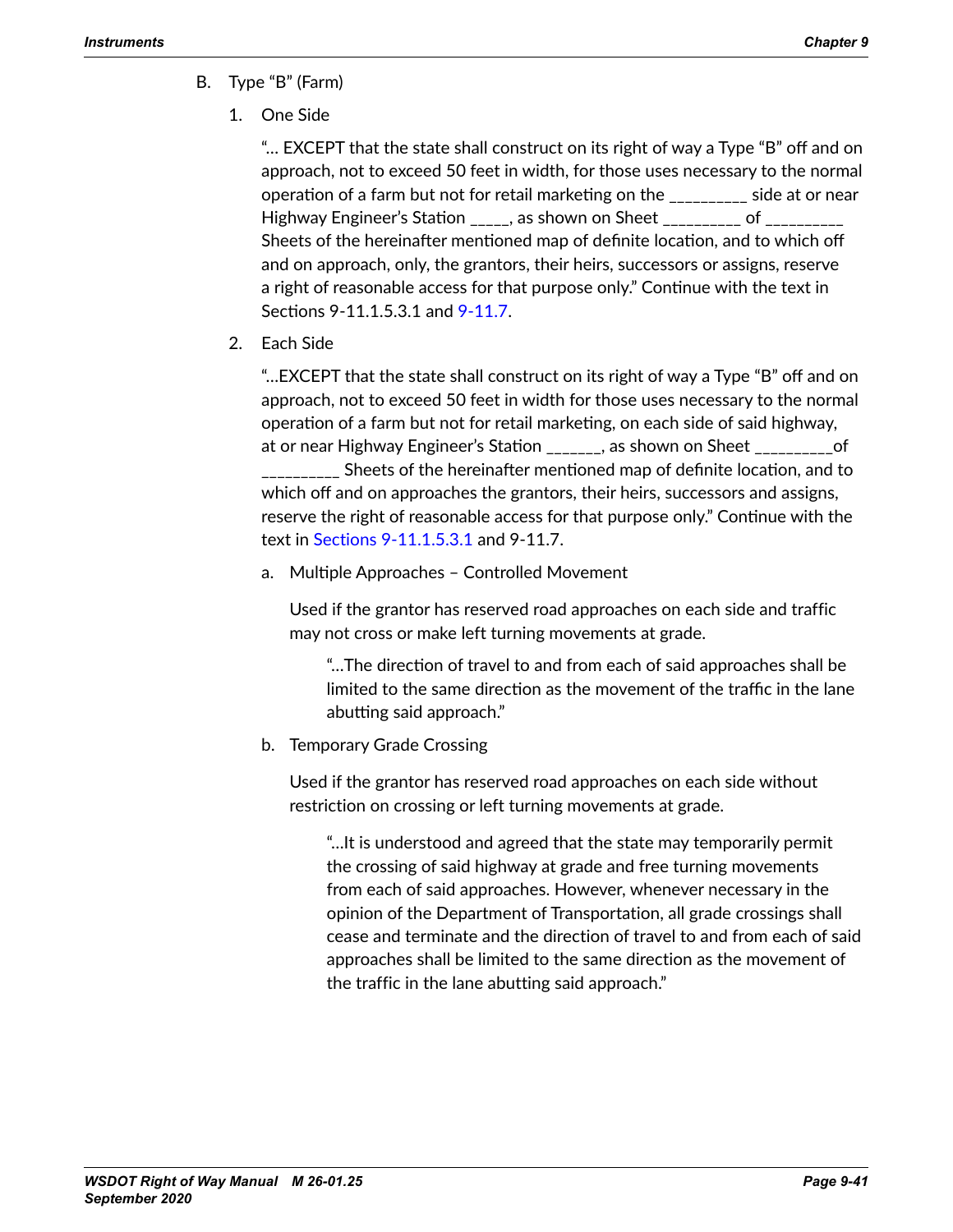C. Type "C" (Special Use)

Used only on the instrument with the parties who are to have the right of use of such approach. The Special Use must be defined in the document, consult with Region Access or HQ Access units.

1. State to Construct

"…EXCEPT that the state shall construct on its right of way a Type "C" off and on approach, not to exceed (\_\_\_\_\_\_\_\_\_\_) feet in width, (insert purpose per right of way plan), on the \_\_\_\_\_\_\_ side, (northbound) only, at or near Highway Engineer's Station \_\_\_\_\_\_\_\_\_\_, as shown on Sheet \_\_\_\_\_\_\_\_\_\_ of \_\_\_\_\_\_\_\_\_\_ Sheets of the hereinafter mentioned map of definite location, and to which off and on approach only, the grantors, their heirs, successors, or assigns, reserve a right of reasonable access for that purpose only." Continue with the text in Sections 9-11.1.5.3.1 and 9-11.7.

2. Owner to Construct

"…EXCEPT that the state agrees to permit the construction on its right of way of one Type "C" off and on approach to the remainder of said Parcel "A", not to exceed (\_\_\_\_\_\_\_\_\_\_) feet in width, for the uses necessary to the normal operation of a farm (or whatever use is specified by the highway plan), at a point on the \_\_\_\_\_\_\_ side of said highway, between Highway Engineer's Station (\_\_\_\_\_\_\_\_\_\_) and Highway Engineer's Station (\_\_\_\_\_\_\_\_\_\_),and to which off and on approach only, the grantors, their heirs, successors or assigns reserve a right of reasonable access for that purpose only." Continue with the text in [Sections 9-11.1.5.3.1](#page-43-0) and [9-11.1.5.3.2](#page-39-0).

3. Benefitted Parcel (Dominant Estate) State to Construct

"…EXCEPT that the State shall construct (reconstruct) on its right of way a Type "C" off and on approach for the remainder of Tract "X" (servient estate), not to exceed \_\_\_(insert width of approach) in width for (insert language for purpose from Type "A", "B" or "D" approaches) on the \_\_\_\_\_\_ side of said highway, at or near Highway Engineer's Station \_\_\_\_\_\_, as shown on Sheet \_\_\_ of \_\_\_\_ Sheets of the hereinafter mentioned map of definite location. The Grantors, as holders of an easement to cross the remainder of Tract "X", their heirs, successors or assigns, shall have the right to use this Type "C" off and on approach onto SR \_\_\_ only for such time as the easement across Tract "X" remains in effect.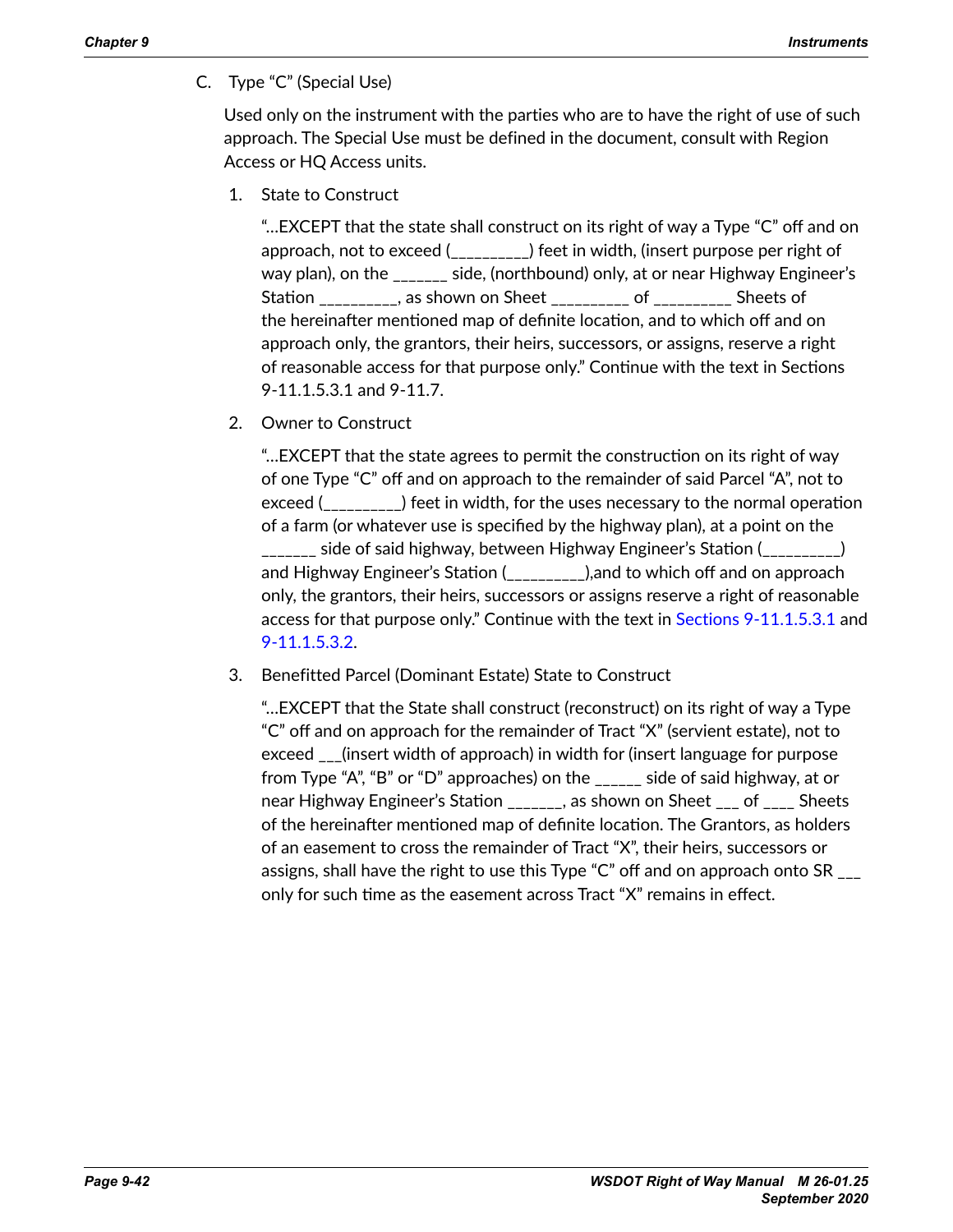4. Benefitted Parcel (Dominant Estate) [Encumbered Parcel Owner to Construct]

"…EXCEPT that the State agrees to permit the construction (reconstruction) on its right of way of a Type "C" off and on approach for the remainder of Tract "X" (servient tenement), not to exceed \_\_\_(insert width of easement) in width for (insert language for purpose from Type "A", "B" or "D" approaches) on the \_\_\_\_\_\_ side of said highway, between Highway Engineer's Station \_\_\_\_\_\_\_ and Highway Engineer's Station  $\qquad \qquad$ , as shown on Sheet  $\qquad$  of  $\qquad$  Sheets of the hereinafter mentioned map of definite location. The Grantors, as holders of an easement to cross the remainder of Tract "X", their heirs, successors or assigns, shall have the right to use this Type "C" off and on approach onto SR \_\_\_ only for such time as the easement across Tract "X" remains in effect.

D. Type "D" (Commercial Single 50 Foot Width)

Used only where Modified Access Control has been established, and further subject to provisions of [WAC 468-58-090](http://apps.leg.wa.gov/WAC/default.aspx?cite=468-58-090).

"….EXCEPT that the state shall construct on its right of way a Type "D" off and on approach not to exceed 50 feet in width for use necessary to the normal operation of a commercial establishment. It may be specified at a point satisfactory to the state at or between designated highway stations as shown on Sheet of the hereinafter mentioned map of definite location, and to which off and on approach only, the grantors, their heirs, successors or assigns, reserve a right of reasonable access for that purpose only." Continue with the text in [Sections 9-11.1.5.3.1](#page-43-0) and [9-11.7](#page-46-0).

E. Type "E" (Commercial Double 30 Foot Width)

*Note:* This approach is to be utilized only with approval of the HQ Access and Hearing Engineer's office.

"…EXCEPT that the state shall construct on its right of way a separated off and on approach with each opening not exceeding 30' in width, for use necessary to the normal operations of a commercial establishment. It may be specified at a point satisfactory to the state at or between designated highway stations as shown on Sheet \_\_\_\_\_\_\_\_\_\_ of \_\_\_\_\_\_\_\_\_\_ Sheets of the hereinafter mentioned map of definite location and to which off and on approach only, the grantors, their heirs, successors or assigns, reserve a right of reasonable access for that purpose only." Continue with the text in [Sections 9-11.1.5.3.1](#page-43-0) and [9-11.7](#page-46-0).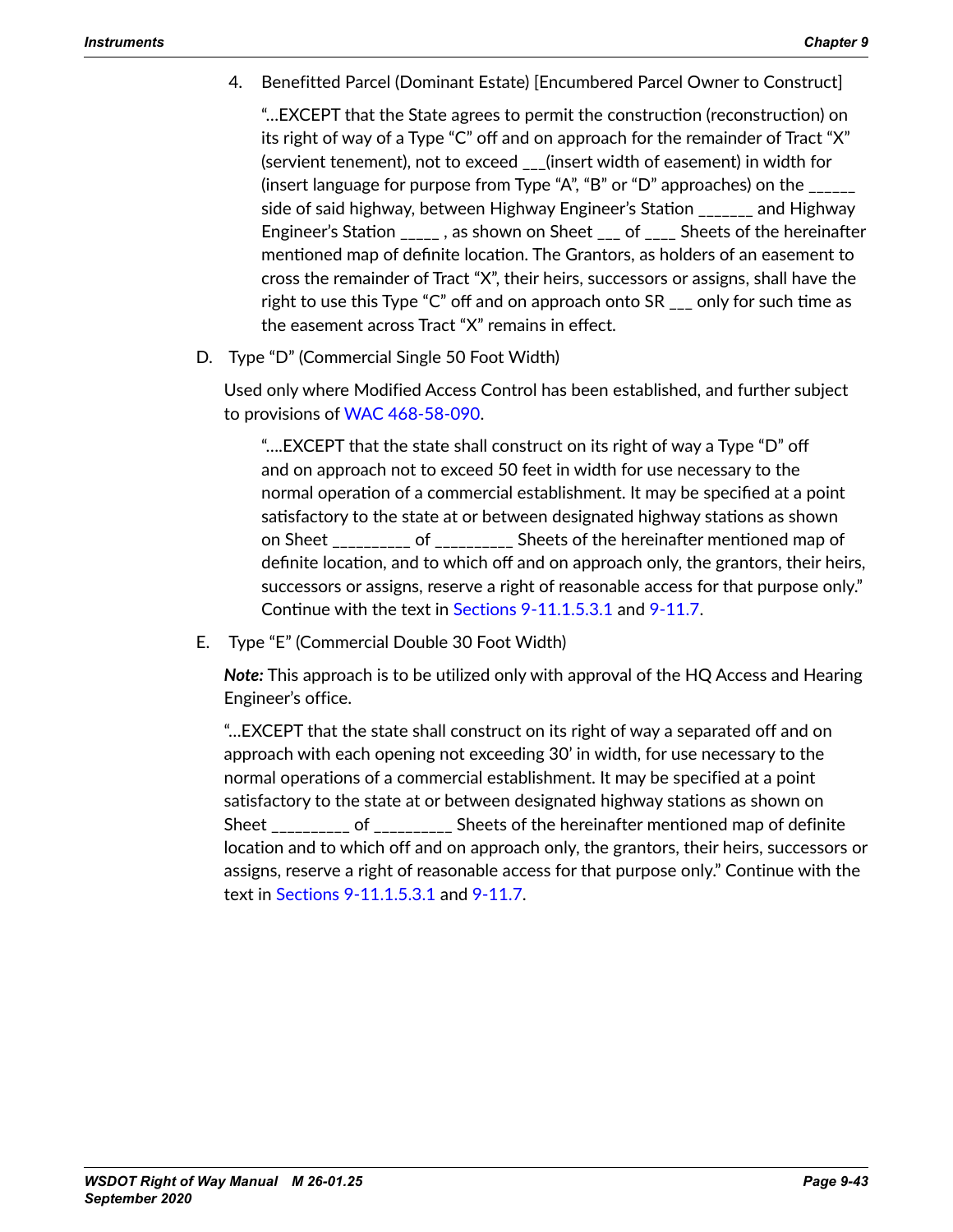# *9-11.1.5.3.1 Maintenance of Road Approach*

<span id="page-43-0"></span>" $\ldots$ , which approach shall be maintained between the right of way line and the shoulder line of said (highway, frontage service road of said highway, highway and/or frontage service road, " " Line of said highway) by the grantors, their heirs, successors or assigns."

# *9-11.1.5.3.2 Construction Costs and Permits – Owner to Construct Approach*

"Obtaining required permits from responsible agencies and the complete construction (and maintenance) costs of said approach shall be the sole responsibility of the grantors, their heirs, successors or assigns."

# **9-11.1.5.3 By Highway Structure**

Used when the approved Right of Way Plan contains an "Access Note" which permits access under or over the traveled way by use of a highway structure — adapt the text of the "Access Note":

 $\dotsc$ , EXCEPT that traffic movement will be permitted under the highway structures at the (insert name of bridge, etc.) between HES \_\_\_\_\_\_\_\_\_\_ + \_\_\_\_\_\_\_\_\_\_ and HES  $-$  +  $\,$  as restricted clearances will permit." If appropriate, continue with the text in [Sections 9-11.1.5.3.1](#page-43-0) and [9-11.1.5.3.2](#page-39-0).

## **9-11.2** *Specific Details*

Used in each instrument (deed, easement, temporary easement, etc.) involving a partial acquisition also can be used on other instruments as a courtesy. Specific details are not used for a description involving a total acquisition parcel or donation or dedication not shown on the right of way plan.

# **9-11.2.1 One Type of Acquisition**

<span id="page-43-1"></span>The cited language is used in instruments relating to conveyances of only one type, e.g., fee, easement, permit, lease.

When mile post information is provided and appears to be included in the plan title name at the lower right of the plan sheet, it is not referenced in the specific detail clause.

#### **Example:**

If as shown on the plan SR 82 MP 32.48 to MP 33.59, East Yakima Ave. Interchange.

The correct plan title is SR 82, East Yakima Ave. Interchange.

The lands herein (described) (condemned) contain an area of (xxx square feet or x.x acres), more or less, the specific details concerning all of which are to be found on sheet xx of that certain plan entitled SR (plan title), now of record and on file in the office of the Secretary of Transportation at Olympia, and bearing date of approval xxxx,xx, xxxx, revised xxxxx,xx, xxxx.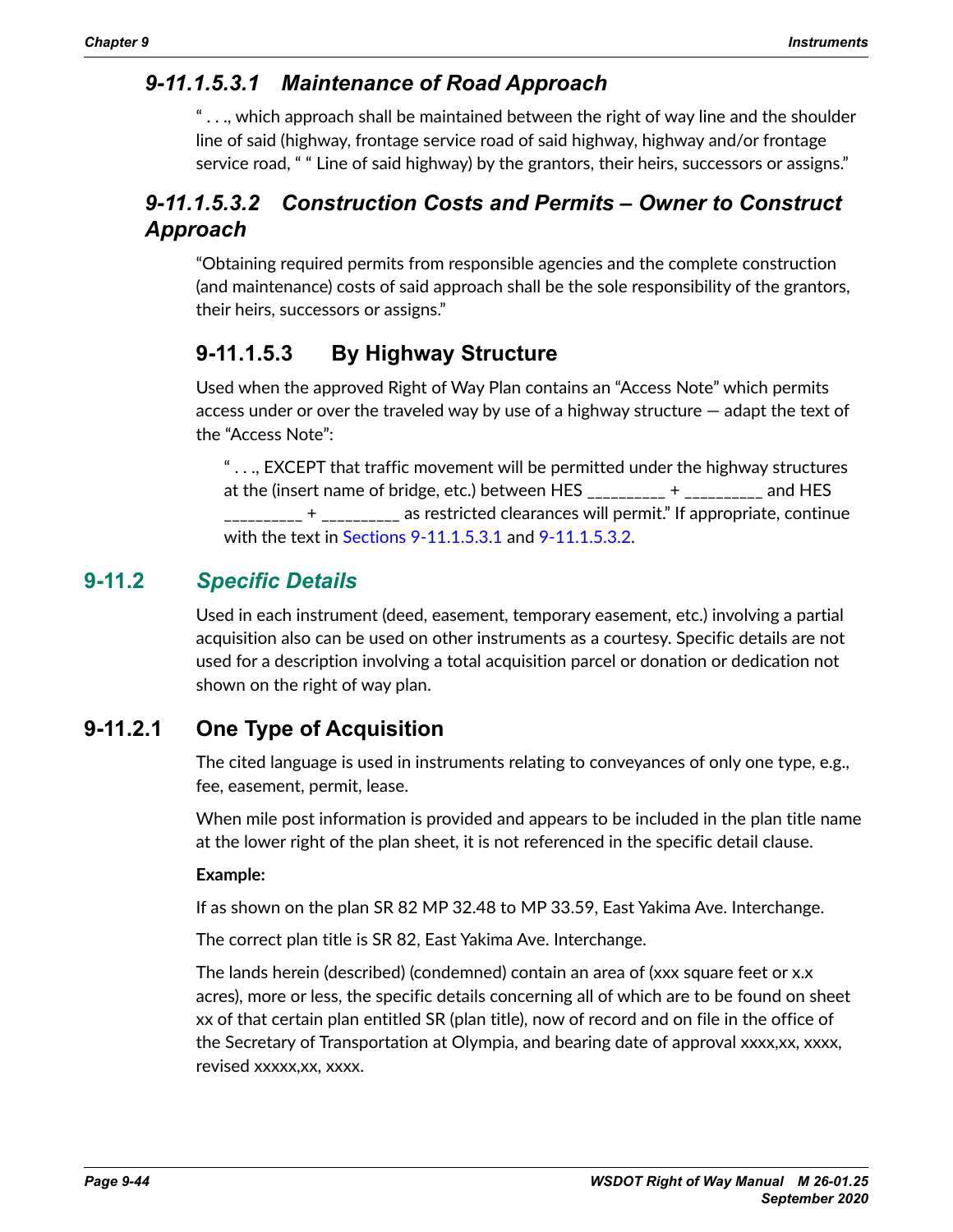# **9-11.2.2 Multiple Types of Acquisition**

The cited language is used in instruments relating to conveyances of combinations of fee, easement, permit, etc., most frequently used with negotiated possession and use agreements.

"The lands herein described in fee contain an area of ( $\overline{\phantom{a}}$ square feet), more or less, and herein described in (easement, permit) contain an area of (\_\_\_\_\_\_\_\_\_\_ acres, \_\_\_\_\_\_\_\_\_\_ square feet) more or less, the specific details concerning all of which... (see [Section 9-11.2.1](#page-43-1))".

# **9-11.2.3 Release of Easement**

The cited language is used in instruments releasing the servient estate (encumbered parcel) from the easement.

"Herein conveyed is the extinguishment of that portion of the above described easement containing an area of (xxx square feet or xxx acres), more or less the specific details all of which are to be found on sheet xx of that certain plan entitled SR (plan title), now of record and on file in the office of the Secretary of Transportation at Olympia, and bearing date of approval xxxx, xx,xxxx, revised xxxx, xx, xxxx.

# **9-11.3** *Payment Authorization*

Used in instruments where there are multiple signatories and all the parties agree to the state making payment to one of their members. Commonly known as a "pay one clause."

# **9-11.3.1 By Grantors to One Grantor**

"The undersigned grantors hereby authorize and instruct the State of Washington , Department of Transportation to pay the entire consideration to \_\_\_\_\_\_\_\_\_\_, and direct that the state voucher in payment thereof shall be executed only by said \_\_\_\_\_\_\_\_\_\_."

# **9-11.3.2 By Mortgagee to Mortgagor/Beneficiary to Grantor**

Used on the (Partial Release of Mortgage/Request for Partial Reconveyance of Deed of Trust) to authorize payment to the grantor (borrower).

"The undersigned herein consents to the payment of any consideration for the lands being herein released directly to the (mortgagor/grantor), his or her heirs, successors, or assigns."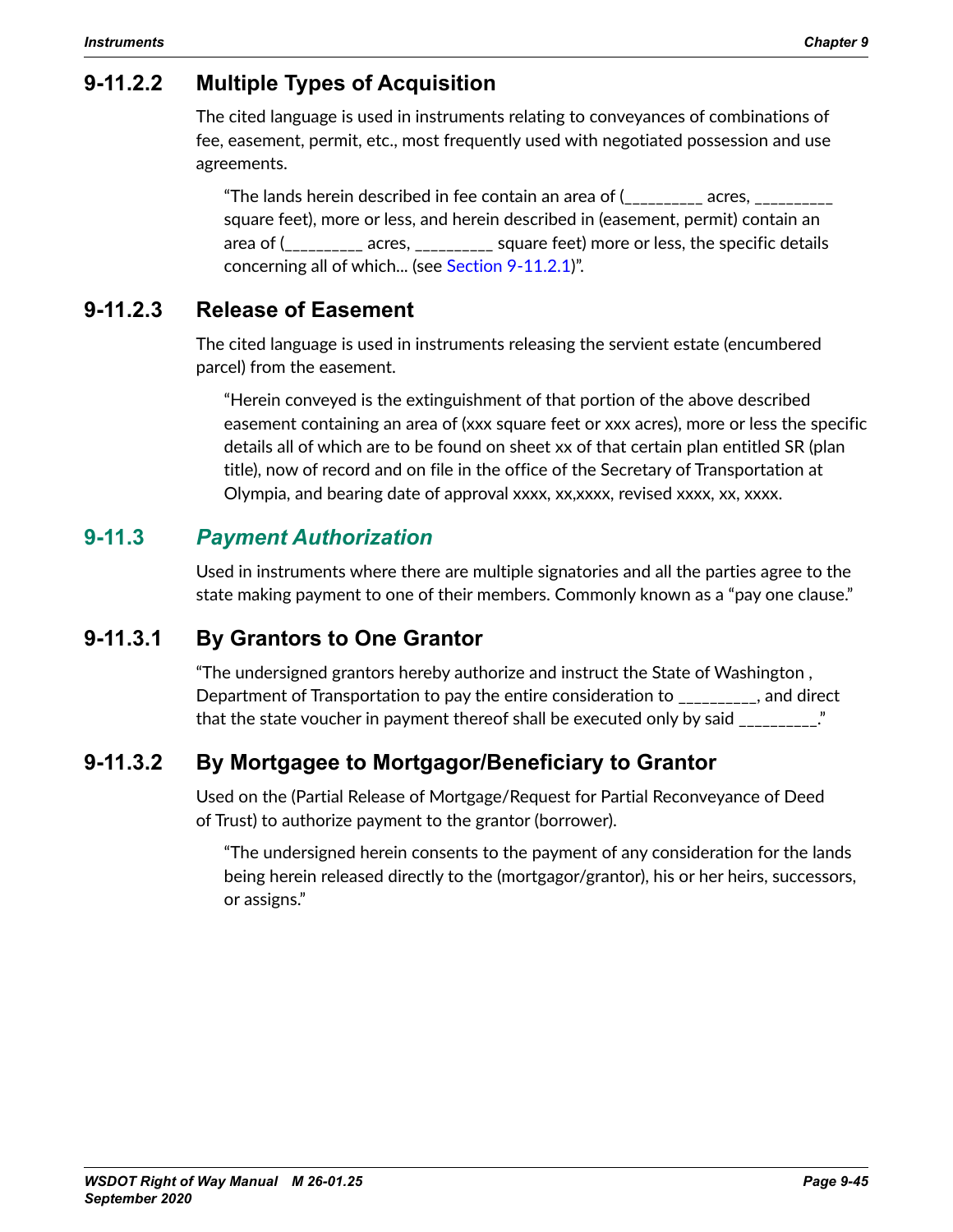# **9-11.4** *Improvement Straddling Right of Way Line*

Used in each case in which improvements straddle the right of way line. All improvements within the acquisition area are automatically acquired with the land as "real property." Owners (or others) do not "retain" or purchase improvements to be removed or salvaged but may purchase them as personal property by purchasing salvage rights. Salvage rights (sales of personalty) are transacted and documented in a separate Fixtures and Improvements Agreement ([RES-335](http://wwwi.wsdot.wa.gov/Design/RealEstateServices/AcquisitionForms.htm)).

"It is understood and agreed that the (specify type of improvement(s)) located partially upon the lands herein conveyed and partially upon the grantor's remaining lands is (are) conveyed herein in its (their) entirety to the State of Washington , its agents or assigns."

"The grantor herein further grants to the State of Washington, or its agents, the right to enter upon the grantor's remaining lands where necessary to (construct said approach, remove said improvement, remove said crop, remove said timber, etc.)."

#### **9-11.5** *Timber (Crop) Removal*

Use if timber (crops) are to be removed by the grantor:

"The grantor herein reserves the right to remove (all hay, the sugar beet crop, all standing or down timber) located (insert right of way centerline or other legal description of the area where timber/crop removal is permitted) at any time until (insert exact date); however, all (timber, crops) yet remaining on said lands after said date shall become the property of the State of Washington and all rights of the grantor to said (timber, crops) shall then cease and terminate."

## **9-11.6** *Road Approaches – Nonlimited Access*

<span id="page-45-0"></span>Access to nonlimited access state highways is managed under the provisions of [Chapter](http://apps.leg.wa.gov/RCW/default.aspx?cite=47.50)  [47.50 RCW](http://apps.leg.wa.gov/RCW/default.aspx?cite=47.50).

All new or altered road approaches must be documented by permit. Region Real Estate Services staff will assist those assigned to granting permits. We will attempt to obtain signatures on all permits on any project even though there may not be an acquisition from that particular property owner. If any owner refuses to sign, the PAS should so note on the permit, leave a copy with the owner, and return the original to the region. A copy of all road approach permits must be included in your acquisition files.

For nonlimited access within an incorporated city, WSDOT has no jurisdiction to grant road approach permits.

A record of authorized road approaches will be maintained in the State Access and Hearings Engineer's Office in Olympia. The information in this computer file will be input and updated in each region office responsible for issuing the permits.

Acquisition documents will not make reference to any road approach or access rights. All information about the approach type, location, maintenance, right of entry, etc., will be in the permit. Region Real Estate Services will coordinate closely with those issuing the permits to assure the appropriate language is included in each one.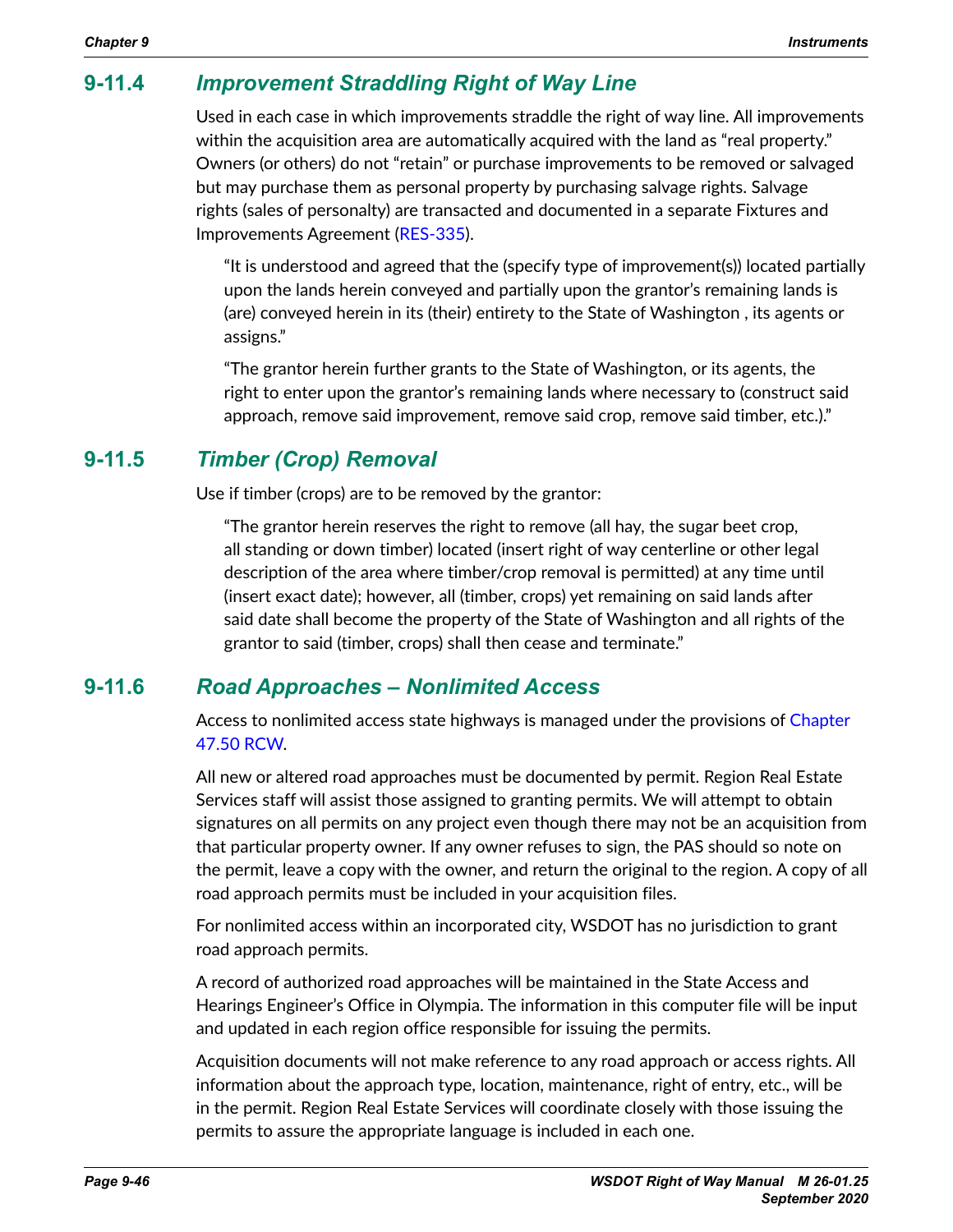If the owner requests any additional approaches, the PAS should explain the procedure established in the statute and provide whatever help is appropriate for the owner to apply. If at all possible, any request for additional or modified access should be separated from our acquisition activities.

If the owner insists on a document assuring them the state will reconstruct any existing approach, we can provide a letter from the authorized region personnel but the letter should not contain any reference to a type or location.

The construction memorandum regarding road approaches may still be prepared and provided to the project engineer. That decision will probably vary region to region. The memorandum does not have to be sent with your acquisition file. Remember that the project engineer's signature on this memo *does not constitute approval of the approach* but only agreement that it will be constructed as part of the project. This memorandum is intended for internal use and should not be given to the property owner.

#### **9-11.7** *Construction Item*

<span id="page-46-0"></span>If the instrument contains a clause requiring or potentially obligating the state to perform any nature of construction or labor on or adjacent to the grantor's remaining land, the following is inserted as part of said clause in the grantor's instrument only:

"The grantor herein further grants to the State of Washington , or its agents, the right to enter upon the grantor's remaining lands where necessary to (construct said approach, remove said improvement, remove said crop, remove said timber, etc.)."

#### **9-11.8** *Occupancy Date*

Occupancy of unimproved real property will occur upon payment being made available to the grantor(s). No clause is required.

## **9-11.9** *Land Locked*

On occasion the owner will retain an uneconomic remainder. Determine if the remainder will have access. If there is no access, inform the owner and put notes in the diary accordingly.

## **9-11.10** *Release of Damages*

The following are examples of clauses which are to be inserted between the words:

"... by reason of" and the words "due to the ...." on the Release of Damages ([RES-](http://wwwi.wsdot.wa.gov/Design/RealEstateServices/AcquisitionForms.htm)[315](http://wwwi.wsdot.wa.gov/Design/RealEstateServices/AcquisitionForms.htm)) to identify the specific damages for which the state of Washington is making a settlement.

*Note:* Since these clauses are inserted in the middle of a sentence, the clauses do not require capitalization or final punctuation.

## **9-11.10.1 Fencing**

The following clause releases the state from the obligation to erect and maintain fencing:

" . . . its obligation to erect and maintain fencing along the right of way line contiguous to the hereinafter described property . . . ."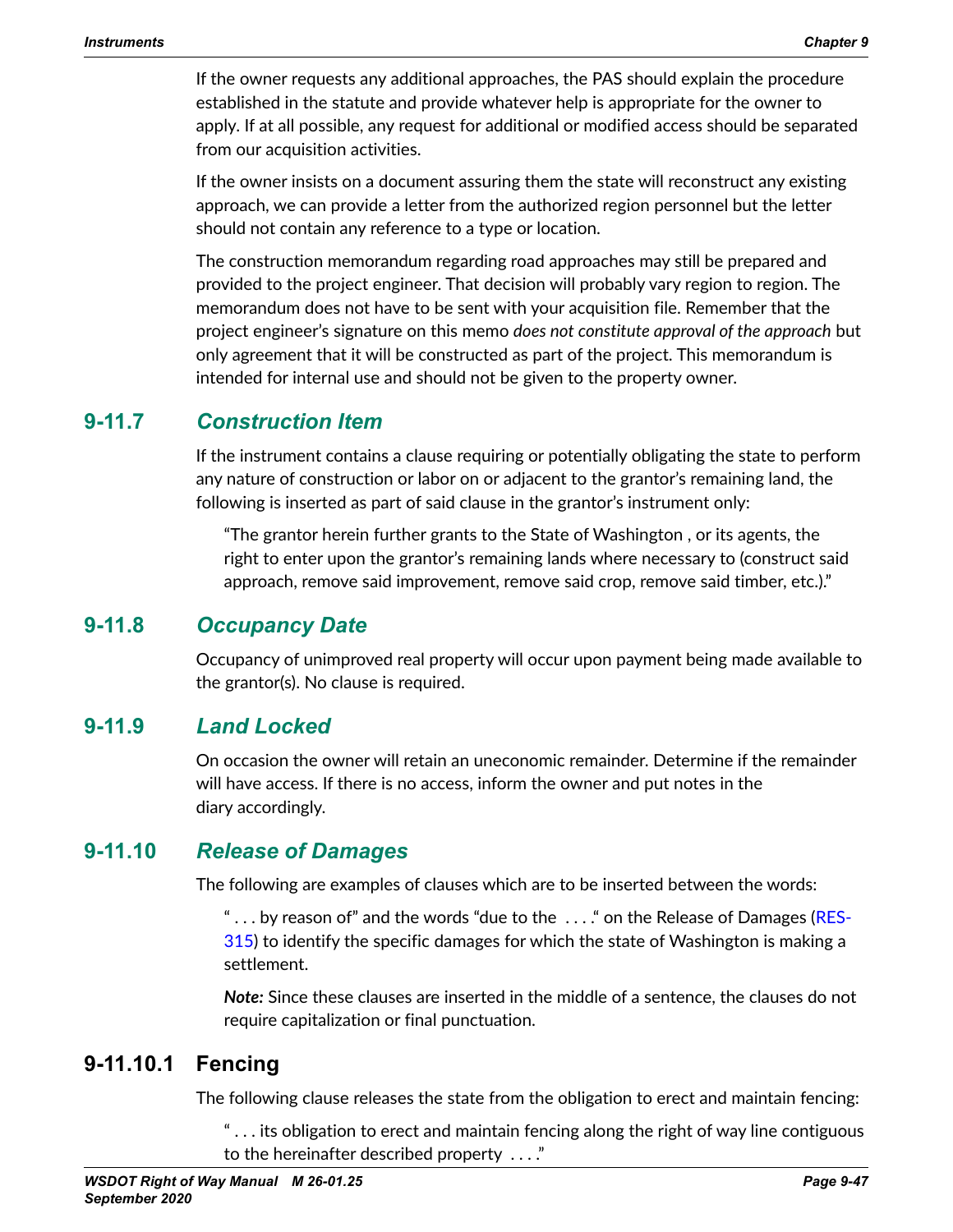#### **9-11.10.2 Water Systems**

See Chapter 6 for well and water system agreements.

#### **9-11.10.3 Release of Road Maintenance**

A. Eliminating obligations relating to road maintenance provisions concerning property being condemned.

"TOGETHER WITH all claims of the defendants herein, their heirs, successors or assigns, from any liability of future costs and obligations of the road maintenance provisions incurred as set forth in that certain (name of recorded document from which the obligations for payment come) recorded under Auditor's file No. XXXXXXX as condemned herein by the State of Washington."

B. Nonjudicial acquisition of property that has as an appurtenant, a road maintenance obligation.

> "ALSO, the Grantors hereby release the Grantee from all liability of future maintenance costs and obligations of the road maintenance provisions incurred as set forth in that certain (name of recorded document from which the obligations for payment come) recorded under Auditor's File No. XXXXX. The Grantors, their heirs, successors and assigns further agree to assume all responsibilities of future maintenance costs and obligations for all of the hereinafter described Parcel "A"."

#### **9-11.11** *Mineral Rights Reservation*

Used in some instruments of conveyance to the state (deeds), and in some instruments releasing mineral rights.

"It is understood and agreed that all mineral, coal, oil, ores and gases below the surface of the lands conveyed by this instrument and hereinbefore described, are hereby reserved unto the grantors, their successors and assigns; EXCEPT, however, that in the exploration, development, excavation, mining or removing of same, the surface of said lands shall not be occupied or used, the exercise of said rights shall not injure or damage in any manner the highway or highways to be built thereon, increase the cost of maintenance thereof, or interfere with the primary use of said lands and rights of way by the State of Washington , its successors or assigns for road, street, highway or other purposes, or franchises granted across, along, or beneath the surface of said highways, nor shall the grantors, their successors or assigns, do any exploration, development, excavation or mining beneath the surface of the lands hereinabove conveyed within a vertical depth of 500 feet below said surface until the said grantors, their successors or assigns have a plan for such exploration, development, excavation or mining approved by the Secretary of Transportation of the State of Washington , or his successors and assigns, determining that such plan will not be injurious to the primary use of the surface."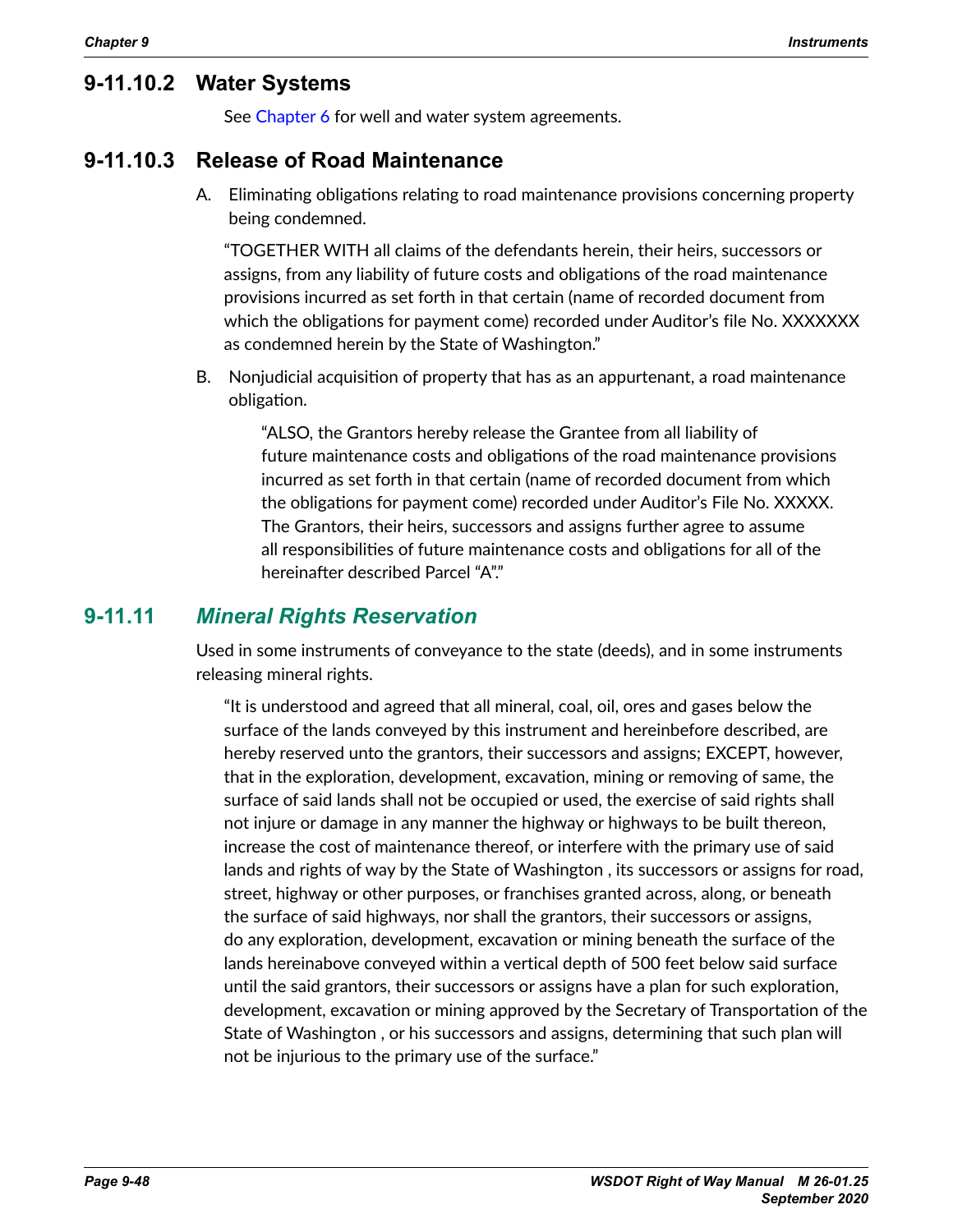## **9-11.12** *Pit Site and Common Borrow*

Mineral rights may include gravel and similar material, consult with Acquisition and Title Section Manager prior to final acquisition.

#### **9-11.13** *Slope Easement, Termination of*

At the request of an owner, the state may terminate its rights in a recorded slope easement. This would be considered when the owner has excavated and/or placed an embankment on the area covered by the slope easement to the level of the grade of the abutting highway. Upon inspection by the state of work performed by the owner and, if such work is found satisfactory to the state, the state may release the slope easement. Be certain that the easement does not include reservation of sidewalk areas, utility rights of way, etc. The rights are terminated by a conveyance from the state containing the following:

" . . . slope easement(s) conveyed to the State of Washington , Department of Transportation by instrument recorded xxxxxx, under Auditor file Number XXXXXX is hereby released . . . ."

#### **9-11.14** *Easement for Transfer*

Used only when the easement is to be transferred to another party, e.g., a slope easement for a frontage service road that is to be relinquished to the county. "It being understood and agreed that, upon completion of construction, the easement rights granted herein are to be transferred to \_\_\_\_\_\_\_\_\_\_ by an appropriate instrument to be placed of record and that thereafter the rights of the state shall cease and terminate." When acquiring such rights consider the needs of the transferee; what rights would be acquired if they made the purchase direct?

#### **9-11.15** *Reversion*

Used only upon demand by major land owners maintaining substantial real property holdings such as a railroad and federal government that traditionally have conveyed only easements, provided that the acquisition compensation reflects the reversion right, and only with prior approval of Acquisition Program Manager.

#### **9-11.15.1 Reversion Clause**

"Upon abandonment of the lands conveyed herein, all of the state's right, title and interest in and to said lands shall revert to the grantors, their heirs, successors, or assigns; subject to any permits or franchises for public or private utilities."

## **9-11.16** *Right of First Refusal*

Used only upon demand by grantor(s) with prior approval of the Acquisition Program Manager.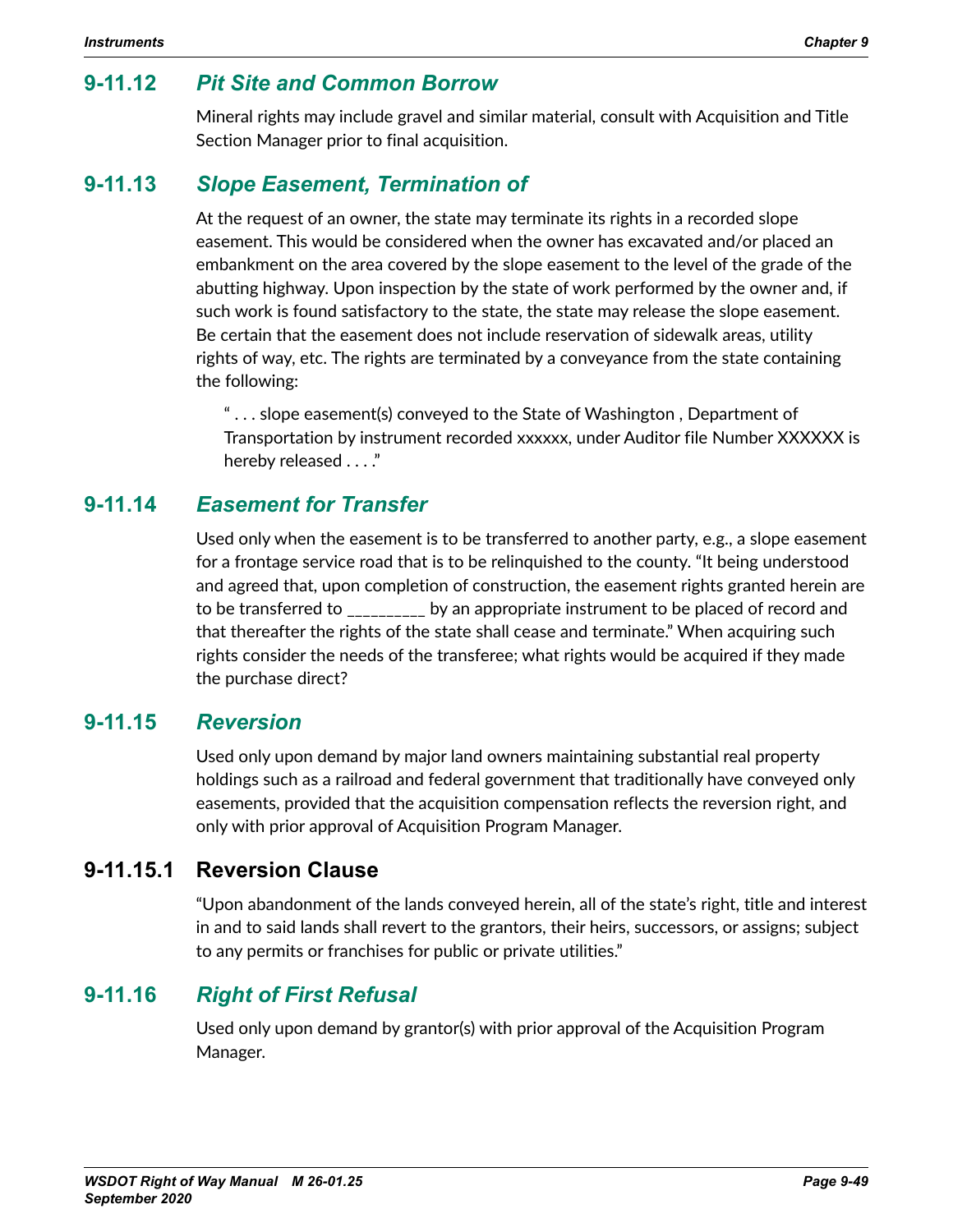# **9-11.16.1 Right to Repurchase Clause**

"Upon determination by the State of Washington, Department of Transportation that all or any portion of the lands herein conveyed are surplus to the needs of the state the grantor(s), \_\_(his, her, their)\_\_ heirs, successors, or assigns shall be offered the right to repurchase. Said right shall be exercised within (60) days of the date the property is offered to the grantor at the current fair market value as determined by the states appraisal.

# **9-11.17** *Donation Clause*

A donation of property rights may be accepted only after the owner has waived in writing their right to an appraisal and payment of just compensation. This applies to individuals, businesses, corporations, and other private entities. Donations from government agencies are exempt from these requirements. Right of way obtained through donation may be incorporated into a federal aid project without jeopardizing participation in other project costs.

The appropriate clause is:

(My/Our) donation of (parcel number or property description) to the state of Washington, Department of Transportation, is made voluntarily and with full knowledge of (my/our) entitlement to receive just compensation therefore. (I/ We) hereby waive the state's requirement of obtaining an appraisal for the acquired property.

# **9-12 Delivery Clause**

<span id="page-49-0"></span>The following delivery clause is included in all forms.

"It is understood and agreed that the delivery of this (deed, etc.) is hereby tendered and that the terms and obligations hereof shall not become binding upon the State of Washington unless and until accepted and approved hereon in writing for the State of Washington, by and through the Department of Transportation, by its authorized agent."

# **9-13 Instrument Date**

<span id="page-49-1"></span>The Instrument Date is normally the date the instrument is signed by the (first) grantor(s). The following text appears above the grantor(s) signature(s): Dated this \_\_\_\_\_\_\_\_\_\_ day of "<br>-------------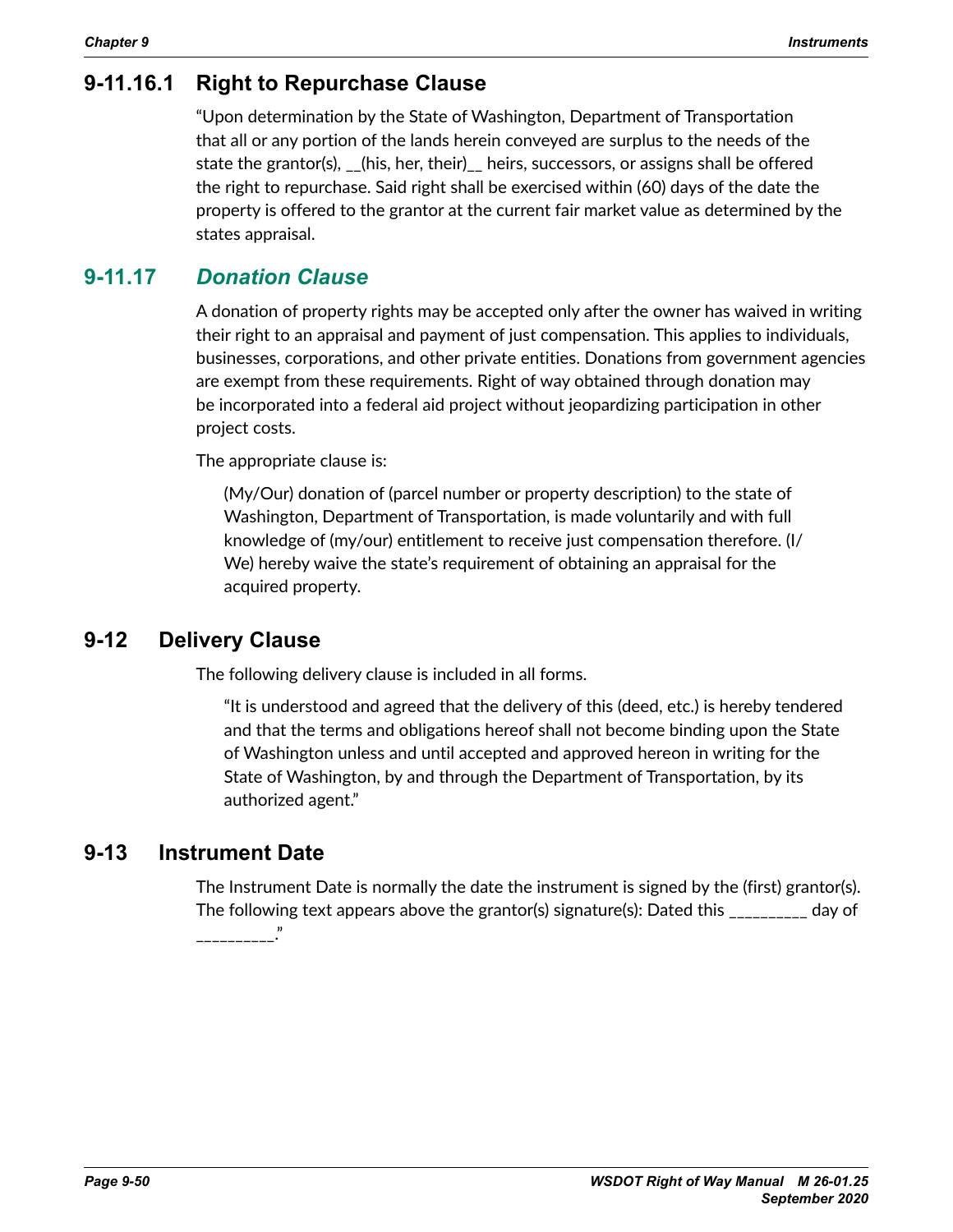# **9-14 Execution**

#### **9-14.1** *General*

- <span id="page-50-1"></span><span id="page-50-0"></span>A. Each person appearing as or representing the grantor is required to sign the instrument in his own hand, spelling out his name(s) and/or initial(s), as applicable, exactly as the name appears of record. The desired form or appearance for the signature is predetermined and is typed under the appropriate signature line before offering the instrument to the signatory for execution.
- B. The act of signing may be done before the qualified officer who is to certify an acknowledgment (see [Section 9-15](#page-54-0)). The act of signing may be done elsewhere but each person signing an instrument must personally appear before said qualified officer and acknowledge his own signature.
- C. If the initial space provided for signatures is insufficient add additional pages (see [Section 9-1.2.2](#page-1-1)) for adding pages for all signatories.

## **9-14.2** *Individuals*

#### **9-14.2.1 Personally**

Where individuals are executing for themselves, the interest held or the relationships between such signatories is not stated at the signature blank.

#### **9-14.2.2 Signature by Mark**

A witness to a signature is desirable in the case of a sane person who, due to illiteracy, old age, or incapacitating illness, can sign only by using a mark. There is no legal requirement that a signature by mark be witnessed, but the use of witnesses offers great protection to the state because of the agency relationship of the PAS who frequently also acts as the Notary Public. For further guidance consult with Region Title Examiner.

#### **Exhibit 9-17 Signature by Mark With Witnesses (Example)**

| S/                          | His | Mark     |
|-----------------------------|-----|----------|
| <b>Richard Roe, Witness</b> |     | John Doe |
| S/                          |     |          |
| Jack Smith, Witness         |     |          |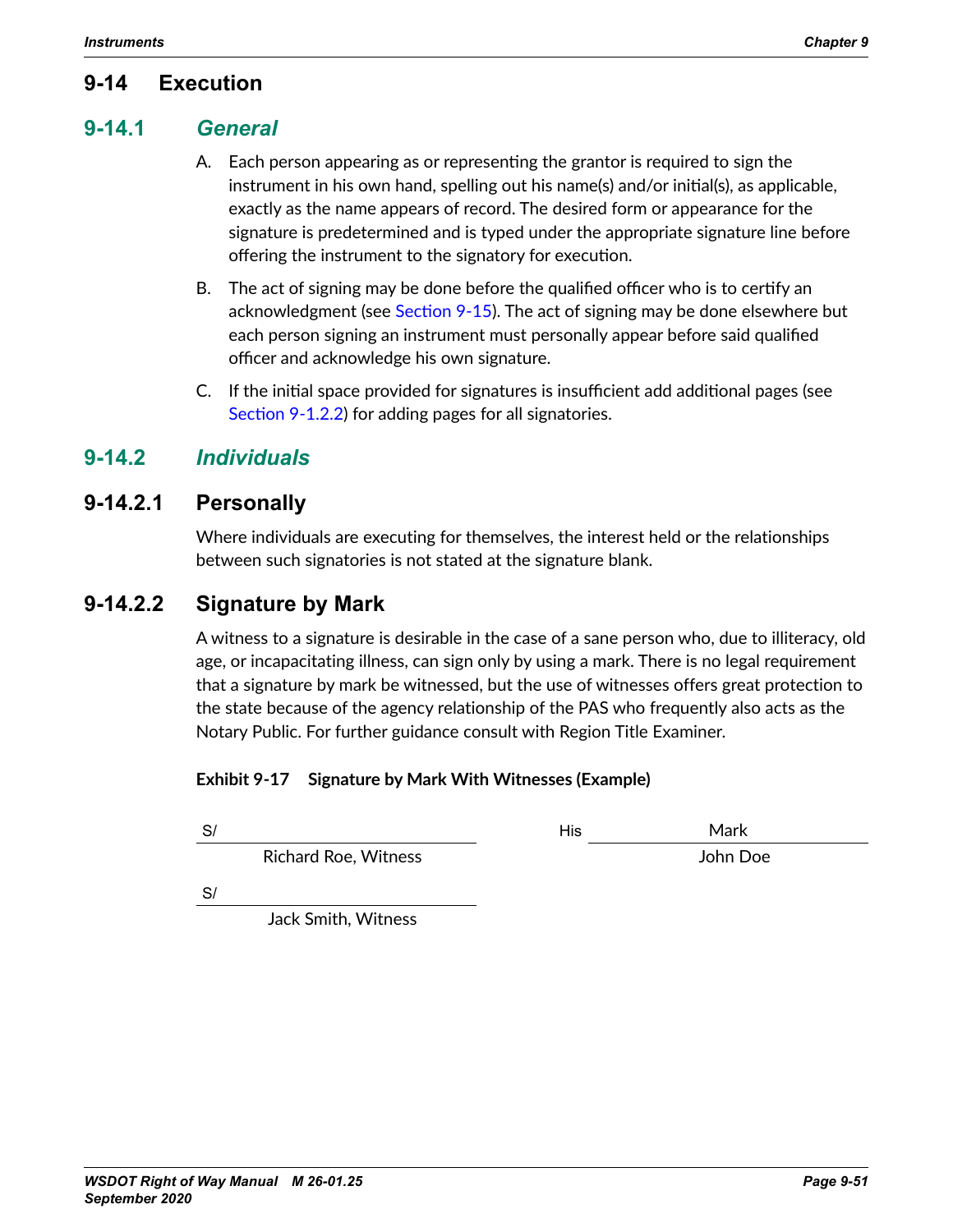# **9-14.2.3 Fiduciary**

A person executing an instrument in the place of, or on behalf of, the party in interest does so, by identifying their official and/or legal capacity at the signature blank on the instrument (see Exhibit 9-18). The language for identifying the signatory agrees with the language of the party clause.

#### **Exhibit 9-18 Execution By Fiduciaries (Example)**

| <b>Execution Only as a Fiduciary</b>                                                         | Execution, Individually and as a Fiduciary                                                                          |  |
|----------------------------------------------------------------------------------------------|---------------------------------------------------------------------------------------------------------------------|--|
| S/ John Doe (written by the attorney in fact)                                                | Jane Doe                                                                                                            |  |
| By:<br>Jane Doe, as his attorney in fact                                                     | S/ John Doe (written by the attorney in fact)<br>By:<br>Jane Doe, as his attorney in fact                           |  |
| Richard Roe, as trustee under the will of<br>Joe Doe, deceased                               | <b>Richard Roe</b><br>Richard Roe, as trustee under the will of<br>John Doe, deceased                               |  |
| Richard Roe, as trustee for John Doe                                                         | <b>Richard Roe</b><br>Richard Roe, as trustee for John Doe                                                          |  |
| Richard Roe, as (Executor/Personal<br>Representative) for the estate of<br>JohnDoe, deceased | <b>Richard Roe</b><br>Richard Roe, as (Executor/Personal<br>Representative) for the estate of John Doe,<br>deceased |  |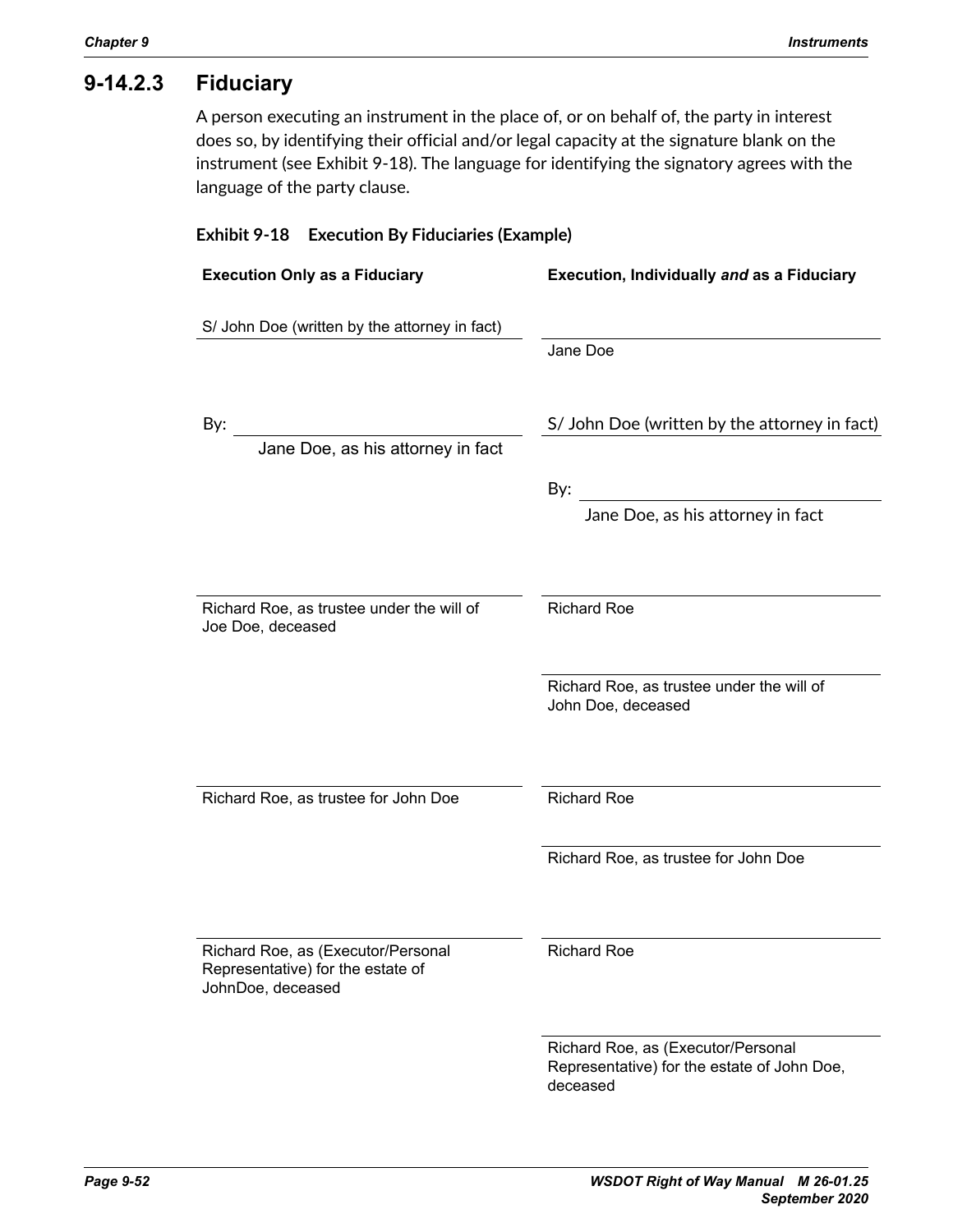# **9-14.3** *Corporations*

#### **9-14.3.1 Private Corporations**

Ordinarily, the corporation's president and secretary are the officers who can execute conveyances for the corporation. Their names and titles are typed beneath their signatures (see Exhibit 9-19). An instrument from a private corporation is accompanied by a resolution. Consult with Region Title Examiner for certain exceptions.

#### **Exhibit 9-19 Corporate Signature Block (Example)**

ABLE BAKER CHARLIE COMPANY, INC.

By:

John J. Doe, President

By:

J. Paul Smith Jr., Secretary

# **9-14.3.2 Local Public Bodies**

Examples of signature blocks for local public bodies are given in Exhibit 9-20. An instrument from a public body is accompanied by a resolution.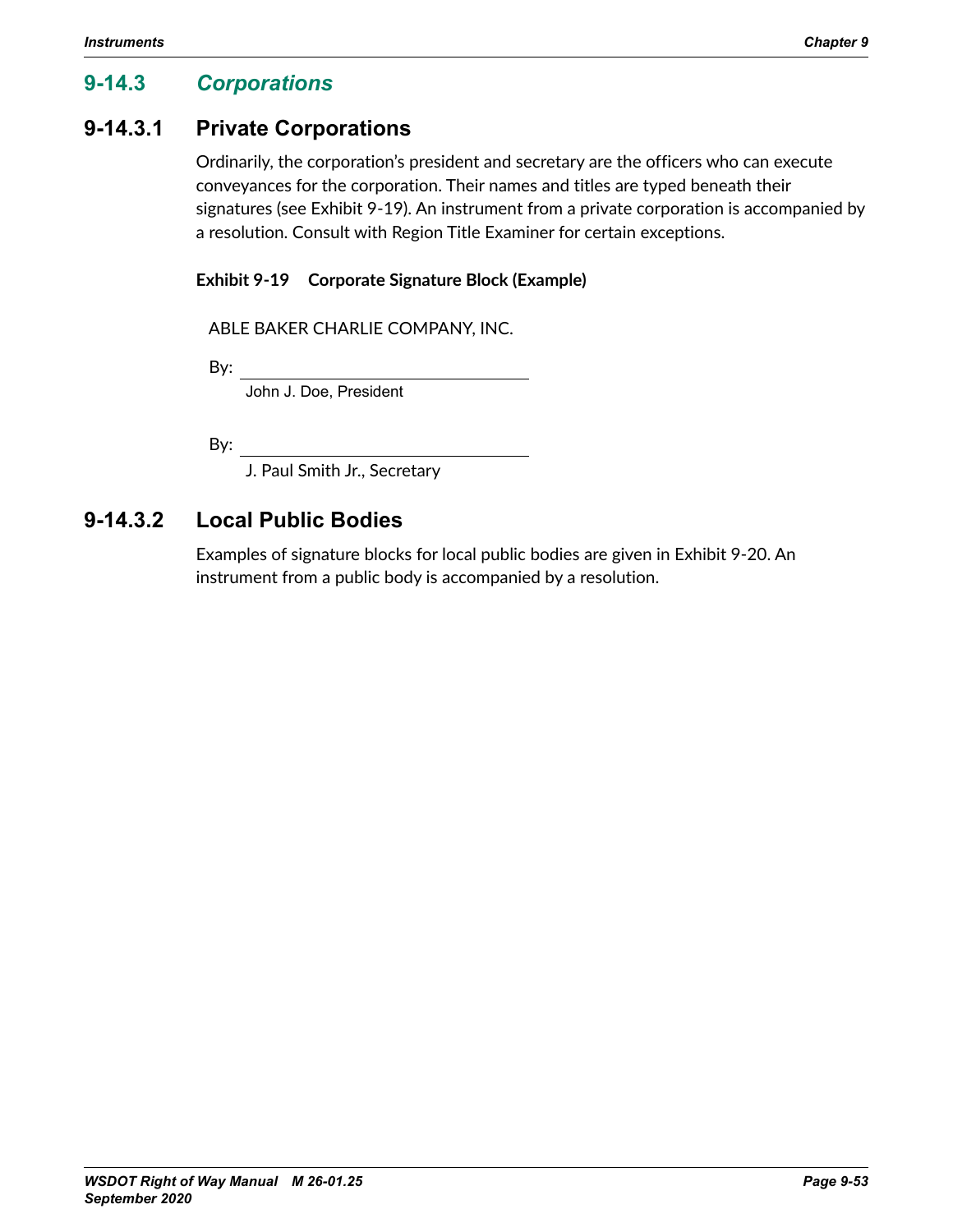#### **Exhibit 9-20 Signature Blocks for Local Public Bodies (Examples)**

| <b>Commissioner System</b><br>1.<br>(SEAL)<br>John J. Doe, Chairman<br>Mary E. Smith, Commissioner<br>Attest:<br>County Auditor and Clerk of the Board of<br>James J. Jones, Jr., Commissioner<br><b>County Commissioners</b><br><b>Executive - Council System</b><br>2.<br>(SEAL)<br>Attest:<br>Director of Records and Elections | County |  |
|------------------------------------------------------------------------------------------------------------------------------------------------------------------------------------------------------------------------------------------------------------------------------------------------------------------------------------|--------|--|
|                                                                                                                                                                                                                                                                                                                                    |        |  |
|                                                                                                                                                                                                                                                                                                                                    |        |  |
|                                                                                                                                                                                                                                                                                                                                    |        |  |
|                                                                                                                                                                                                                                                                                                                                    |        |  |
|                                                                                                                                                                                                                                                                                                                                    |        |  |
|                                                                                                                                                                                                                                                                                                                                    |        |  |
|                                                                                                                                                                                                                                                                                                                                    |        |  |
|                                                                                                                                                                                                                                                                                                                                    |        |  |
|                                                                                                                                                                                                                                                                                                                                    |        |  |
|                                                                                                                                                                                                                                                                                                                                    | County |  |
|                                                                                                                                                                                                                                                                                                                                    |        |  |
| John J. Doe, County Executive                                                                                                                                                                                                                                                                                                      |        |  |
| Cities*                                                                                                                                                                                                                                                                                                                            |        |  |
| Mayor - Council (Commissioner) System<br>1.                                                                                                                                                                                                                                                                                        |        |  |
| (SEAL)<br>City of                                                                                                                                                                                                                                                                                                                  |        |  |
|                                                                                                                                                                                                                                                                                                                                    |        |  |
| John J. Doe, Mayor                                                                                                                                                                                                                                                                                                                 |        |  |
| Mary E. Smith, Councilman (Commissioner)                                                                                                                                                                                                                                                                                           |        |  |
| <b>Attest</b>                                                                                                                                                                                                                                                                                                                      |        |  |
| <b>City Clerk</b><br>Paul P. Peters, Councilman (Commissioner)                                                                                                                                                                                                                                                                     |        |  |
| 2.<br><b>Manager - Council System</b>                                                                                                                                                                                                                                                                                              |        |  |
| (SEAL)<br>City of                                                                                                                                                                                                                                                                                                                  |        |  |
| Attest:                                                                                                                                                                                                                                                                                                                            |        |  |
| <b>City Clerk</b><br>John J. Doe, City Manager                                                                                                                                                                                                                                                                                     |        |  |
| <b>Other Political Subdivisions*</b>                                                                                                                                                                                                                                                                                               |        |  |
| <b>Example: A School District</b>                                                                                                                                                                                                                                                                                                  |        |  |
| Board of Directors of                                                                                                                                                                                                                                                                                                              |        |  |
| School District No.                                                                                                                                                                                                                                                                                                                |        |  |
|                                                                                                                                                                                                                                                                                                                                    |        |  |
| John J. Doe, Chairman                                                                                                                                                                                                                                                                                                              |        |  |
| Mary E. Smith                                                                                                                                                                                                                                                                                                                      |        |  |
| Attest:                                                                                                                                                                                                                                                                                                                            |        |  |
| Clerk of the Board of Directors of School District<br>James J. Jones, Jr<br>No. of County, Washington                                                                                                                                                                                                                              |        |  |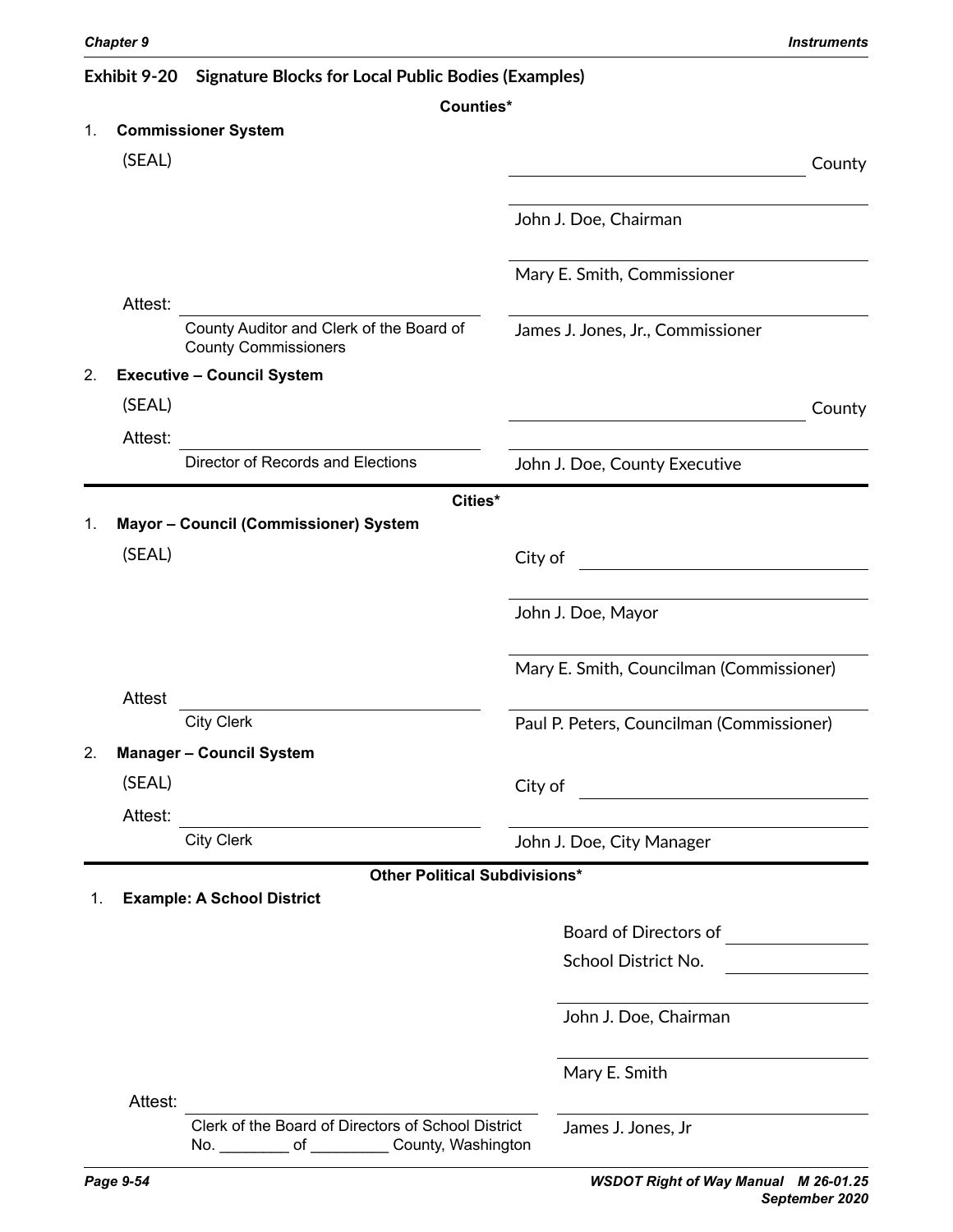## **9-14.4** *Partnerships*

- A. If the PC shows title held in name of firm, which proves to be a partnership, modify corporate form (Exhibit 9-19) to show firm name and identity of signers as "Partner" if a general partner, or "Limited Partner" if such is the provable fact.
- B. If the PC shows title held by individuals, take signatures as prescribed in [Section](#page-50-1) 9-14.1.

# **9-14.5** *Limited Liability Company (L.L.C.)*

A. If the PC shows title held in name of an LLC, obtain a copy of the operating agreement to identify the appropriate parties to execute the instrument. This could be one or more individuals acting as either a partner, member or manager of the LLC. After reviewing the agreement, if there are questions of who should sign, consult with the Region Title Examiner.

#### **9-15 Acknowledgment**

<span id="page-54-0"></span>**References:** [RCW 42.44](https://apps.leg.wa.gov/RCW/dispo.aspx?cite=42.44) Notaries Public, [RCW 64.08](https://apps.leg.wa.gov/RCW/default.aspx?cite=64.08) Acknowledgements

#### **9-15.1** *General*

- A. To be recordable and to permit its entry as evidence in a court of law without witnesses, a person signing an instrument must acknowledge before a qualified officer that the signature on the instrument is his signature and that he signed the instrument as his free and voluntary act and deed. The signature of the Governor of the state of Washington requires an attest by the Secretary of State.
- B. A witness is not a party in interest and his signature is not acknowledged.
- C. An officer, or person taking an acknowledgement shall certify by a certificate written up on attached to the instrument acknowledged and signed by him or her and sealed with his or her official seal.
- D. A single certificate may be used for all parties who acknowledge their signature on an instrument on the same date, provided that the same language in the certificate is otherwise applicable.

#### **9-15.2** *Rules*

- A. A notarial officer who takes an acknowledgement has satisfactory evidence that a person is the person whose name is signed on the instrument if that person:
	- 1. Is personally known to the officer or person taking acknowledgement.
	- 2. Is identified upon the oath or affirmation of a credible witness personally known to the officer or person taking the acknowledgement, or
	- 3. Provides satisfactory evidence of the identity of the individual, that the individual appearing before the officer and making the acknowledgement has the identity claimed and that the signature on the record is the signature of the individual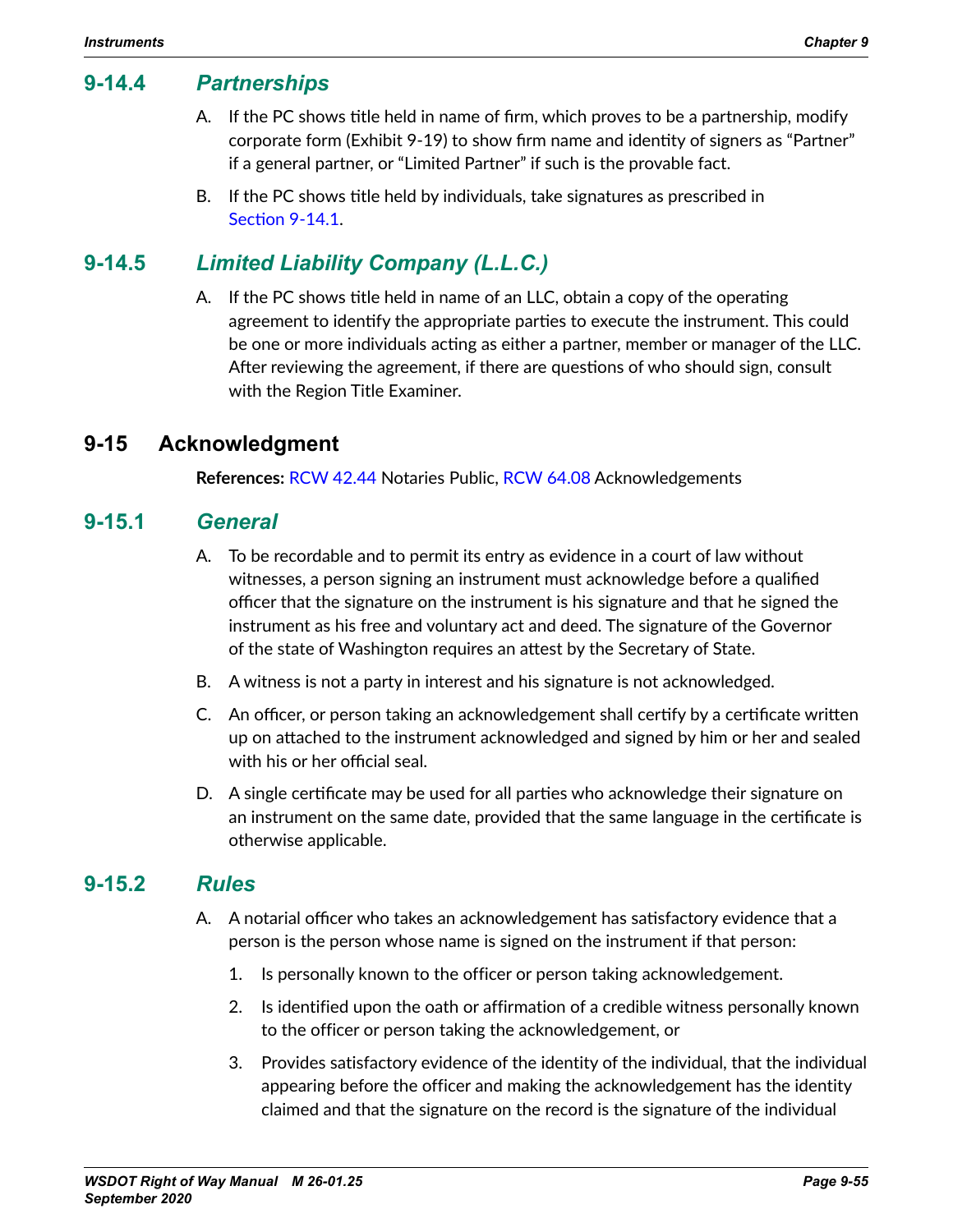- B. If a notarial act relates to a statement made in or a signature executed on a record, the individual making the statement or executing the signature shall appear personally before the notarial officer.
- C. The date of the certificate of acknowledgment must be the same as or later than the date of the instrument.
- D. The certificate must state that the person who signed an instrument did so as his free and voluntary act and deed.
- E. The certificate for a corporate grantor must state that the officers of the corporation who signed an instrument were authorized to do so.
- F. The qualified officer taking an acknowledgment must derive no personal profit as a result of the execution of the instrument.
- G. The acknowledgment must be taken within the territorial jurisdiction of the qualified officer; for example a Washington notary can not acknowledge a signature physically obtained in Oregon.
- H. The certificate must recite the capacity for which the person is acting.
- I. The certificate of an attorney in fact must state that his principal is alive and sane and that the instrument was executed in behalf of said principal.
- J. If the qualified officer taking an acknowledgment is required to have a seal, said seal must not have expired and must be affixed to the certificate. If the qualified officer taking an acknowledgment does not have a seal, a certificate of authority must be attached to the acknowledgment, except that no certificate of authority is required of officers of the U.S. Armed Forces or the U.S. Merchant Marine (see Sections 9-15.2.K.9 and 9-15.2.K.10).
- K. The signature of the grantor must be in the same form as it appears within the party clause and within the certificate, unless it is a signature by mark.
- L. Officers qualified to take acknowledgments within the geographic area of their respective jurisdictions are as follows:
	- 1. **State of Washington**  A notary public in and for the state of Washington; A United States district court commissioner; A judge, clerk, or deputy clerk of the Supreme Court of the state of Washington.
	- 2. **Another State other than Washington**  A notary public in and for any other state than the state of Washington; A commissioner appointed by the governor of that state; A judge, court commissioner, clerk, or deputy clerk of a court of any other state than the state of Washington;
	- 3. **Tribe**  A notary public of a federally recognized Indian tribe, a judge, clerk, or deputy clerk of a court of the tribe or any other individual authorized by law of the tribe to perform the notarial act.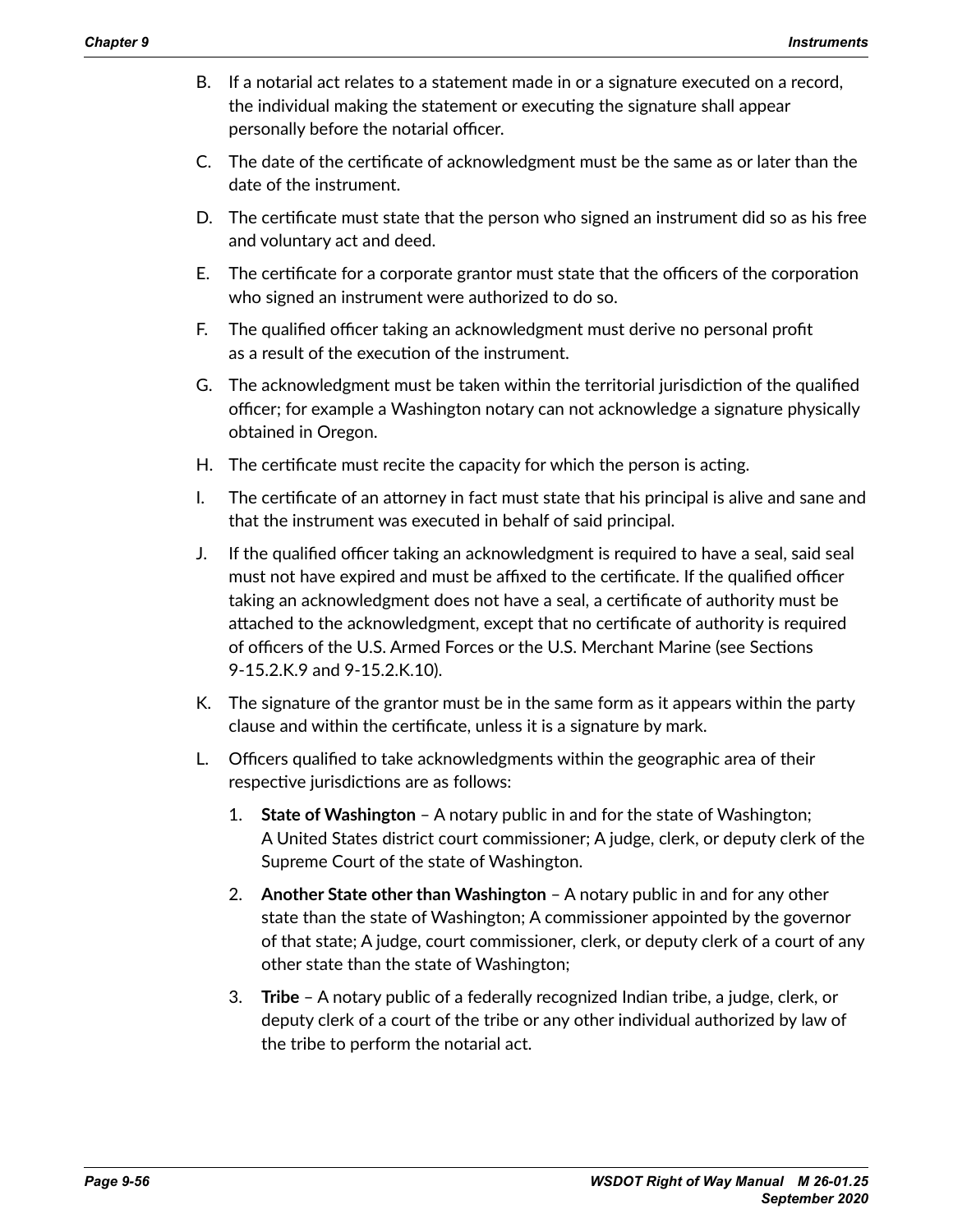- 4. **Federal Authority**  A judge clerk, or deputy clerk of the court; An individual in military service or performing duties under the authority of the military service who is authorized to perform notarial acts under federal law; an individual designated a notarizing officer by the United States Department of State for performing notarial acts overseas.
- 5. **Foreign Country**  A minister plenipotentiary, secretary of a legation, charge d'affairs, consul, vice-consul, consular agent or commercial agent designated by the United States department of state; an individual under authority and in the jurisdiction of the foreign country/state; A notary public, judge, clerk, or other proper officer of any court of a foreign country; The mayor or other chief magistrate of any city, town, or municipal corporation in a foreign country.

*Note:* the certificate must be written in English or in dual languages, one of which must be English.

M. Whenever an instrument is sent out of state for signature and acknowledgment, attach the certificate form appropriate for the state of Washington. The format may be modified by the official taking the acknowledgment to meet the requirements of the jurisdiction where the signature and acknowledgment is actually taken.

# **9-15.3** *Format Examples*

<span id="page-56-0"></span>Refer to forms for notary acknowledgements on the WSDOT Intranet site as shown in Section 9-1.2.1.

# **9-16 Attachments/Corollary Documents**

#### **9-16.1** *General*

- A. Items which may be attached to an instrument are referenced within the body of the instrument as "Exhibit" with a letter identification, e.g., EXHIBIT "A," EXHIBIT "B." The attachment is labeled with the same reference.
- B. A document such as an affidavit may be required to answer questions of grantors' identity, status, interest, etc. This is seldom made as an attachment to the instrument, but held in the file. Most likely such affidavit would be a requirement of the title company.

#### **9-16.2** *Rules*

- A. Attachments to an instrument are verbally bound to such instrument by appropriate language within the instrument at the point the attachment is first mentioned (see Section 9-16.3).
- B. Attachments to an instrument are marked EXHIBIT "A," EXHIBIT "B," etc., in the order in which reference is made to each in the instrument.
- C. There is no relationship required between the identifying letter of an exhibit and other identifications within the instrument, e.g., Parcel "A". A legal description, if lengthy, may be attached as an exhibit.